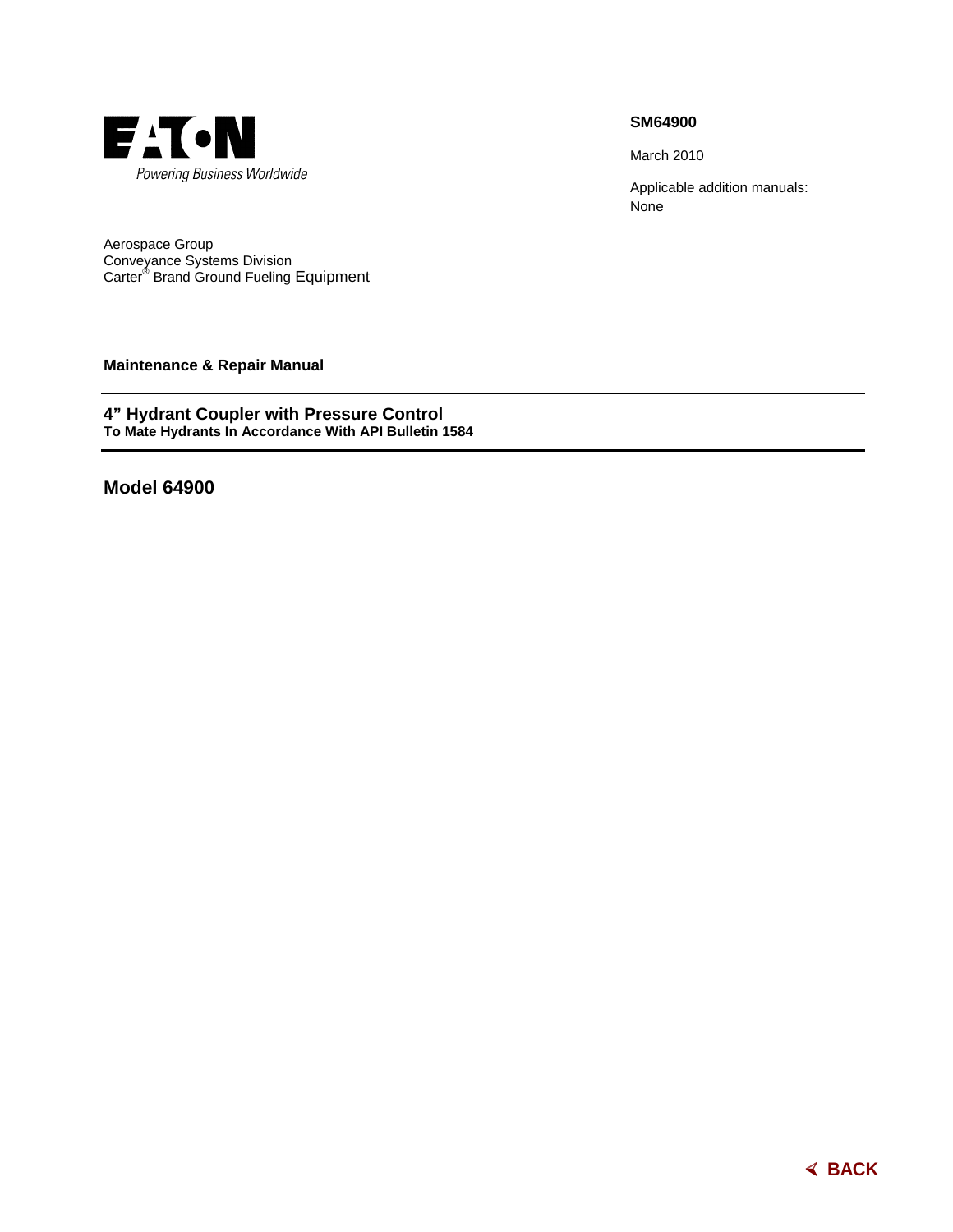# **TABLE OF CONTENTS**

|      | Page |
|------|------|
| 1.0  |      |
| 2.0  |      |
| 3.0  |      |
| 4.0  |      |
| 5.0  |      |
| 6.0  |      |
| 7.0  |      |
| 8.0  |      |
| 9.0  |      |
| 10.0 |      |
| 11.0 |      |
| 12.0 |      |
| 13.0 |      |
| 14.0 |      |
|      |      |
|      |      |
|      |      |
|      |      |
|      |      |
|      |      |
|      |      |
|      |      |
|      |      |
|      |      |
|      |      |
|      |      |
|      |      |
|      |      |
|      |      |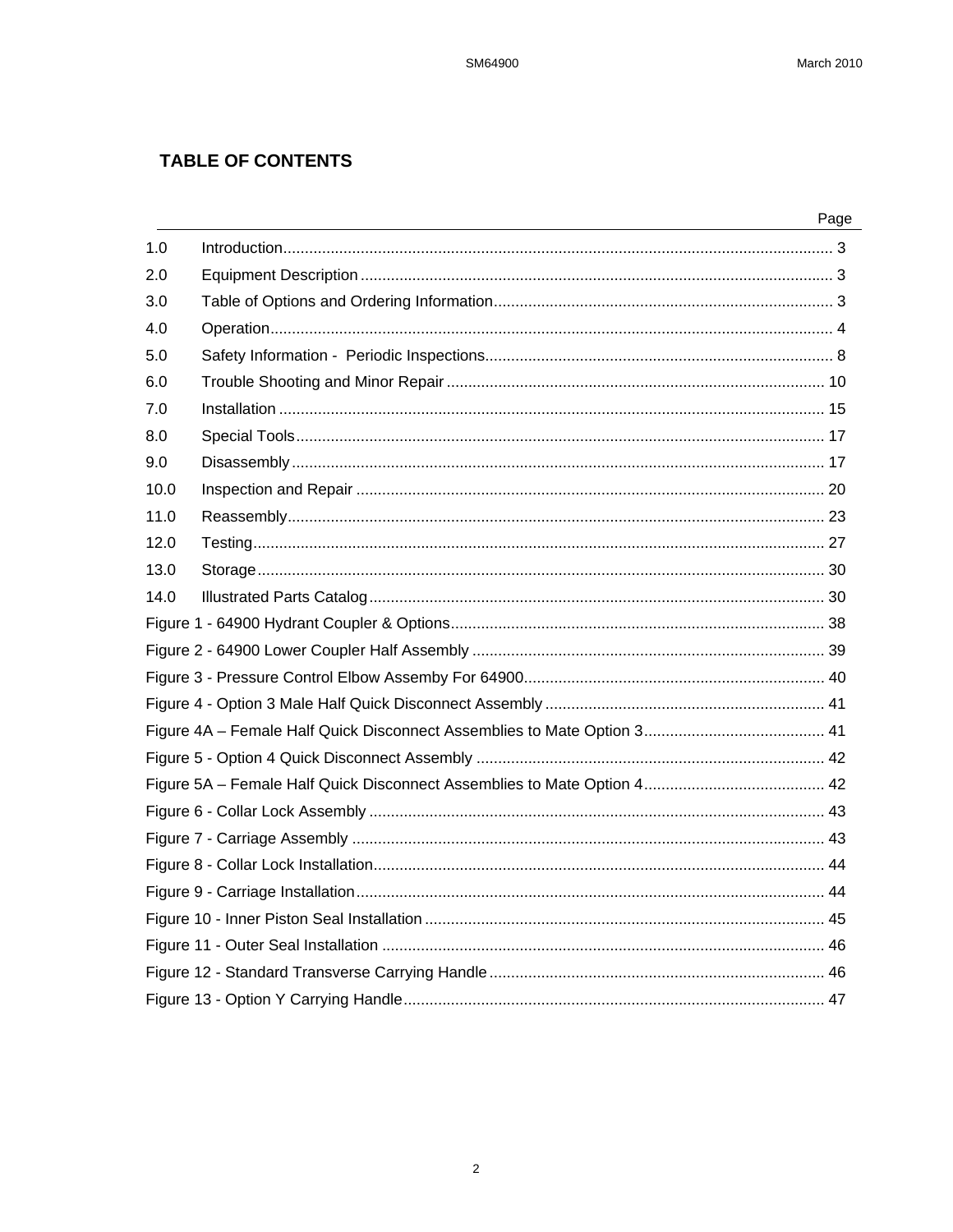## **Maintenance, Overhaul & Test Instructions Model 64900 Fuel Pressure Control Coupler**

## **1.0 INTRODUCTION**

This manual furnishes instructions for the installation, operation, periodic inspection, trouble shooting, minor repair and complete overhaul of Eaton's Carter® brand Model 64900 fuel pressure control coupler designed to mate with adapters and hydrant valves built in accordance with API Bulletin 1584.

## **2.0 EQUIPMENT DESCRIPTION**

Model 64900 fuel pressure control coupler is the latest design of this device and is replacing the older Model 60700-1 coupler made by Carter for over 20 years

It is designed for use with aviation turbine fuels in an operating temperature range of -40° F to 158° F [-40° C to 70° C].

The standard Model 64900 coupler consists of three basic modules; a 47245 dry break coupler lower half, a 47220 fuel pressure control elbow assembly, and various female disconnects, each with a different thread type and size, as explained below. One of the new features is the replaceable male half of the outlet adapter. This makes it possible to replace a less expensive part if the disconnect becomes worn. Another cost saving feature is the addition of replaceable wear rings on the male half adapters. See table for further available options.

The coupler mates with standard 4-inch adapters and hydrant valves that conform to API Bulletin 1584. In addition, the 64900 is designed to meet all requirements of API Bulletin 1584  $3^{\text{rd}}$  Edition with regard to the pull away or break away requirements. Test results to show compliance are available upon request.

The outlet of the unit may be equipped with one of two different styles of quick disconnects. Options are available using either an O-ring (five options) or Teflon Seal (four options). Other than the different sealing options, disconnects, are similar except for the female pipe thread size and type incorporated in the housing that mates with the hose fitting. The tables in paragraph 3.0 tabulate the various options available with the basic unit.

The lower half coupler provides a quick means to connect to a hydrant or adapter with dry break capability. The coupler cannot be accidentally opened unless it is connected to a valve; it cannot be removed from that valve unless it is in the closed position.

The unit incorporates a pressure operated relief valve that is automatically opened by the coupler when the

#### **3.0 TABLE OF OPTIONS AND ORDERING INFORMATION**

The basic Model 64900 is available with a variety of options to customize it to meet specific requirements. The complete coupler part number consists of four

Maintenance and overhaul of repairable subassemblies, including all the various options are also included.

The last section of this manual contains assembly drawings for identification of replaceable parts and other significant maintenance items referred to in these instructions. References in the text to the assembly drawings for part identification are by item number in the list of material on the drawing.

coupler poppet is closed, to provide a vent to the downstream side of the main piston seat, relieving a hydraulic lock that would otherwise prevent coupler poppet closing. The spring-loaded relief valve also relieves automatically whenever the differential pressure across the closed pressure control piston seat exceeds approximately 220 psi in the inlet to outlet direction.

The pressure control elbow assembly is a direct operated, normally closed, fuel pressure control and shutoff valve. Application of 25-33 psig air pressure (bias) greater than the maximum desired fuel pressure through the air pressure connector overrides the piston spring and, opposed by remote sensed fuel pressure, holds the piston in the positions required to maintain the desired regulated pressure at the remote sensed point throughout the ranges of all normal inlet pressure and fuel flow rates. Release of the air pressure, normally through a three-way deadman type valve, results in the spring force plus the fuel sense pressure causing the main piston to close. The main piston also closes whenever the downstream flow passages are blocked, causing the fuel sense pressure transmitted back from the remote sensed location to rise above the preset limits by 1.5 psi.

A spring-loaded adjustable orifice screw in the deadman air passage restricts air flow in and out of the air piston chamber, which in turn primarily limits the unit's closing rate.

A restrictor check valve, located in the fuel sense port, that restricts fuel flow out of the inner piston chamber but allows full flow in the piston closed direction, primarily limits the unit-opening rate

The inner piston has two dynamic seals one to retain the fuel sense pressure and the other to retain the air reference pressure. There is a void between these two seals that is vented to atmosphere. This will prevent fuel contamination of the air control system of the hydrant dispenser. A filter disc protects the ambient vent from aspiration of external contaminants into the unit.

parts as noted below. The various options, when compatible, can be combined and listed following the 64900 in Part 1 to achieve a complete unit. For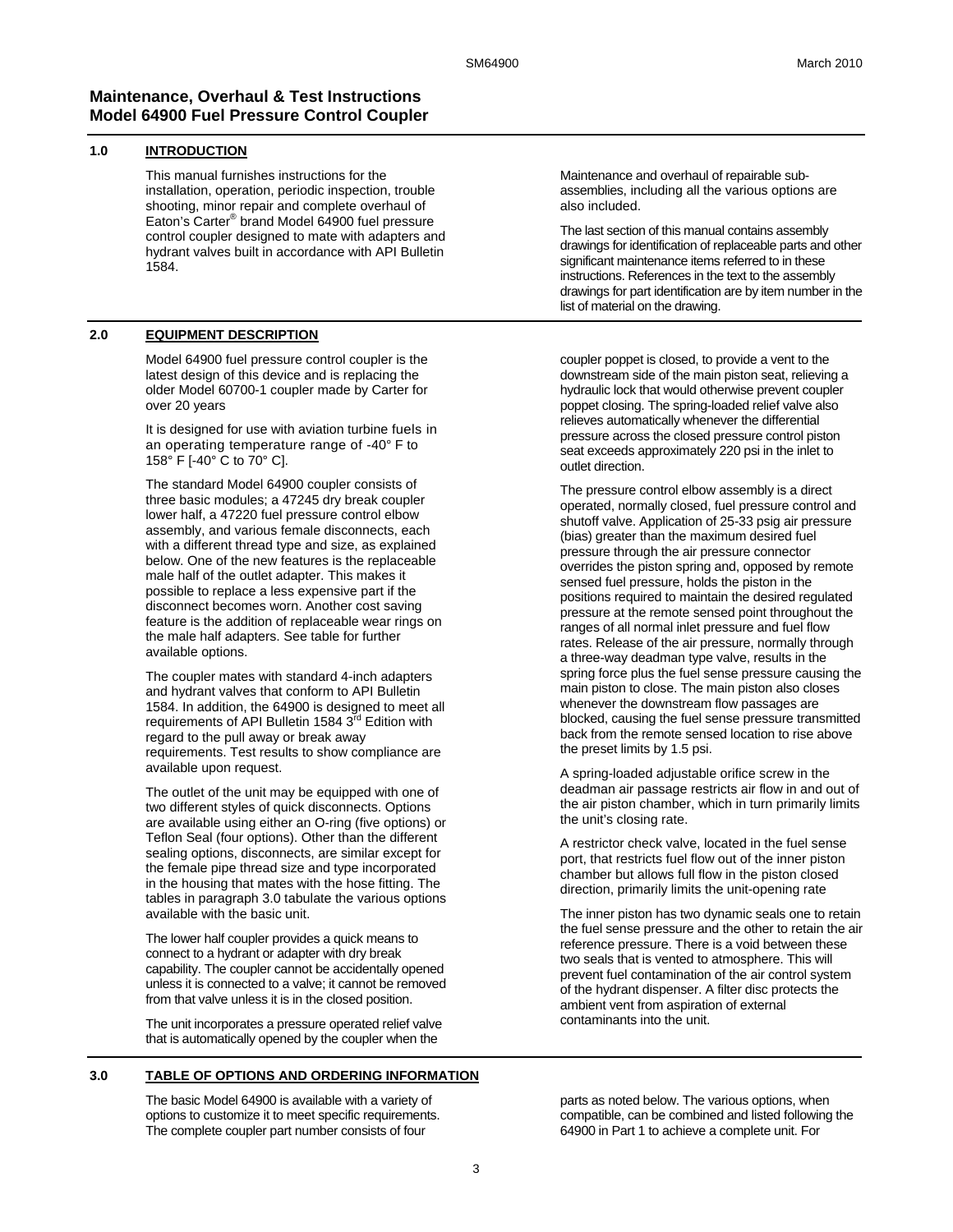example: 64900BC4L is a basic unit with a folding handle, product selection, external dust cap (standard), collar stop assembly (standard), ¼" NPT air reference port, 3/8" NPT fuel reference port and a female half quick disconnect with 3" NPT outlet.

**The part number of a complete coupler consists of four basic parts as illustrated below.** 



#### **PART 2**

The following options may be added as Part 2 of the part number as indicated above to order a unit to meet your requirements:

| <b>OPTION</b><br><b>LETTER</b> | <b>DESCRIPTION</b>                                                       | <b>OPTION</b><br><b>LETTER</b> | <b>DESCRIPTION</b>                                                             |
|--------------------------------|--------------------------------------------------------------------------|--------------------------------|--------------------------------------------------------------------------------|
| B                              | Adds folding handle (41731)                                              | н                              | Adds 3/8" FNPT adapter fittings to both air & fuel sense<br>ports.             |
| C                              | Adds product selection (41802)                                           |                                | Adds 3/8" hose barb fittings to both air & fuel ports.                         |
| D                              | Adds lockwire to flange & joint fasteners on<br>inlet & outlet of elbow. | R                              | Adds 90° elbow 1/4" FNPT for hose connection to air<br>operated hydrant valve. |
| Ε                              | Adds 61498 air/fuel sense plug per API 1584                              | W                              | Adds carriage assembly (60532C).                                               |
| F                              | Adds hose barb fittings to air (1/4") & fuel<br>sense (3/8") ports       |                                | Adds outlet port carrying handle (47224)                                       |

#### **PART 3**

One of the numbers below must be included, as Part 3, to specify the type of outlet configuration desired. The coupler may be ordered with the outlet terminating in an adapter half only if desired. In this case leave Part 4 blank. If a female half is desired, Part 4 must be completed.

| <b>OPTION</b><br><b>LETTER</b> | <b>DESCRIPTION</b>                                                        | <b>OPTION</b><br>LETTER | <b>DESCRIPTION</b>                                                       |
|--------------------------------|---------------------------------------------------------------------------|-------------------------|--------------------------------------------------------------------------|
| -3                             | Specifies adapter to mate older style O-ring<br>type seal with part 4 QD. |                         | Specifies adapter to mate newer Teflon Seal (5A-9)<br>type QD in part 4. |

#### **PART 4**

One of the following letters must be included, as Part 4, to specify the outlet thread and size:

| <b>OPTION</b><br><b>LETTER</b> | <b>DESCRIPTION</b>                  | <b>OPTION</b><br><b>LETTER</b> | <b>DESCRIPTION</b>                                                                   |
|--------------------------------|-------------------------------------|--------------------------------|--------------------------------------------------------------------------------------|
|                                | Adds female inlet. Thread - 3" NPT  | P                              | Adds female inlet. Thread - 4" NPT                                                   |
| м                              | Adds female inlet. Thread - 3" BSPP | R                              | Adds female inlet. Thread $-4$ " 8 NPSC (use with<br>option 3 of part 3 above only). |
| N                              | Adds female inlet. Thread - 4" BSPP |                                | Adds female inlet. Thread $-4$ " BSPP, with cast<br>handle                           |

Examples: 64900BF4P – 64900 Coupler with folding handle, hose barb fittings in air/fuel ports and 4" QD with Teflon Seal (5A-9).

## **4.0 OPERATION**

Operation consists of connecting the coupler to the hydrant pit valve adapter, applying air pressure to

the unit by actuation of the system deadman control to open the pressure control valve, flowing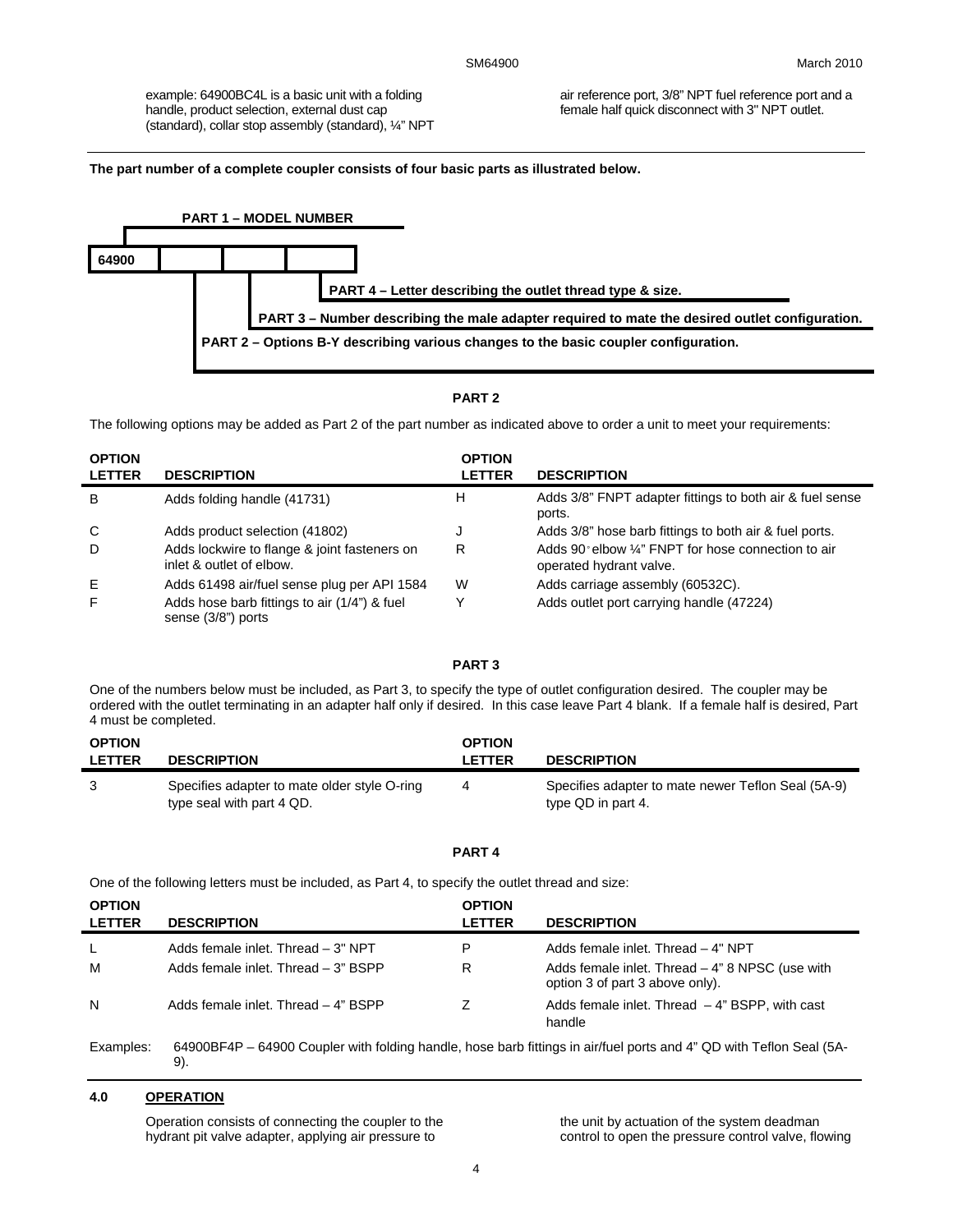fuel through the open coupler and valve for the required period, closing the pressure control valve by releasing the deadman control, and disconnecting the coupler from the hydrant adapter. Operation may also include reverse flow through the unit for defueling purposes.

#### 4.1 Coupler Connection

A. Remove the dust cap assembly and place the face of the coupler assembly over the pit valve adapter. Use one hand to overcome hose weight bending forces so the coupler face is centered and square to the adapter face. Normally the weight of the coupler, when properly aligned, will cause the spring-loaded detent pin to be depressed by the adapter flange, permitting the collar to drop, locking the 16 lugs to the adapter. **If the unit incorporates Option C, Product Selection, it may be necessary to rotate the collar before it can drop. This can be done easily by rotating only the collar. It is not necessary to rotate the coupler body and the servicer pickup hose.**

B. With the collar dropped or extended, the two mating poppets may be opened by simply rotating the coupler poppet operating handle in the open direction as permanently marked on the handle.

Note: It should be understood that the poppet operating linkage is over center with the poppet operating handle in either the full closed or full open position. This feature is required to prevent internal pressure from opening the poppet when the mechanism is in the closed position; and to prevent an external force from closing the mechanism when it is fully opened. Consequently, rotating the poppet operating handle to open, initially causes, the poppet to retract slightly into the coupling before moving in the poppet open direction. Further, the poppet operating handle cannot be operated in the open direction if the collar is not extended, because of a physical interference between the handle and the collar. At the same time, the collar cannot be extended, unless the spring-loaded detent pin is depressed, normally by contacting the face of the pit valve adapter. Once extended, the collar cannot be retracted if the poppet handle is in other than the fully closed position and if the Collar Stop Assembly is not depressed. Together, these features provide safety interlocks preventing a potentially hazardous or undesirable spill, by preventing the accidental opening of the unit while coupler is disconnected, or, accidental disconnection with the poppet in the open position.

C. If the adapter is pressurized by hydrant pressure at the time of poppet opening, resistance will be felt when the coupler poppet contacts the adapter poppet. The resistance will be proportional to the hydrant pressure. The force-resisting opening of a Carter hydrant valve is composed of two factors, poppet spring force plus any force created by fuel pressure in the hydrant. The normal spring force is approximately 20 pounds and the pressure force is equal to over 125 pounds for each 10-psi present. In addition to the forces attributed to the hydrant, there are forces presented by the coupler itself. The initial movement of the operating handle to get it **over center** is resisted by a stack of wave washer springs on the nose seal plus seal friction. Under even severe weather conditions, the coupler can be

opened by the application of less than 30 pounds force applied to the handle. Since the adapter poppet is equipped with a pressure equalizing valve, maintain a steady, moderate force on the handle in the open direction, sufficient to hold open the adapter pressure equalizing valve until the pressure has equalized across the poppets. Then the handle can be easily moved to the full open position, permitting full communication between the hydrant adapter and the fuel pressure control valve.

It should be noted that the early release of the API Bulletin 1584 did not cover the need for a pressure equalizing valve. This resulted in the hydrant valve manufacturers having different dimensions for the location of the operating tip of the valve. There is some incompatibility between the various older hydrants and couplers if they are intermixed. The result can be either one of considerable leakage during hookup or non-function of the equalizing valve making it very difficult to achieve connection.

Note: The time required for pressure equalizing to occur is contingent on the unfilled downstream volume, the capacity of the adapter pressure equalizing valve, and the hydrant pressure. It is also affected by the amount of leakage through the hydrant piston seals. If it is consistently difficult to open the coupler the hydrant valve maybe "hot" and it should be overhauled.

#### 4.2 Fuel Pressure Control Valve Operation

#### 4.2.1 Discussion

Figure A is a schematic diagram of the Fuel Pressure Control Elbow Assembly Module (unit) on which the major functional elements are illustrated and labeled. While Figure A is a schematic, the general shapes of the parts have been retained as much as possible to permit a better understanding of the actual hardware.

The inner and outer piston assembly has been split on Figure A so that the lower half illustrates the position of the pistons when the unit is closed, either because deadman air pressure is not applied or because the fuel sense pressure and the piston spring have overpowered the air pressure, and other opening forces that might be present. The upper half of the piston assembly on Figure A illustrates the position of the pistons when the unit is partly open and regulating fuel pressure.

By referring to Figure A while reading this section it should assist you in achieving a thorough understanding of the unit's operation.

With the coupler engaged and the poppets open, hydrant pressure is available at the unit's outer piston seat. The unit's piston is held normally closed by piston spring force until air pressure is applied, usually through a 3-way normally closed valve known as a deadman valve (since release of the valve's handle blocks air pressure supply to, and vents air from, the unit).

In common with pilot operated pressure control valves, this direct operated unit incorporates a regulated air pressure over fuel pressure bias. In this direct operated unit the bias is provided by the main piston spring, which is not adjustable.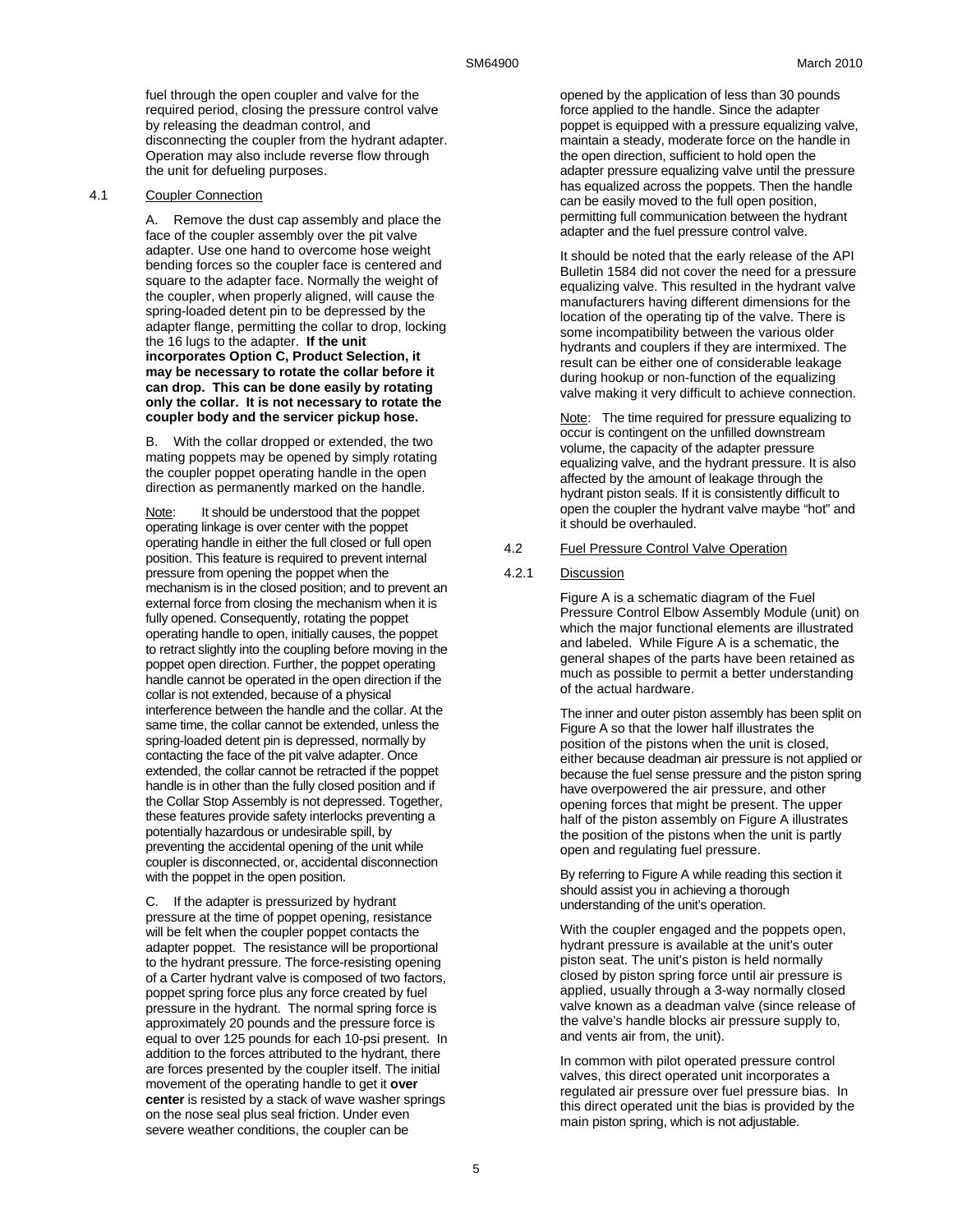The piston spring design is such that the spring bias force equals approximately 25-psig air over fuel pressure when the unit piston is near the seat, and as much as 33-psig air over fuel pressure when the piston is full open. These numbers cannot be absolute for all possible installations since there is a small area imbalance in the piston open direction caused by slight differences in sealing diameters of the outer piston's dynamic seal and its seat. With 140-psig hydrant pressure applied, the imbalance translates into 5-psig less air pressure required than pure force calculations imply.

So it is necessary to adjust the deadman air pressure applied to the valve to achieve the desired delivery pressure.

At any rate, if the regulated pressure at the remote sensed delivery point is considered to be too high, or too low, it is a simple matter to either increase, or decrease, the air pressure to achieve the desired delivery pressure. Of course, if the delivery pressure is low because inlet pressure is insufficient to overcome system resistance at high flow rates, then increasing the air pressure will not increase the delivery pressure (since the unit is already full open under those conditions) and will result in higher downstream pressure during normal shutoff. It should also be understood that using very high air pressure to compensate for system pressure losses will result in high shutoff and surge arrest pressures.

#### 4.2.2 Refueling

Considering the previous discussion concerning bias, assuming that the unit has been filled and properly bled of air (see paragraph 7.5) and that the deadman air pressure is preset at the desired value, then the only action required to operate the automatic fuel pressure control valve (unit) is to squeeze the deadman valve to apply the air pressure to open the piston.

The main piston opening rate is limited by a restrictor check valve in the fuel sense passages that restricts displacement of fuel from the fuel control chamber as the chamber's volume decreases when the piston opens.

The piston continues to open until the pressure at the remote sensing point, transmitted back through the fuel sense line, reaches the range that is equal to the applied air pressure, less the bias force of the main piston spring. At this flow rate, the main piston modulates to maintain an equilibrium of forces across the inner piston and provides automatic pressure control by varying the effective flow area at the outer piston.

As the receiver aircraft tanks progressively fill and shut off, the flow reductions in each instance cause the pressure to increase at the remote sensing point. These pressure increases are transmitted back though the fuel sense hose. The previously mentioned restrictor check valve is lightly springloaded, in that it begins to open when the fuel sense line pressure is approximately 1.5 psig greater than the inner fuel piston chamber pressure, creating a variable orifice in parallel with the very small orifice that restricts control fuel flow in the reverse direction. The increase in fuel chamber pressure causes the piston to move in the closed direction, reducing the outlet pressure, until the fuel pressure transmitted back through the fuel sense line has established a new force equilibrium condition, about which the piston modulates until the next receiver aircraft tank fills and shuts off.

When the last receiver aircraft tank has shut off, the conditions described above cause the unit piston to fully close and block hydrant pressure, preventing high pressures from reaching the aircraft manifolds as well as the servicer delivery equipment.

The rapid response inherent in a direct acting regulator combined with the essentially free flow of control fuel into the remote fuel sense chamber makes the unit an effective automatic surge control device when fueling aircraft with fast closing (1-2 seconds) shutoff valves.

Releasing the deadman valve at any time will cause the unit to close. The piston closing rate in this mode of operation is a function of the air passage orifice, the air hose volume, and any restrictions in the deadman valve. (The fuel restrictor check valve does not significantly affect closing rate, since it easily opens to allow fuel to enter the fuel sense chamber in this closing mode.) The bias force supplied by the piston spring causes the unit piston to be fully closed by the time the air pressure on the air side of the unit inner piston has decayed to about 20 psig.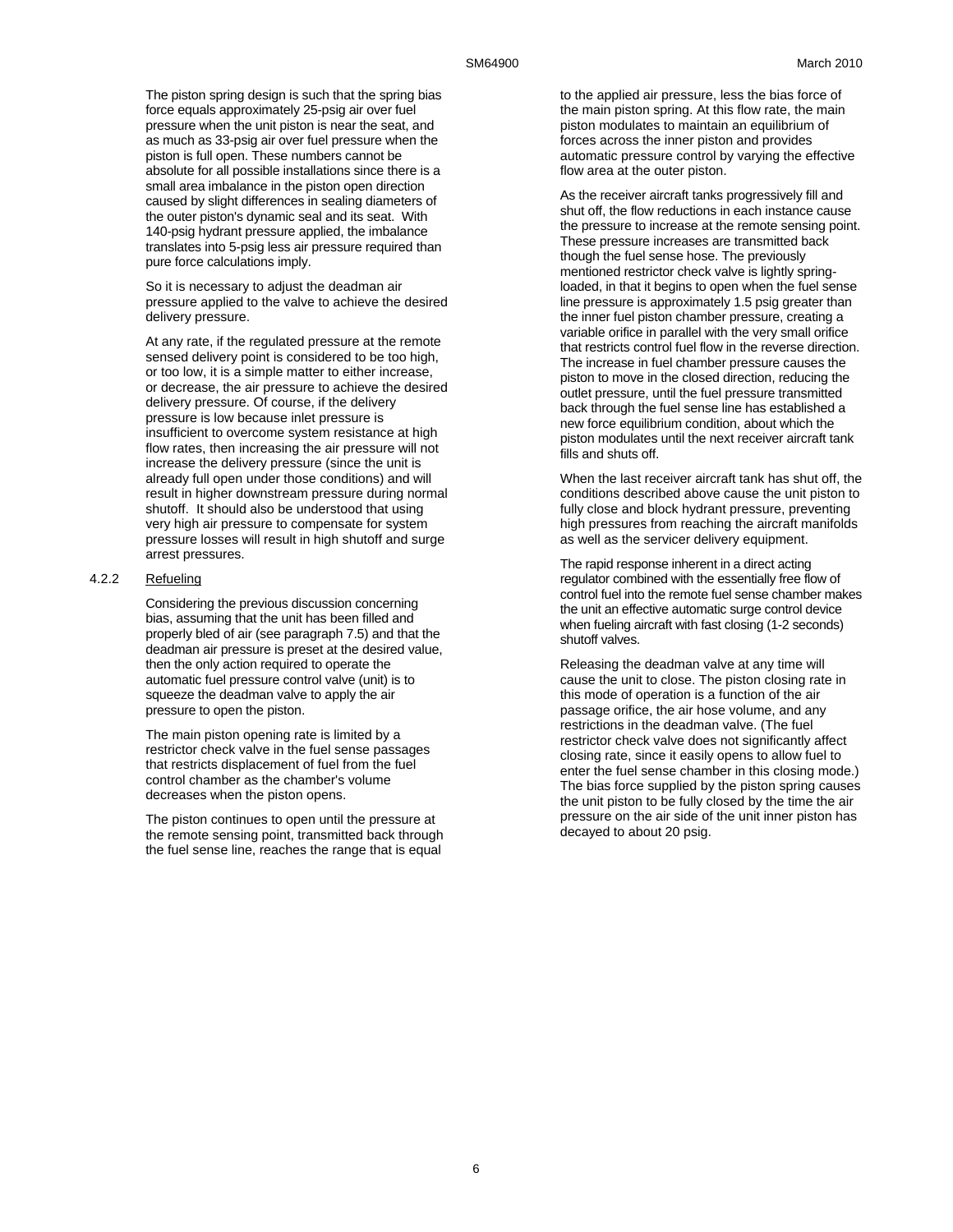

#### 4.2.3 Defueling

Should it become necessary or desirable to defuel through the automatic fuel pressure control coupler, it is necessary to either apply an air pressure that is at least 30-35 psig higher than the defuel pressure, or to provide a means of blocking the fuel sense pressure and venting the unit fuel sense chamber to a vented container.

Obviously, if adequate air pressure is available, the simplest method of defueling consists of merely applying enough air pressure to overcome the closing forces created by the fuel sense (defuel) pressure and the piston spring.

Direct acting pressure regulators of this type may become unstable at some point in the piston stroke during reverse fuel flow. So it is mandatory that the unit is fully opened by enough air pressure (30-35 psig greater than the maximum defuel pressure) to overcome the defuel pressure and piston spring forces before start of reverse flow.

If it is necessary to defuel into a relatively highpressure hydrant system, it is reasonable to assume that sufficient air pressure may not be available. The balance of this discussion is concerned with methods of venting the fuel sense chamber to permit opening of the unit with air pressure no higher than that required for normal operation.

## 4.2.3.1 Frequent Defueling Operations

If the fuel control coupler is installed on a servicer or dispenser that is frequently used for defuel operations, then it is perhaps desirable that the dispenser design include a spring-loaded, two position, three-way selector valve in the fuel sense line between the unit and the remote sensed location. Such a valve should be installed so that, with the spring holding the valve in the "normal" position, two of the valve's ports provide through and unrestricted transmission of the fuel sense pressure while the third port is blocked.

Manually overriding the spring and holding the valve in the "defuel" position should, in turn, block the remote sensing point port of the valve and cause the unit fuel sense connection to communicate with the selector valves' third port. This port might best be connected through a simple check valve and suitable tubing or hose to a small, vented container. The selector valve should be the spring-loaded type so that release of the control handle results in a return of the valve to the "normal" position to provide fail safe deadman-type operation.

A simple check valve should be provided between the selector valve's third port and the vented container so that flow is free out of the valve, but air return is blocked. (The check valve flow arrow should point away from the selector valve.)

The vented container can be quite small, since the fuel displaced by the unit piston when it opens is on the order of one cupful. Of course, if the servicer is already equipped with a "dump tank", then an additional container is not required.

With a servicer so equipped, defueling procedures are simplified to applying defuel pressure equal to hydrant pressure, holding the fuel sense selector in the "defuel" position, applying deadman air pressure, and increasing the defuel pressure to the valve necessary to off load the fuel at the desired rate.

At the conclusion of defueling operations, the defuel pressure should be decreased to equal hydrant pressure, then the deadman air and fuel sense selector valve may be released to close the unit.

## 4.2.3.2 Infrequent Defueling Operations

If the unit is installed on a servicer that is used in defueling operations infrequently, then inclusion of the design provisions discussed in 4.2.3.1 is perhaps neither justifiable nor warranted.

In this case, it will be necessary to disconnect the fuel sense hose at the remote sense point, and plug or cap the port at the remote sense location.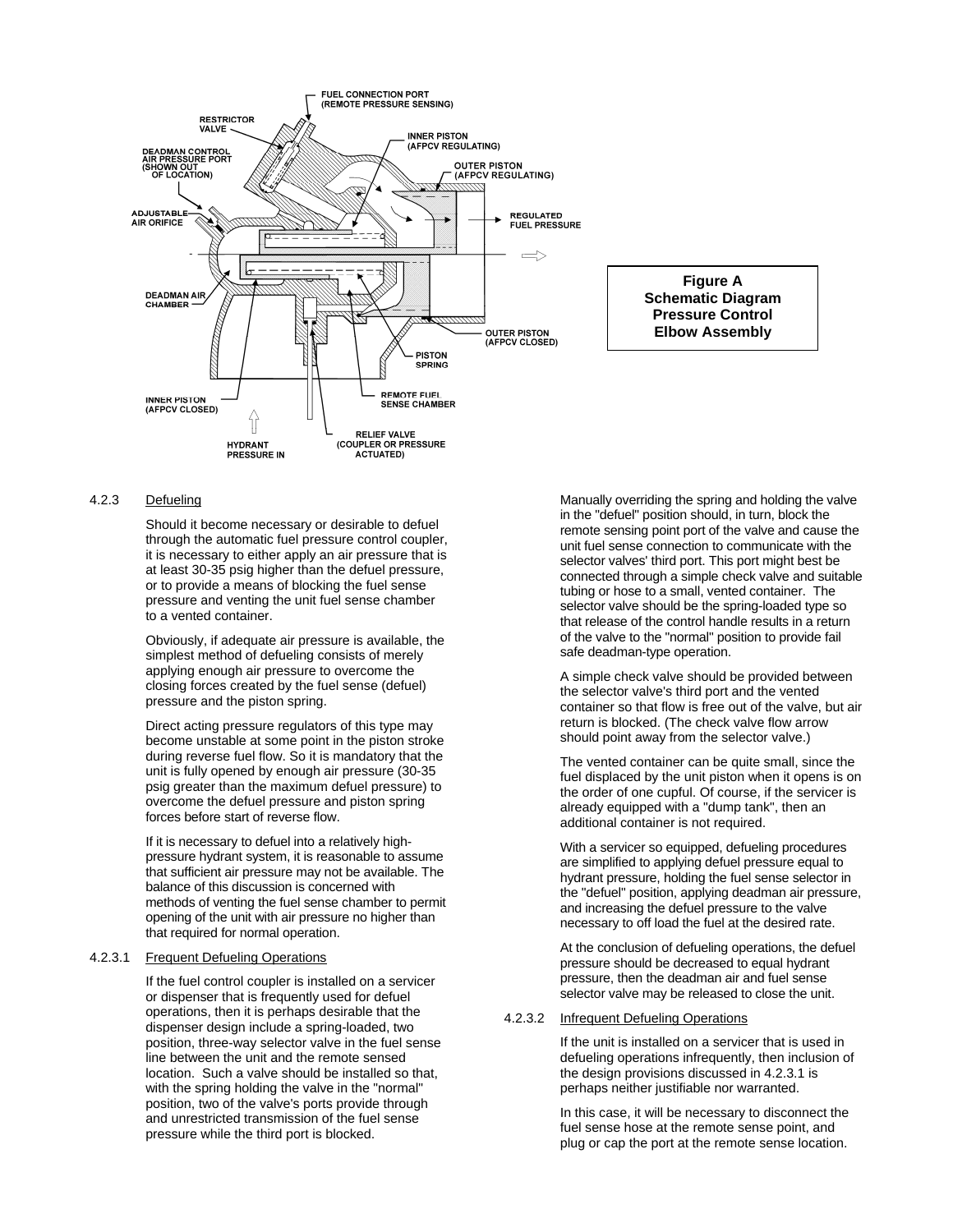The disconnected hose must be left open to atmosphere while the unit is opened and closed during the off loading operation.

It is also necessary to refill and bleed air from the fuel sense hose and inner piston fuel chamber when the fuel sense hose is reconnected following the defuel on/off loading operations.

### 4.3 Coupler Disconnection

Coupler disconnection is essentially the reverse of connection.

Proceed as follows:

A. First, the poppet must be closed by rotating the poppet handle in the direction marked closed. During the final portion of handle closing travel, a resistance will be felt as the coupler poppet enters the seal and must displace the liquid trapped within the coupler and unit.

B. Maintain a moderate steady force in the closed direction to permit the coupler poppet shaft to open the relief valve in the unit and vent some of the

## **5.0 SAFETY INFORMATION - PERIODIC INSPECTIONS**

The equipment described herein is designed for safe, convenient, and reliable operation under normal operating conditions. However, the more exposed parts are subject to damage, and to wear with time that can result in unreliable or unsafe operation if not detected or corrected. Consequently, it is considered mandatory that a brief safety inspection is accomplished periodically. The frequency of this inspection can vary depending upon the utilization; however, under no circumstances should the frequency be less than once a month. A more thorough periodic inspection should be accomplished at least once a year. Both inspections are discussed in the following paragraphs.

5.1 Interlock

The coupler incorporates an interlock feature that prevents it from being opened unless it is installed onto a hydrant or adapter. The unit may not be removed from the hydrant unless the operating handle has been moved to the closed position. An additional safety system has been incorporated to prevent the unit from being **blown off** the hydrant in the case where the hydrant valve adapter poppet fails to close. During the connection cycle, the interlock is automatically disengaged by the proper alignment of the coupler with the hydrant. During the disconnection cycle, it is necessary to manually depress the collar stop assembly to allow the collar to be moved away from the hydrant valve and complete the cycle. Should a major leakage occur after the operating handle has been closed and before unlocking the collar stop, this indicates a failure of the hydrant valve poppet. One should first reopen the coupler poppet and make sure that the hydrant valve pilot has been closed and then close the servicing valve on the hydrant valve before attempting to remove the coupler. If the leakage still is apparent, attempt to close and re-open the coupler to stop the leakage and then shut down the operation of the hydrant system prior to completely

trapped liquid downstream of the unit outer piston seat, permitting the poppets to close.

C. With the poppet closed, the mating seal between the coupler and the adapter is broken, and a poppet leak check may be accomplished.

D. Separation is achieved by using one hand to grasp the hose and hold the coupler square to the adapter, relieving hose weight tension on the lugs locking the coupler to the adapter. Depress the collar stop assembly and lift the collar with the other hand. Then lift the coupler off the adapter. The spring-loaded detent pin will extend, locking the collar in the retracted position. With the collar lock retracted, a physical interference between the collar and the handle prevents accidental opening of the coupler poppet.

E. Following reinstallation of the dust cap, the operational cycle is complete and the unit may be returned to its normal stowage location.

disconnecting the coupler to prevent a possible catastrophic spill.

## 5.2 Quick Disconnect Retention Method

The female half of the quick disconnect assembly is connected to the male half by means of 24 balls that mate with a groove in the male half and are retained there by a sleeve around the outer diameter of the female half. The sleeve maintains inward pressure on the balls to keep them in the groove of the male half. The sleeve itself is maintained in place by a partially circular wire retaining ring. This ring engages coincidental grooves in the quick disconnect housing and the sleeve. The spreading of the retaining ring allows disengagement of the retaining ring from the sleeve groove and, therefore, movement of the sleeve away from the balls. A retainer plate is used to cover the retaining ring to prevent all but intentional spreading. The coupler should never be operated without the installation of this plate. A secondary locking ring is also provided to prevent the sleeve from moving away from the coupler unless it is intentional.

### 5.3 Carriage Assembly - Option W.

When utilized, the Carriage Assembly incorporates a torsion spring, which can produce potential injury if the unit is not handled properly. Extending and retracting the castors of the unit should be done with care to prevent possible injury.

5.4 Monthly Periodic Inspections

#### 5.4.1 Safety Inspections

Accomplish the following at least once each month: (An experienced operator should be able to accomplish these inspections in 30 to 45 seconds.)

A. While removing the Dust Cap (1-2) inspect the 16 Locking Lugs (2-33) to determine if any are missing, broken, bent, abnormally worn, etc. Verify that the Detent Pin (2-26) is extended and prevents collar extension. While holding the Collar (2-27)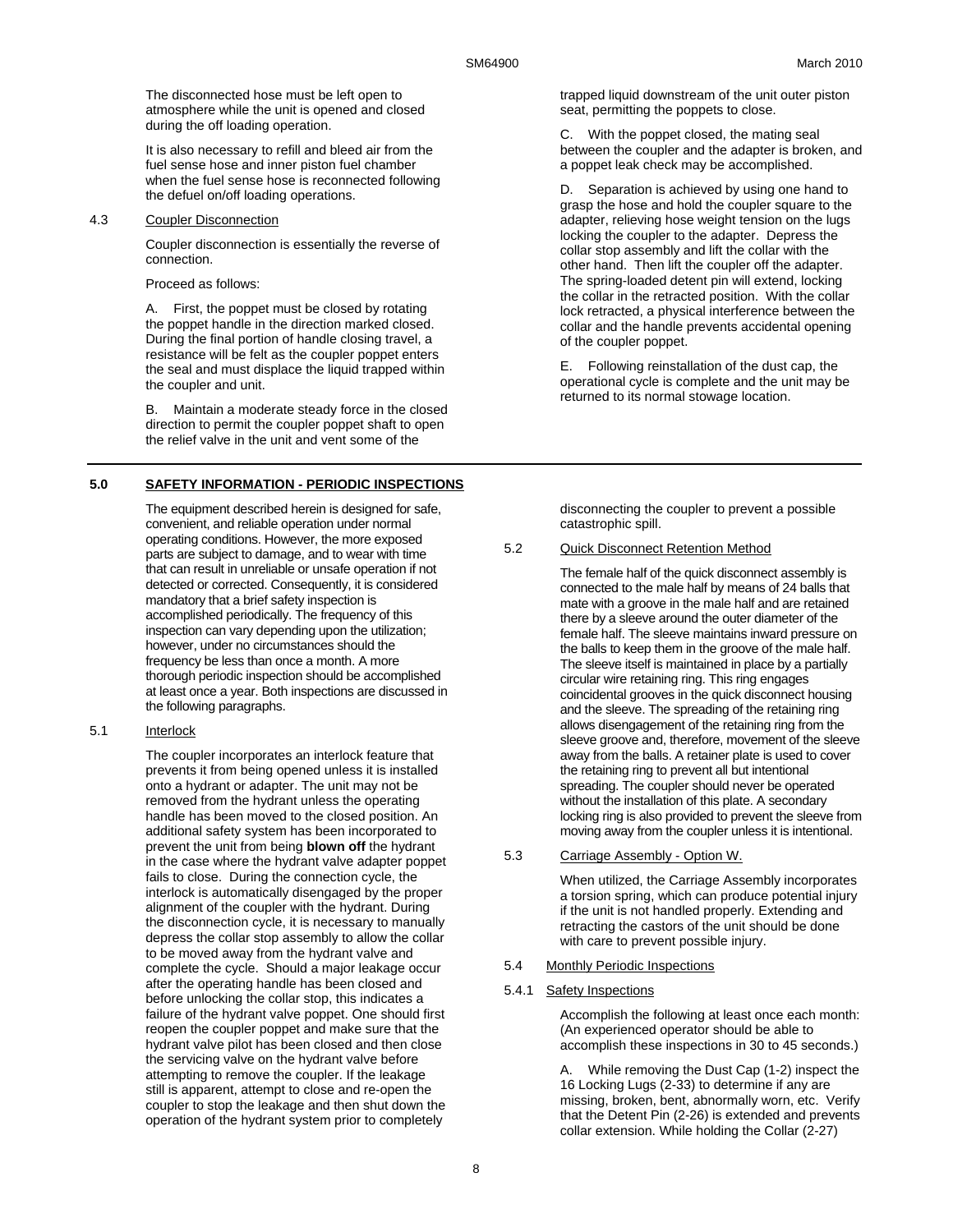retracted, depress the Detent Pin and release it to verify that it returns to the extended position. Examine the Collar for excessive wear, cracks, or other damage. Verify that the Collar Stop Assembly (1-31) is in place and not bent.

Reason: Missing, damaged, cracked, and abnormally worn or broken lugs can result in fuel pressure ejecting the coupler off the adapter with the poppet open. A stuck or malfunctioning detent pin can permit collar extension and accidental opening of the coupler poppet with the coupler disengaged from the adapter. The collar stop option, if present, prevents gross adapter poppet leakage from raising the collar and blowing the coupler off the adapter.

B. Visually inspect the closed Poppet (2-15) for signs of abnormal positioning. Visually inspect the molded rubber seal for cracks and tears.

Reason: Abnormal poppet retraction or extension indicates a compression or tension failure of portions of the internal linkage that could either result in a mid-position jam or complete separation of the linkage and accidental poppet opening. Damage to the molded seal can result in coupler connected external leakage or coupler disconnected poppet leakage.

C. If the unit incorporates Product Selection (Option C), verify that it is properly installed and that the bolt heads do not extend above the adjacent collar surface.

Reason: Improper product selection installation will, at the very least, result in an unnecessary connection delay, and at the worst, permit connection to the wrong product.

D. Inspect the poppet operating handle for bent, worn, broken, or missing pieces on the round camlike surface. Inspect the adjacent surface of the collar.

Reason: The round portion of the handle locks the collar in the engaged, extended position. Broken, bent, or missing portions of this handle or of the collar may permit accidental collar retraction with the poppets open, which could result in the coupler being ejected from the adapter.

E. If the Carriage Assembly (1-W) is present, Nuts (3-3) and Washers (3-2) are used to attach it to the mating flanges between the lower half coupler and the pressure control elbow. Check torque of these Nuts (3-3) to assure that they are tightened to  $90 \pm 10$  in.lbs. (104  $\pm$  12 kg-cm). If the Nuts (3-3) are found to be loose, damage to the Elbow (1-1) threaded holes may have occurred and further inspection in accordance with paragraph 5.5 should be carried out.

Reason: Self-explanatory.

F. Visually inspect the female half quick disconnect to verify that the ball retaining sleeve is fully engaged, and that the ring retainer is secured by two lockwired screws so that the two ends of the retainer ring extend through the remaining two holes in the ring retainer. Verify that the lock ring is engaged in the safety groove immediately adjacent to the ball retaining sleeve.

G. Visually inspect the air pressure and fuel sense line connections to the unit's connectors for security of installation and damage. Inspect the unit's body for impact damage or depressions that might cause the main piston to hang open.

Reason: Pressure tight air and fuel connections are required for proper function. Unit body depressions or dents may cause the main piston to hang open and prevent a deadman release shutdown.

H. If the Carriage Assembly (1-W) is used, check to assure that the mounting Flange (7-9) of the Carriage Assembly (1-W) is not mounted flush to the flange on the coupler lower half. The carriage assembly designed for the 64900 Coupler has integral spacers to space it the proper distance from the flanges. If the flange is flush with the mating flanges of the coupler, then an incorrect carriage assembly is being used.

5.5 Extended Periodic Inspections - (Annual Inspection)

> In addition to the safety inspection advocated above, a more extended inspection should be accomplished. It will be necessary to provide a container to capture entrapped fuel during the following inspection. The parenthetical numbers are the item numbers in the list of materials in the referenced tables.

A. Refer to paragraph 7.1 for method of separating female half quick disconnect from the automatic fuel pressure control valve. Capture spilled fuel in a suitable container.

B. Inspect female half quick disconnect. Inspect Balls (4A-8) or (5A-8) for chips, flat spots, or excessive wear. Inspect ball retaining Sleeve (4A-6) or (5A-6) for cracks and wear from the Balls. Inspect Housing (4A-5) or (5A-5) for cracks or thread damage.

C. Replace male adapter O-rings (4-5) and (4- 6), or (5-5). Inspect ball race Rings (4-2) or (5-2) for brinelling (indenting of the material by the Balls and any other indications of damage. Remove outer ball race Ring (4-2) or (5-2) and measure the smallest wire diameter. Replace the ball race ring if the smallest wire diameter is 0.123 inch (3.12 mm) or less. Reinstall an acceptable ball race Ring (4-2) or (5-2).

D. Conduct the Coupler Lower Half inspection detailed in paragraph 9.4. If the specified Wear Gauge, 61262, is not available then continue with the inspections detailed in paragraphs E and F below as an alternative. The use of the Wear Gauge will give better results.

E. Grasp opposite sides of the Collar (2-27) with the fingers while depressing the spring-loaded Detent Pin (2-26) with one thumb. The Collar (2-27) will move to the engaged position, away from the Poppet Operating Handle (2-1 or 1-B). Verify that the 16 Lugs (2-33) cannot be depressed back into the collar with the Collar (2-27) extended.

F. Inspect the 16 coupling Lugs (2-33) very closely for wear, cracks or damage. If any Lugs are cracked, damaged, missing, or worn locally beyond 0.030 inch (0.76 mm), the unit is unsafe and should be withdrawn from service and completely

Reason: See WARNING in paragraph 7.1.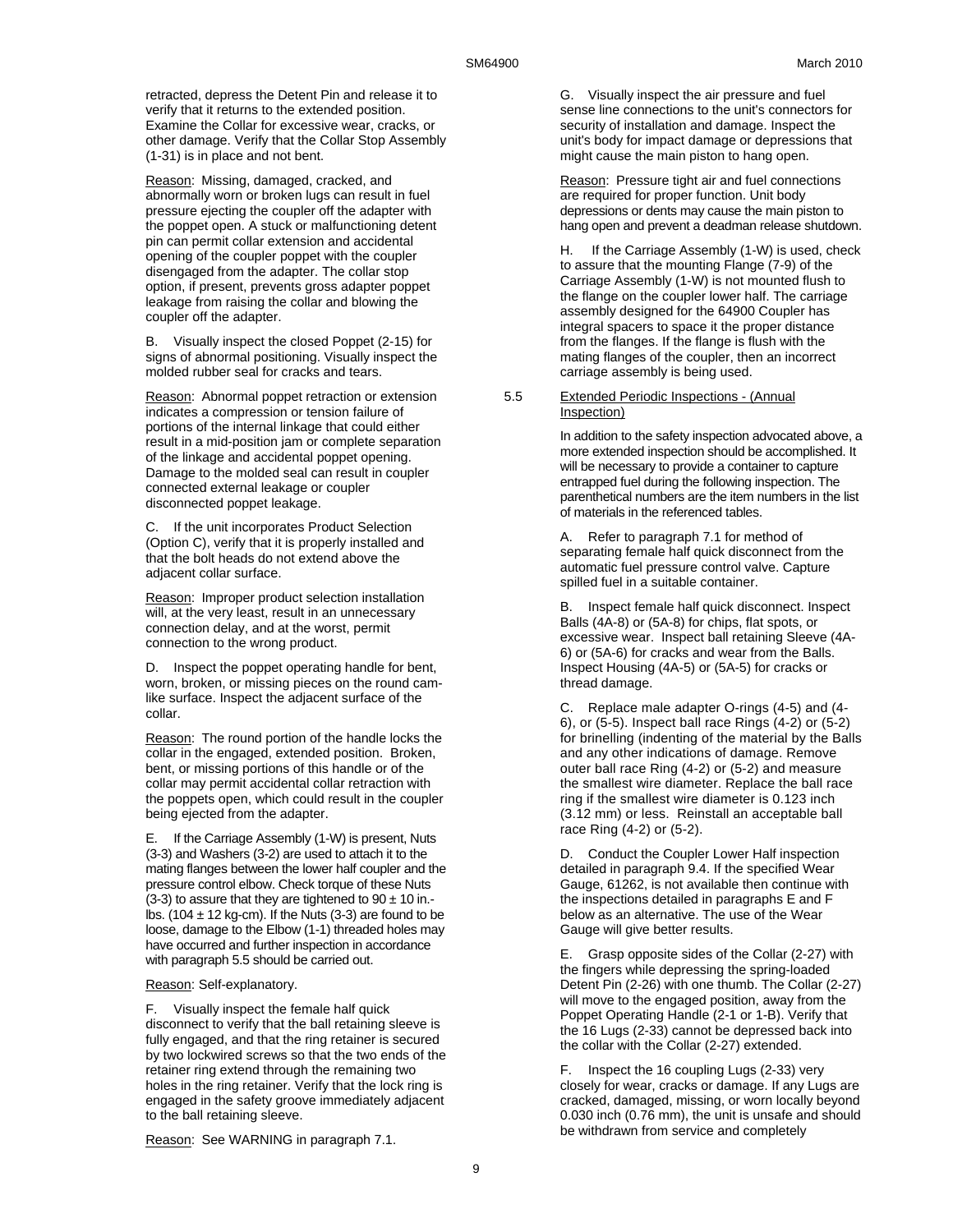overhauled. This inspection may be made by comparison with a new Lug.

Press the tip of one Lug (2-33) inward until stopped by the Collar (2-27). While holding the Lug inward, rotate the Collar through 360° to determine whether any grooves have been pressed into the Collar by the Lugs during previous misuse. If such grooves are evident, they will alternately cause the Lug to move out and in when it is pressed against the Collar. If grooves are felt, the coupling is unsafe and should be removed from service and completely overhauled.

Alternately, press each Lug (2-33) against the Collar (2-27) to determine which lug protrudes the least distance through the body slot. Then, while holding the Lug against the Collar, use a scale to measure the inward distance the lug tip protrudes from the adjacent body inside diameter. If the measured distance is less than 0.15 inch (3.8 mm), the coupling is unsafe and should be removed from service and completely overhauled.

G. Carefully operate the Poppet Operating Handle (2-1 or 1-B) to the open position while capturing trapped fuel in a suitable container. Operation should be smooth and even.

Note: The molded rubber Nose Seal (2-17), which is normally contained either by the Poppet or the pit adapter face, may extend with the Poppet (2-15) contingent on the relative friction between the Poppet and the Nose Seal; and that between the same Nose Seal and the Quad Ring (2-18) and Housing (2-5). Do not be alarmed if the nose seal does come out of the unit. Use the opportunity to inspect the Wave Washer (2-19) for damage. The Wave Washer is designed such that the ends of layers will be forced against the adjoining layers. Some washers have reached the field where the ends move away from the adjoining layers and into the Nose Seal (2-17) or Body (2-5) causing it to move inward until it tends to jam the mechanism. The Wave Washer should be inspected to assure that it is correctly arranged. Refer to Figure B below, for a graphic representation of the correct arrangement. If it is incorrect it can easily be changed by turning it within itself. The Quad Ring (2-18) may also be replaced if it appears scrubbed. Reposition the Wave Washer and install the Quad Ring onto the Nose Seal (2-17) prior to closing the Poppet (2-15).

#### NOTE:

THIS EDGE MUST BE ON TOP OF THE<br>SPRING COIL.



**Figure B – Wave Washer (2-19)** 

H. Inspect the molded rubber Nose Seal (2-17) for damage, tears, etc. on both the adapter and poppet sealing surfaces.

I. Depress the Collar Stop Assembly (1-31) and verify that the Collar (2-27) cannot be retracted with the Poppet Operating Handle (2-1 or 1-B) in any position but the full closed position.

J. With the Poppet (2-15) closed and the Collar Stop Assembly (1-31) depressed, push the Collar (2-27) to the retracted position while observing that the spring-loaded Detent Pin (2-26) extends and locks the Collar.

K. With the Poppet (2-15) closed, precisely measure the distance between outer surface of the molded seal and the adjacent surface of the coupler body at two places 180° apart. If the average of these two measurements exceeds 0.100 inch (2.54 mm), the internal linkages are excessively worn and the coupler should be withdrawn from service and completely overhauled.

L. Apply 60-psig minimum air pressure to unit connector. The Piston Assembly should open. Maintain air pressure and, using a flashlight, carefully inspect O-ring (3-18). With the air pressure maintained, place a bubble of liquid soap solution over vent port in Housing (3-32) at Filter (3-34) and observe for excessive leakage. A bubble may form with the soap solution. However, if the bubble quickly forms and breaks, the unit should be overhauled and Seal (3-30) and O-ring (3-29) need replacing. **Note: The seal cartridge has been made more robust and resistant to leakage by the modification of the Seal (3-30) to include an energizing internal spring. The new Retainer (3-31) and the new Seal Housing (3-28) are not interchangeable with either the superseded Seal (3-30A) or the superseded Seal Housing (3-28A), refer to Figure 3. Upgrade kit KD64900-8 is available and contains the needed Seal Housing (3-28) and Retainer (3-31) for overhaul of the seal cartridge.** Relieve air pressure. Unit piston should close. Using a flashlight, inspect relief valve passage in unit Seal Retainer (3-14) and verify it is clean and not clogged.

M. If the unit contains Option C, Product Selection, inspect for security, effectiveness and damage. Verify that product selector bolt heads are flush to 0.03 inch (0.76 mm) below the adjacent Collar (2-27) surface.

N. Lubricate unit outlet O-ring (4-6) or Teflon Seal (5A-9), as appropriate, with petroleum jelly. Reassemble and safety lock the female half quick disconnect per paragraphs 7.1. F thru I.

O. Check the mating flange on the Elbow (1-1) with the Body (2-5) for damage to the threaded holes or the wall of the Elbow (1-1). Check the wall between the inner diameter of the coupler upper half Elbow (1-1) and the threaded holes. The diameter should be smooth and continuous with no evidence of bulging or hairline cracks. If the wall is bulged or cracked, the threads are already over stressed and the part is no longer safe for use. The coupler Elbow (1-1) will have to be replaced.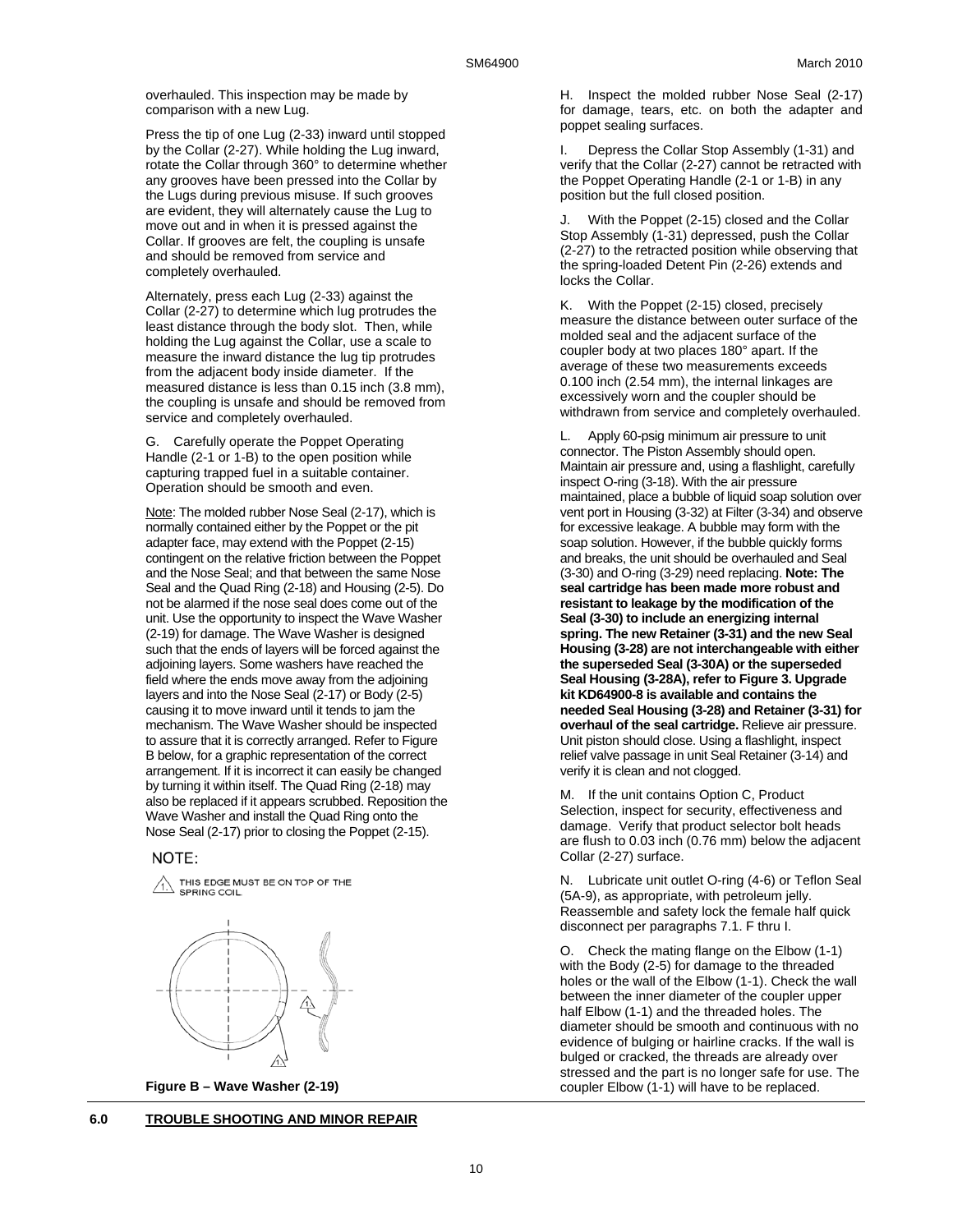General trouble shooting analysis and minor repair actions are as follows:

6.1 Trouble: Collar (2-27) will not drop or extend during engagement.

Probable Cause:

- A. Coupler improperly positioned.
- B. Product Selection not mated or incorrectly set.

C. Detent Pin (2-26) is not depressed into hole in Body (2-5) properly.

D. Collar (2-27) may be out of round.

Remedy:

A. Use one hand to relieve hose weight while using the other hand to center and square coupler to adapter.

B. Rotate Collar (2-27) until Product Selection mates. If adapter flange incorporates a tab, align strip or arrow on Collar (2-27) with tab. Verify that adapter and coupler Product Selection is intended to mate.

C. Square coupling face to adapter to assure that the Detent Pin (2-26) is depressed. If hole in Body (2-5) in which Detent Pin (2-26) is housed is egg shaped it may be difficult to depress.

D. If Collar (2-27) is out of round then replace Collar.

6.2 Trouble: Poppet Operating Handle (2-1 or 1-B) cannot be moved in open direction.

> Probable Cause: Collar (2-27) is not extended allowing physical safety interlock between Poppet Operating Handle (2-1 or 1-B) and Collar (2-27) to prevent movement of the handle (2-1 or 1-B).

Remedy: Fully engage Collar (2-27). See 6.1 above.

6.3 Trouble: Poppet Operating Handle (2-1 or 1-B) rotates easily for approximately 45º in the open direction before high resistance is felt.

> Probable Cause: This is normal if the hydrant valve adapter is pressurized.

Remedy: Continue to apply moderate pressure to the Poppet Operating Handle (2-1 or 1-B) in the poppet open direction until the pressure equalizes and the poppet opens easily.

6.4 Trouble: External leak between Coupler Lower Half (1-5) flange and Pressure Control Elbow Assembly (1-1).

Probable Cause:

- A. Nuts (3-3) loose.
- B. O-ring (2-10) damaged.
- C. Studs (3-1) in Elbow (1-1) loose.

Remedy: Refer to Figures 1 and 2:

A. Tighten Nuts (3-3) to  $90 \pm 10$  inch pounds (104 ± 12 kg-cm) and recheck for leakage. **Note: Special torque wrench kit, WL4680 is available to make it easier to reach less accessible screws and nuts.** 

B. Replace O-ring (2-10) as follows:

1. Use suitable container to capture entrapped fuel. Verify coupler is depressurized. Remove six Nuts (3-3), six Washers (3-2), and Dust Cap (1-2).

Carefully separate Pressure Control Elbow Assembly (1-1) from coupling Body (2-5). Remove and discard O-ring (2-10).

3. Lubricate new O-ring (2-10) and carefully place over pilot on Body (2-5).

4. Carefully assemble Elbow Assembly (1-1) to Coupler Lower Half (1-5), reinstalling six Washers  $(3-2)$ , and six Nuts  $(3-3)$ . Torque nuts to  $90 \pm 10$  inch pounds (104  $\pm$  12 kg-cm). Install Dust Cap (1-2)

5. Pressure check new O-ring installation at 5 and 150 psig fuel pressure, if possible. If not possible, carefully observe for leakage during next use.

C. Studs (3-1) should be retightened using two nuts on each as jam nuts. Tighten Studs (3-1) to snug. Over tightening can damage the housing. If threads retaining Studs are damaged then the Elbow (1-1) will have to be replaced.

6.5 Trouble: External leak between disconnect halves.

Probable Cause: Damaged O-ring (4-6) or the Teflon Seal (5A-9) in the female half as appropriate.

Remedy: Remove and replace O-ring (4-6) or the Teflon Seal (5A-9) in the female half as appropriate as follows:

A. Use suitable container to capture entrapped fuel. Refer to paragraph 7.1 for correct method of separating disconnect.

B. With the disconnect separated, remove and discard O-ring (4-6). Lubricate with petroleum jelly and carefully install new O-ring (4-6).

C. Reconnect, safety check and lockwire disconnect assembly per paragraph 7.1.

D. Leak check at 5 and 150-psig fuel pressure if possible. If not, carefully observe joint during next operation.

Note: Excessive wear of the Wire Race (4-2 or 5-2) or Sleeve (4A-6 or 5A-6) can allow the connection to become loose causing leaks and or premature failure of the O-ring (4-6) or Teflon Seal (5A-9). Refer to section 10.4.

6.6 Trouble: Leak at Poppet Operating Handle (2-1 or 1-B).

> Probable Cause: O-ring (2-25) damaged, worn or scrubbed.

Remedy:

A. O-ring (2-25) can be replaced without removing the coupling from the hose.

#### **WARNING:**

#### **Assure that the hose is not pressurized.**

B. With the coupler held over an adequately sized container, depress the Detent Pin (2-26) and extend the Collar (2-27), operate the Poppet Operating Handle (2-1 or 1-B) in the open direction,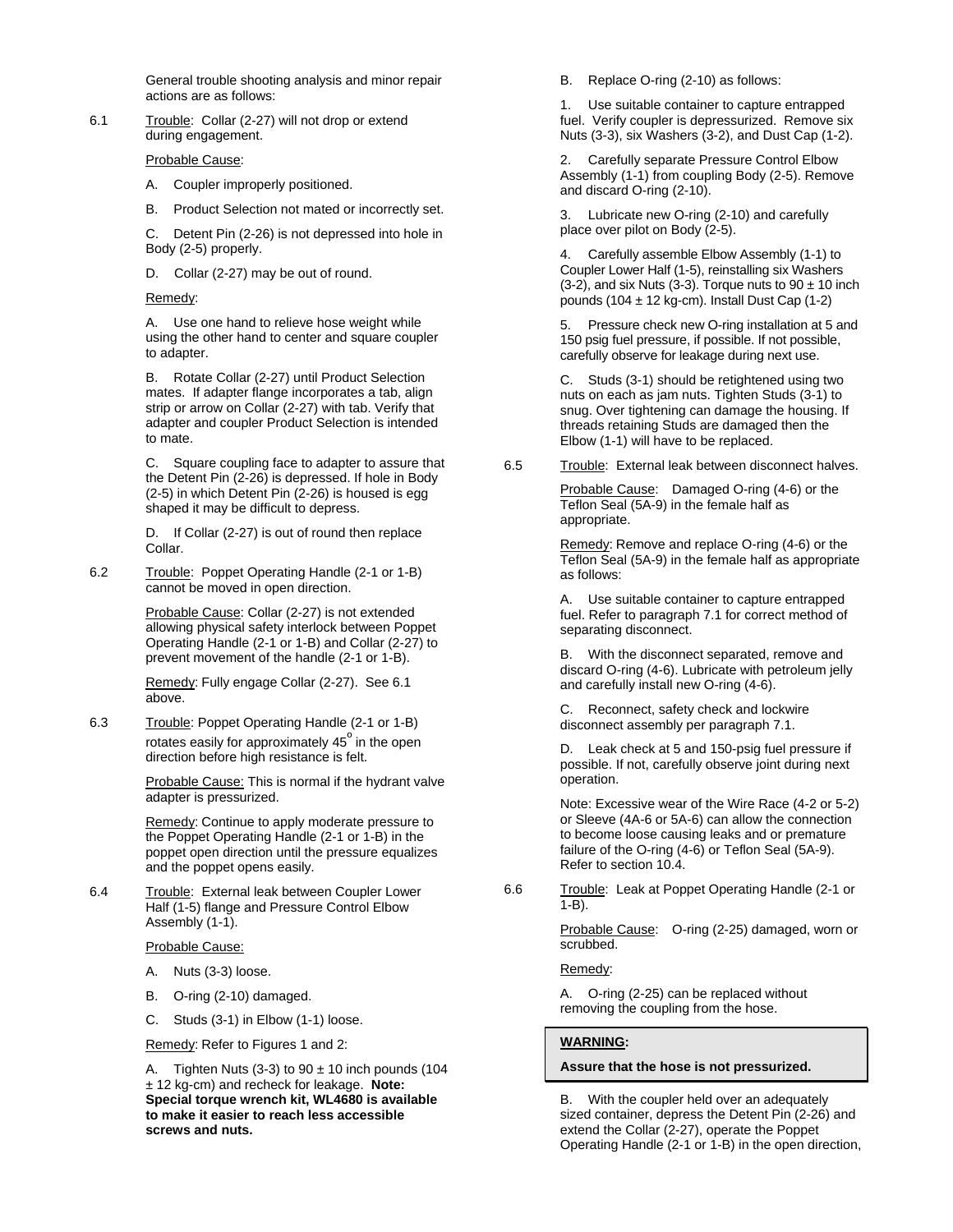opening the Poppet (2-15) to drain the coupler. The coupler will hold approximately 2.5 quarts of fuel between the inlet Poppet (2-15) and the Outer Piston (3-11) when closed. If fuel continues to come out beyond that amount discontinue operation until the coupler can be removed from the hose. Leave the poppet (2-15) open to prevent repressurization of the coupler. Refer to section 6.18 to repair internal leakage.

C. Remove Bolt (2-6), lock Washer (2-7), and Washer (2-8). Remove poppet operating Handle (2- 1 or 1-B), Key (2-9), and outer shaft seal Bearing (2-24). Use a sharp pointed instrument or pin to remove old O-ring (2-25). Lubricate new O-ring (2- 25) with petroleum jelly or equivalent. Use clean, lint-free cloth dipped in clean fuel or solvent to clean the sealing surfaces of the Crank Shaft (2-20) and Body (2-5). Carefully install new, lubricated Oring (2-25) using clean, smooth blunt instrument to seat it properly. Inspect O-ring (2-25) to verify that it is not twisted.

D. Reinstall outer shaft seal Bearing (2-24), Key (2-9), poppet operating Handle (2-1 or 1-B), Washer (2-8), lock Washer (2-7), and Bolt (2-6). Torque the Bolt (2-6) to  $90 \pm 10$  in.-lbs. (104  $\pm$  12 Kg-cm).

E. If possible, connect this coupler to a pressurized adapter and open Poppet (2-15). Observe the Crank Shaft (2-20) for leakage through several poppet opening and closing cycles.

6.7 Trouble: External leakage between unit and adapter or hydrant with unit engaged and Poppet (2-15) open.

#### Probable Cause:

- A. Damaged adapter sealing surface.
- B. Damaged Nose Seal (2-17), or Damaged/ worn Quad Ring (2-18), or Missing, damaged, broken, or Ineffectual Wave Washer (2-19).

#### **Remedy**

A. Replace or repair hydrant adapter.

B. Disassemble as follows and inspect Nose Seal (2-17) for tears, abrasions, blisters, bond failure, etc. Inspect Quad Ring (2-18) for damage or wear. And inspect the integrity of the Wave Washer (2-19). If any inspected parts are damaged or otherwise defective, remove and replace with new ones.

#### **WARNING:**

#### **Assure that the hose is not pressurized.**

1. Open Poppet (2-15) by depressing Detent Pin (2-26) and sliding Collar (2-27) forward, then rotate Handle (2-1) or (1-B) to the open position. Drain the unit in an appropriate basin or tank.

2. Remove Screws (2-15B) from Poppet Assembly (2-15) using a torque wrench. The running torque to remove the Screws (2-15B) shall not be less than 6 in.-lbs. (6.9 kg.-cm.). Remove Poppet (2-15C) and Oring (2-15D). Discard O-ring (2-15D).

3. Grasp Nose Seal (2-17) with fingers and pull it out of the Body (2-5) bore inspect and discard if necessary. Remove and inspect Quad Ring (2-18), discard if necessary. Use opportunity to inspect Wave Washer (2-19) for damage. Inspect the Wave Washer (2-19) in accordance with Figure B, paragraph 5.5G.

Use clean, lint-free cloth soaked in clean solvent or fuel to clean out Body (2-5) bore, and Poppet (2-15). Dry O-ring groove in poppet shaft (2-15E).

5. Lubricate new Quad Ring (2-18) with petroleum jelly and assemble it over new Nose Seal (2-17). Ensure that Quad Ring is not twisted.

6. Position Wave Washer (2-19) in Body (2-5) bore. Carefully insert new Nose Seal (2-17) in Body (2-5) bore, ensuring that new Quad Ring (2- 18) is not pinched.

7. Assemble new O-ring (2-15D) to the Shaft (2- 15E) after lightly lubricating it. Install Poppet (2-15C) to the Shaft (2-15E) and Screws (2-15B). Torque the Screws (2-15B) to  $10 \pm 1$  in.-lbs. (11.5  $\pm$  1 kg-cm). If running torque of Screws (2-15B) is less than 6 in.-lbs. (6.9 kg-cm) replace the Screws with new ones.

8. Close and open Poppet (2-15) several times. Then close Poppet (2-15), depress Collar Stop Assembly (1-31) and retract Collar (2-27) to retracted position.

9. If removed reassemble Coupler Lower Half (1- 5) to Pressure Control Elbow Assembly (1-1) and conduct coupler functional, proof pressure and leakage tests per paragraphs 12.4 and 12.5.

6.8 Trouble: Leakage past Poppet (2-15) seal with coupler disengaged.

#### Probable Cause:

- A. Damaged Poppet (2-15) sealing surface.
- B. Damaged molded rubber on Nose Seal (2-17).
- C. Damaged quad ring (2-18).

#### Remedy:

Isolate problem by reducing pressure in the unit and draining unit, and opening poppet as described in paragraph 6.7.B.1. Inspect Poppet (2-15C) sealing surface and Nose Seal (2-17). Replace damaged component or components per paragraph 6.7 remedy B. Disassemble only to the extent necessary to replace the Poppet (2-15C), Nose Seal (2-17) or quad ring (2-18). Replace Quad Ring (2-18) if Nose Seal (2-17) is replaced.

6.9 Trouble: Excess force required during last portion of poppet closing travel.

#### Probable Cause:

A. Steady force had not been applied to poppet operating Handle (2-1 or 1-B) long enough to permit relief valve to vent trapped fluid downstream, relieving the hydraulic lock.

B. Pressure trapped downstream of unit.

C. Relief Valve (3-57 through 64) improperly adjusted.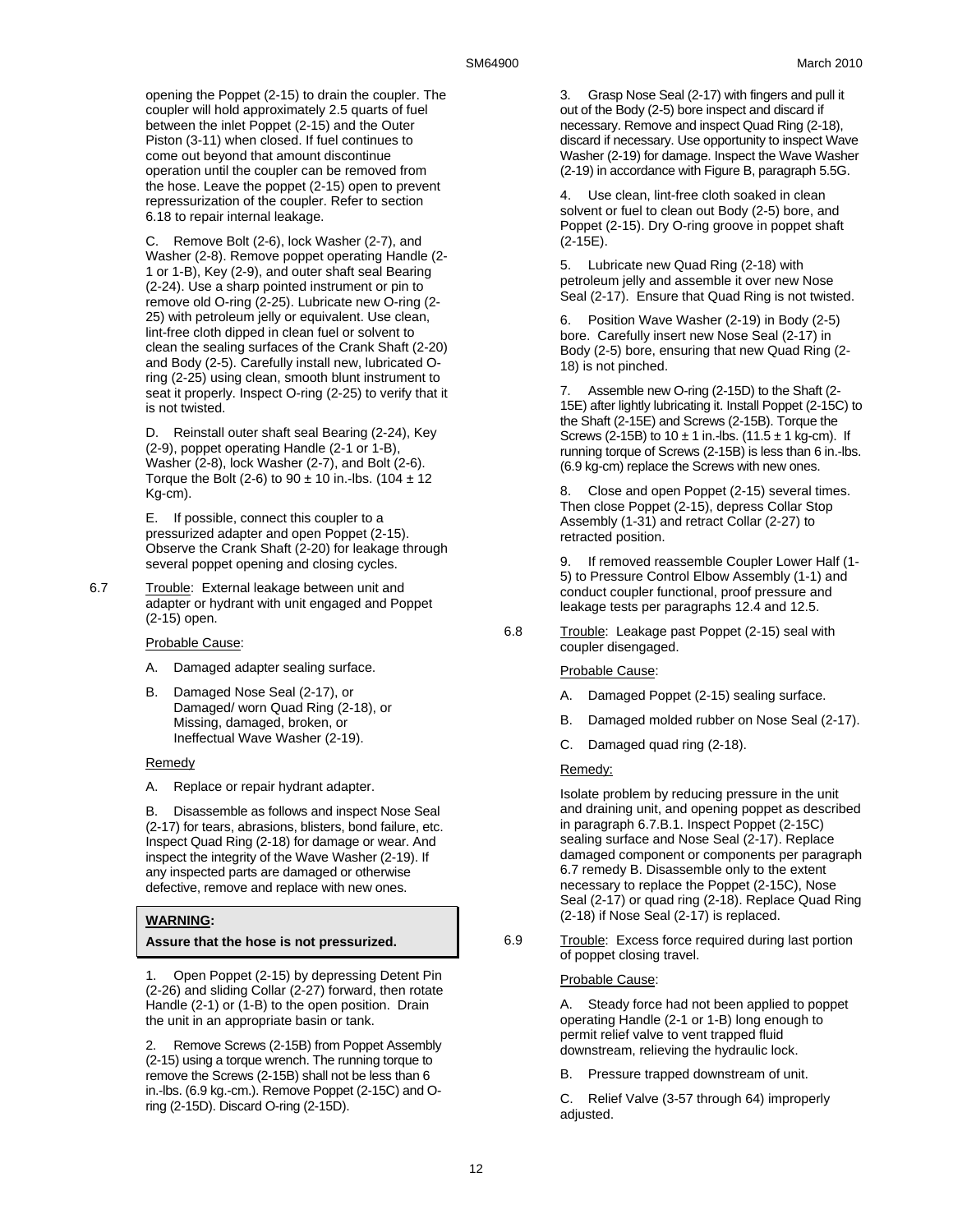**Note: The Relief Valve Assembly has been redesigned as one assembled unit (3-48), and it requires no adjustment. This Relief Valve (3-48) supersedes items 3-57 thru 3-65 found in older units, refer to Figure 3. It is recommended that the upgrade of the relief valve be accomplished at next overhaul of the unit's elbow. KD64900-9 contains the Relief Valve assembly (3-48).** 

D. Relief valve passages clogged with foreign matter or unit piston Seal Retainer (3-14) is installed incorrectly so that relief valve passage is blocked.

#### Remedy:

A. Apply steady moderate force until poppet closes.

B. Vent trapped pressure.

C. Maintain steady force on poppet Handle (2-1 or 1-B) and momentarily actuate deadman valve to relieve hydraulic lock and close poppet to permit coupling disengagement. Then, remove the unit from service for bench correction. Disassemble only to the extent necessary to readjust relief valve or clean clogged passages (see note paragraph 6.9.C). Perform a bench static pressure test of all seals that are broken during disassembly.

6.10 Trouble:

Unit does not open or opens very slowly (several minutes), when deadman air valve is actuated.

Probable Cause:

A. Coupler poppet has not been opened.

B. Deadman air pressure too low to overcome piston spring.

- C. Air pressure hose or passages clogged.
- D. Air orifice clogged.

E. Clogged orifice in restrictor Check Valve (3-39 through 46).

F. Locked in downstream pressure has unit shut off.

#### Remedy:

A. Open coupler poppet.

B. Increase deadman air pressure to 60 psi minimum and reset to the desired control pressure as described in section 4.2.1.

C. Loosen air hose connection at unit connector and verify that air pressure is reaching unit. If it is not, repair hydrant dispenser air control system as required.

D. Refer to Figure 3. Remove Plug (3-35). The orifice is a Screw (3-37) which has an Allen key type head, under which is a Spring (3-38). Use an Allen key to remove the Screw (3-37). Carefully clean out the slot in the thread of the Screw (3-37). Adjust the position of the Screw (3-37) in accordance with the instructions in paragraph 11.5.1.I. If the system uses fuel reference pressure Screw (3-37) and spring (3- 38) should be removed and discarded.

Then re-install the Plug (3-35) ensuring the O-ring (3-36) remained in place around plug during

removal. Replace O-ring (3-36) if necessary prior to reinstalling Plug (3-35).

#### **CAUTION:**

Never operate the unit without orifice Screw (3-37) and Spring (3-38) installed on systems using air reference pressure. Operation without the air orifice Screw (3-37) can result in propagation of destructive pressure surges into the hydrant system when the deadman air valve is released. The unit is direct operated and, without the air orifice Screw (3-37) and Spring (3-38), the closing rate is very fast.

On fuel reference pressure systems the Screw (3- 37) and Spring (3-38) should be removed for proper operation.

E. Remove and clean restrictor Check Valve (3- 39 through 46) as follows: Refer to Figure 3.

(1) Remove Check Valve Housing (3-41). The Check Valve (3-45) is located under the housing just removed.

(2) Place Check Valve (3-45) in container of clean fuel and agitate to wash out material clogging orifice hole. Examine O-ring (3-44) and replace if damaged.

(3) Reinstall Spring (3-46) and Check Valve (3- 45). Examine O-rings (3-42 and 3-43) and replaced if damaged. Lubricate O-rings (3-42 and 3-43) and install Check Valve Housing (3-41). Reactivate fuel sense line. If necessary, fill fuel sense line and passages with fuel and bleed air prior to use.

F. Unit will open when downstream pressure is relieved by initiating flow.

6.11 Trouble:

Closing time is slow.

#### Probable Cause:

Deadman air valve is restricting release of air, hose diameters are small and/or hose is exceptionally long or kinked. Unit orifice is clogged or out of adjustment.

#### Remedy:

Open up deadman air valve vent passages, increase hose inside diameter and/or shorten hose, remove kinks. Refer to paragraph 6.10.D for orifice cleaning instructions and paragraph 11.5.1.I for adjustment instructions.

#### 6.12 Trouble:

A. Unit does not close when deadman valve is released following defuel operation.

B. Unit does not regulate during normal refuel operations following a defuel operation, but acts as simple deadman fuel shutoff valve.

Probable Cause:

A. Servicer incorporates defuel selector valve similar to that discussed in paragraph 4.2.3.1 which is stuck in "defuel" position.

B. Fuel sense line not reconnected after defueling per paragraph 4.2.3.2

Remedy: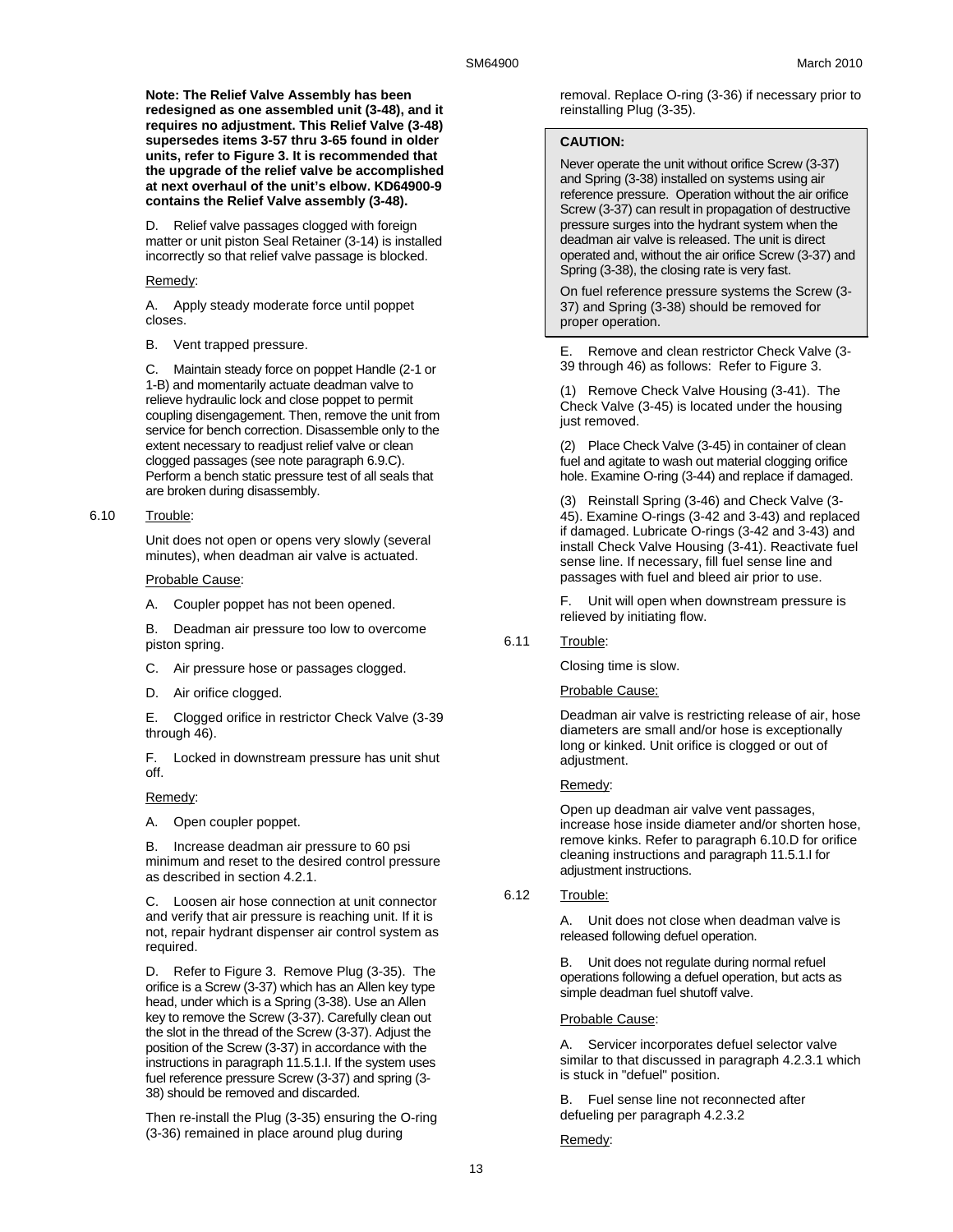Reselect "normal" position of selector valve or reconnect and bleed fuel sense hose per paragraph 7.5.

### 6.13 Trouble:

Unit opens and then abruptly shuts off when deadman air valve is actuated.

#### Probable Cause:

Downstream system is blocked.

Remedy:

Open nozzle(s) or other valve blocking flow.

6.14 Trouble:

Unit either does not open, or shuts off early during defuel operations.

#### Probable Cause:

Defuel pressure, transmitted back through the fuel sense line, has caused unit to shut off.

#### Remedy:

A. Increase air pressure to a value that is at least 30 psi above the maximum defuel pressure.

If A is not practical, proceed per 4.2.3 and subparagraphs.

#### 6.15 Trouble:

Regulated pressure is low at high flow rates. Increasing the air pressure does not increase regulated fuel pressure.

#### Probable Cause:

Hydrant pressure is insufficient to overcome system resistance at high flow rates and regulator is full open.

Remedy: None unless hydrant pressure can be increased or system resistance reduced.

6.16 Trouble:

Desired regulated pressure is achieved, but flow rate is considered low.

#### Probable Cause:

Aircraft resistance equals regulated pressure at maximum flow rate.

#### Remedy:

None unless aircraft operator will agree to an increase in regulated pressure.

#### 6.17 Trouble:

Unit will not maintain steady pressure while in operation. This phenomenon is sometimes called surging or hunting. This problem may manifest itself as small pressure variations such as a 10 psig variation that continuously repeats to the most extreme example with the valve opening and closing very rapidly. Unit may also appear to jump open with no other symptoms

#### Probable Cause:

A. Fuel sense line and/or fuel control passages contain air.

B. Check Valve (3-45) plugged, blocked in the open position or installed incorrectly.

#### Remedy:

A. Removal of air from the fuel sense lines and fuel control passages of the coupler is very important for the smooth operation of this valve. Fill fuel sense system and bleed air per 7.5.

B. Remove check valve (3-45) per instructions in section 6.10, Remedy E. The check valve (3-45) should be installed according to the image in Figure 3, with the closed end including the small orifice up.

## 6.18 Trouble:

Excessive internal fuel leakage.

#### Probable Cause:

A. Inlet pressure is above 200 psi and relief valve is relieving.

B. Deadman air pressure is not completely relieved.

C. Foreign object is holding unit outer piston off seat.

D. Unit seal leakage.

#### Remedy:

- A. Decrease inlet pressure to less than 175 psi.
- B. Completely vent deadman air pressure.

C. Remove unit from hose by disconnecting female half quick disconnect per paragraph 7.1, exercising all specified safety provisions. Apply deadman air pressure to fully open Outer Piston (3- 11); use pliers or other gripping tool to remove foreign object; and then release deadman air pressure to close unit. Reinstall on hose by connecting female half quick disconnect per paragraph 7.1.

D. Disassemble the unit per the instructions in section 9 sufficiently to examine Outer Piston (3-11), Seal (3-7) and O-ring (3-18). If the cause of the leak is not found then further disassembly to access relief valve (3-48) may be required.

#### **WARNING:**

**Do not** insert fingers into valve while deadman air is holding piston open. Accidental release of deadman air could result in finger amputation or other personal injury. **Always** use needle nose pliers or other grasping tool if practicing this remedy.

6.19 Trouble:

Unit closing rates are too fast.

Probable Cause:

Air orifice screw was not installed during overhaul.

Remedy:

Install air Orifice Screw (3-37) and Spring (3-38) using procedure of paragraph 6.10, remedy D. Observe **CAUTION** in paragraph 6.10, remedy D.

6.20 Trouble: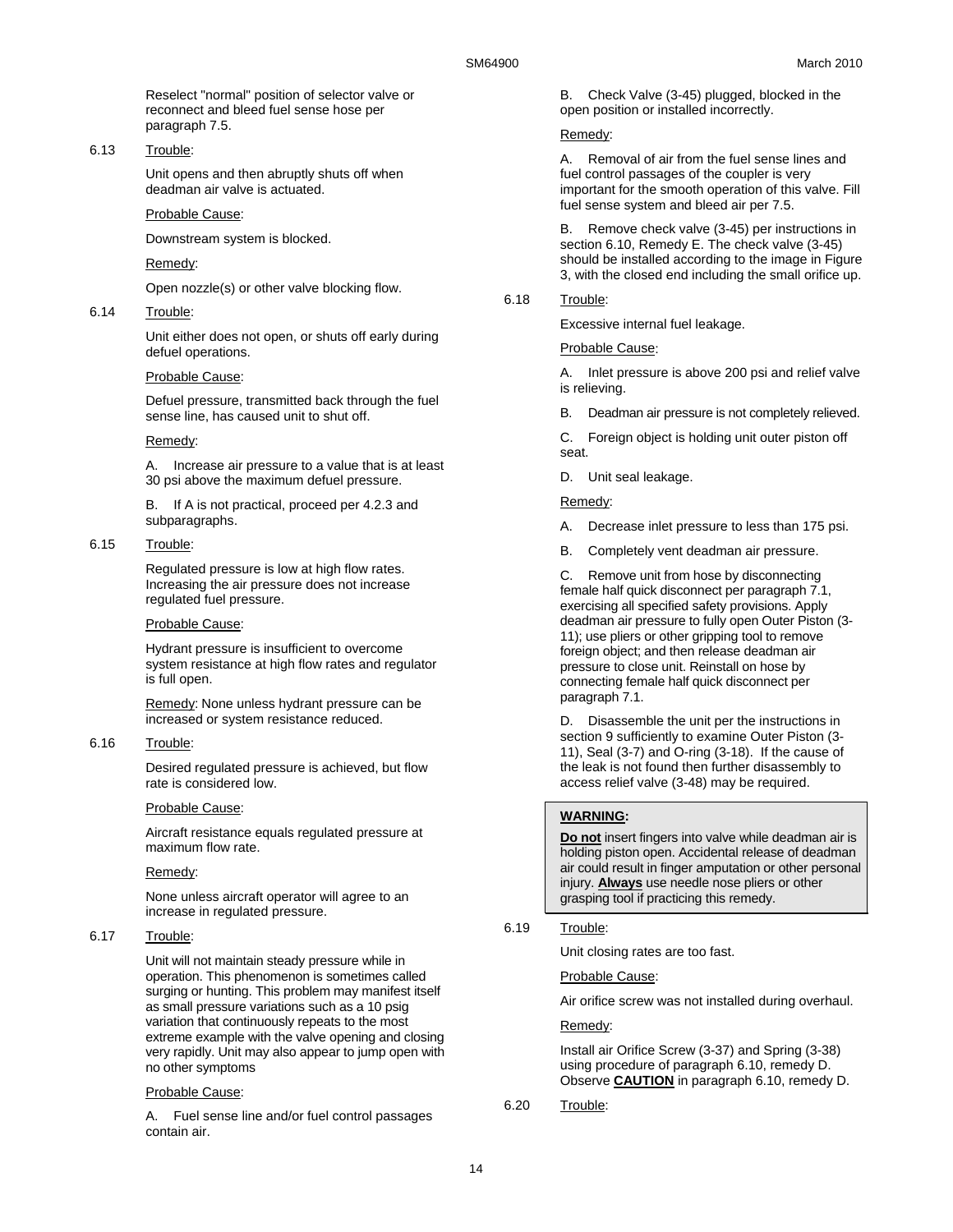Coupler poppet linkage does not cause relief valve to relieve hydraulic lock and vent trapped fluid downstream of closed unit piston seat.

### Probable Cause:

Relief Valve (3-57 through 64) is not correctly adjusted.

**Note: The Relief Valve Assembly has been redesigned as one assembled unit (3-48), and it requires no adjustment. This Relief Valve (3-48) supersedes items 3-57 thru 3-64 found in older units, refer to Figure 3. It is recommended that the upgrade of the relief valve be accomplished at next overhaul of the unit's elbow. KD64900-9 contains the Relief Valve assembly (3-48).** 

#### **7.0 INSTALLATION**

Installation of the Coupler consists of connecting the outlet to the pickup hose and connecting the deadman air and fuel sense hoses to the unit connector hose fittings. Proceed as follows:

#### 7.1 Pickup Hose Connection

The installation of the 4-inch coupler to the hose is contingent of the optional outlet arrangement incorporated in the specific unit. The Pressure Control Elbow Assembly (1-1) with the appropriate option 3 or 4 male half quick disconnect will connect to any of the five with option 3, 4 with option 4 various sized outlet threaded female half quick disconnects. A proper pipe thread lubricant/sealant should be used when tightening the female half quick disconnect to the hose thread.

A. Remove the two screws that secure the retainer and remove the retainer. Spread the two ends of the lock ring apart and move it to the groove farthest from the ball retaining sleeve.

B. Grasp outside diameter of the ball retaining sleeve with the fingers while using the thumbs to spread the ends of the retainer ring. Slide ball retaining sleeve back until stopped by the lock ring. This action allows the 24 balls to disengage from the mating groove in the option 3 or option 4 male adapter. The two parts may now be separated. Note: The O-ring used on Option 3 to seal the joint between the two halves will provide considerable resistance to separation. The Teflon Seal (5A-9) used on Option 4 will separate easier. Axial force and twisting of the two halves in opposite directions will aid in this operation.

C. Inspect the hose fitting male threads for damage and clean to remove all contamination including old thread tape and or sealants. Clean and repair threads as necessary. Apply anti-seize compound. For Options M or N (BSPP threads) install a proper sized gasket (not furnished by Carter) in the proper position. Use the wrench flats on the female Housing (4A-5) or (5A-5) to tighten the female half to the hose fitting. The hose coupling should also be gripped only by the wrench flats.

D. Reconnect, safety lock and lockwire the female half quick disconnect to the Pressure Control Elbow Assembly (1-1) as appropriate using the following steps:

Remedies:

Install Upgrade Relief Valve (3-48). Refer to KD64900-9.

6.21 Trouble:

Collar (2-27) will not move to the stowed position or is difficult to move.

#### Probably Cause:

The Detent Pin (2-26) is worn on the outer diameter on the spring end of the pin.

## Remedies:

A short-term remedy is to rotate the Pin (2-26). A more positive remedy is to replace it.

#### **WARNING:**

Improper (or omission of) safety locking and lock wiring of the female half quick disconnect can result in accidental separation of the quick disconnect at high pressures and/or flow rates, resulting in a potentially unsafe and undesirable product spill that could result in personal injury.

E. Assure that O-ring (4-6) or Teflon Seal (5A-9) in the female half, as appropriate, is lubricated with petroleum jelly. Install female half quick disconnect/ hose assembly on to the coupler male adapter. Some twisting may be required to fully seat the two halves.

F. Press forward (away from hose) on ball retainer sleeve while spreading retainer ring with thumbs until sleeve fully captures the balls Release the ends of retainer ring to allow it to snap into the housing groove.

G. Install ring retainer on the female half so that two of its holes capture the ends of the retainer ring while the other two holes line up with the threaded holes in sleeve. Fasten ring retainer on the female half with two screws. Before lock wiring the two screws together, grasp sleeve at two places, without touching retainer ring, and attempt to move sleeve to the disengaged position.

#### **CAUTION:**

If sleeve can be moved toward the disengaged position, or can be partially cocked, the female half quick disconnect is **unsafe** for use and should be withdrawn from service until the cause is found and corrected.

H. One probable cause is mishandling that has resulted in permanent deformation of the tips of Retainer Ring (4A-7) or (5A-7) which has bent them toward each other. If bent sufficiently, then the installation of the Ring Retainer (4A-4) or (5A-4) will hold Retainer Ring (4A-7) or (5A-7) in the spread position so it is not fully engaged in the housing groove.

I. **Be sure and move Lock Ring (4A-1) or (5A-1) to safety groove nearest Sleeve (4A-6) or (5A-6)**. Verify that Lock Ring (4A-1) or (5A-1) is fully engaged in safety groove.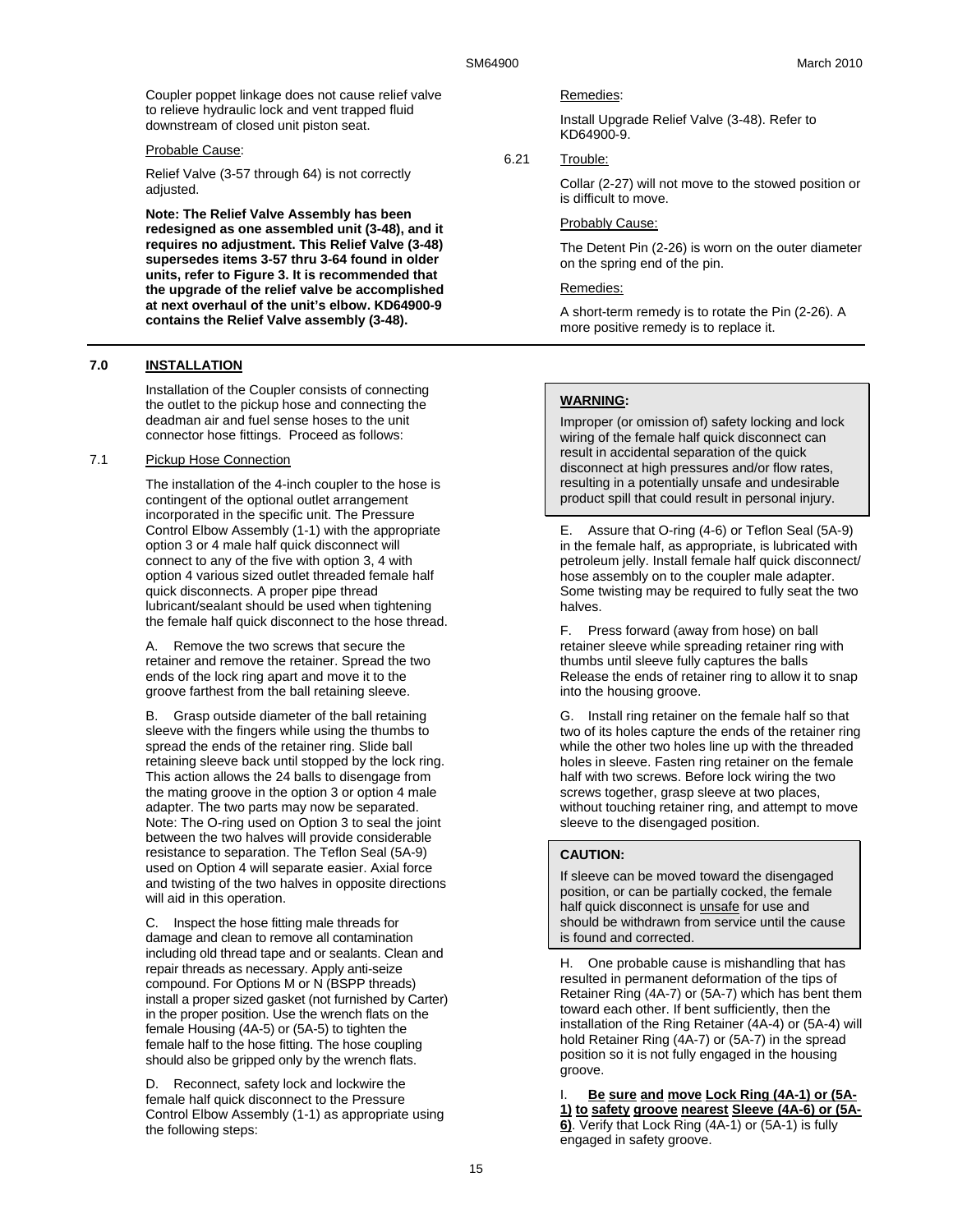## **WARNING:**

Omission, or loss, of Ring Retainer (4A-4) or (5A-4) can result in accidental separation of the quick disconnect under high flow conditions**. Under no condition** should the disconnect be used without the Ring Retainer (4A-4) or (5A-4) locking the end of the Retainer Ring (4A-7) or (5A-7) and the Screws (4A-2) or (5A-2), secured.

### 7.2 Deadman Air and Fuel Sense Connections

Please be advised to prevent damage to the housing (3-32) all ports on the 64900 hydrant coupler include straight threads that require adapters with O-rings to seal. NPT connections should be made to those adapters.

Connect the deadman air hose to the ¼" straight thread air reference port with the standard female NPT port adapters, option H port adapters or to the option F or J hose barbs. Connect the fuel sense hose to the port marked Fuel in a like manner. If desired, where air operated hydrant valves are utilized, connect a hose to the side port on the coupler or to option R the 90° elbow to connect to the air pilot on the hydrant.

### 7.3 Product Selector Set

If unit contains Option C, Product Selection, verify that set is correctly positioned for desired product. If it is not, reposition the Bolts (1-C) and verify that all bolt heads are flush to 0.03 inch (0.76 mm) below the adjacent Collar (2-27) surface.

#### 7.4 Installation Inspection

Verify security of installation, reinstallation and lock wiring of female half quick disconnect retainer Screws (4A-2) or (5A-2), and correct positioning of disconnect lock Ring (4A-1) or (5A-1). See WARNING in paragraph 7.1 D.

#### 7.5 Initial Installation Preparation

Following the initial installation of the fuel pressure control coupler, it is important to fill the fuel pressure control passages with fuel, and to bleed air from these passages and from the fuel sense hose to prevent erratic operation of the fuel pressure control valve [Pressure Control Elbow Assembly (1-1)]. A Bleed Screw (3-39) has been provided in the boss containing the Check Valve Housing (3-41) to simplify and shorten the time required for this process. Additionally, the coupler will be installed at the end of the fuel sense lines. Proper flushing of these lines will prevent any contamination that may be present from entering the control section of the coupler.

While the detailed fill and bleed methods may understandably vary according to the detail design of the servicer or dispenser on which the unit is installed, the following general procedure is one practical method of filling and bleeding the Pressure Control Elbow Assembly (1-1) and fuel sense lines following field replacement of the unit.

A. Move the hydrant dispenser to a suitable test facility.

B. Make all necessary connections to safely recirculate or flow fuel through the test facility including connecting the nozzles and hydrant coupler to appropriate adapters.

C. To ensure that all air and any contamination is completely removed from the fuel sense lines it will be necessary to flow fuel through those lines at high velocity. Remove the fuel sense hose from the coupler and place it in a bucket or other appropriate container that will prevent excessive splashing of the fuel expected to be released.

D. If the hydrant dispenser has been drained or is new and has no fuel in the filter vessel it will be necessary to restrict the flow of fuel upon entry to prevent damage to the filter elements or the filter housing. Before activating the deadman, partially close the valves on the test rig, upstream of the hydrant coupler and hydrant valve to reduce the fuel flow. The flow should be restricted to a rate no greater than the capacity of the air eliminator device to eliminate air in the filter vessel. The purpose is to prevent excess pressure build up in the filter housing that could cause a filter fire or burst a filter element due to the sudden inrush of fuel. If there are no valves on the test rig suitable for this purpose you may use the hydrant dispenser's inlet hose isolation valve. It is best practice to restrict the flow upstream of the filter vessel.

E. Assure that there is a minimum of 60 psig deadman air or air reference pressure available and activate the deadman. You can expect the coupler outlet hose to jump. The coupler will open very quickly the first time as there is no fuel in the fuel chamber to slow the opening rate. As the flow through the hydrant dispenser is restricted you should also expect fuel to flow out of the fuel sense hose at a slow rate.

F. Continue to flow the unit at a reduced rate until it is established that the filter vessel has been purged of all air. Then slowly open the restricted valve to establish full flow. The flow rate of fuel coming out of the fuel sense line will also increase. Prevent spills or excessive splashing by securing the fuel sense hose during the flush of debris and air from the line.

G. Restrict the flow at the outlet of the hydrant dispenser by partially closing the valves on the test rig downstream of the nozzles. Continue to restrict this flow until you have achieved approximately 15 psig fuel sense pressure. At this point the fuel from the fuel sense line will be at sufficient velocity to remove all air and dislodge any contaminants from the fuel sense line.

H. When you have removed approximately 2 gallons of high velocity fuel via the fuel sense line release the deadman to stop flow. Reconnect the fuel sense line to the appropriate port on the hydrant coupler. Activate the deadman while retaining the 15 psig of fuel sense pressure. Loosen air bleed screw (3-39) to remove remaining air from coupler.

I. After all air has been removed from the coupler and fuel sense line proceed to remaining checks and adjustments as described in section 12.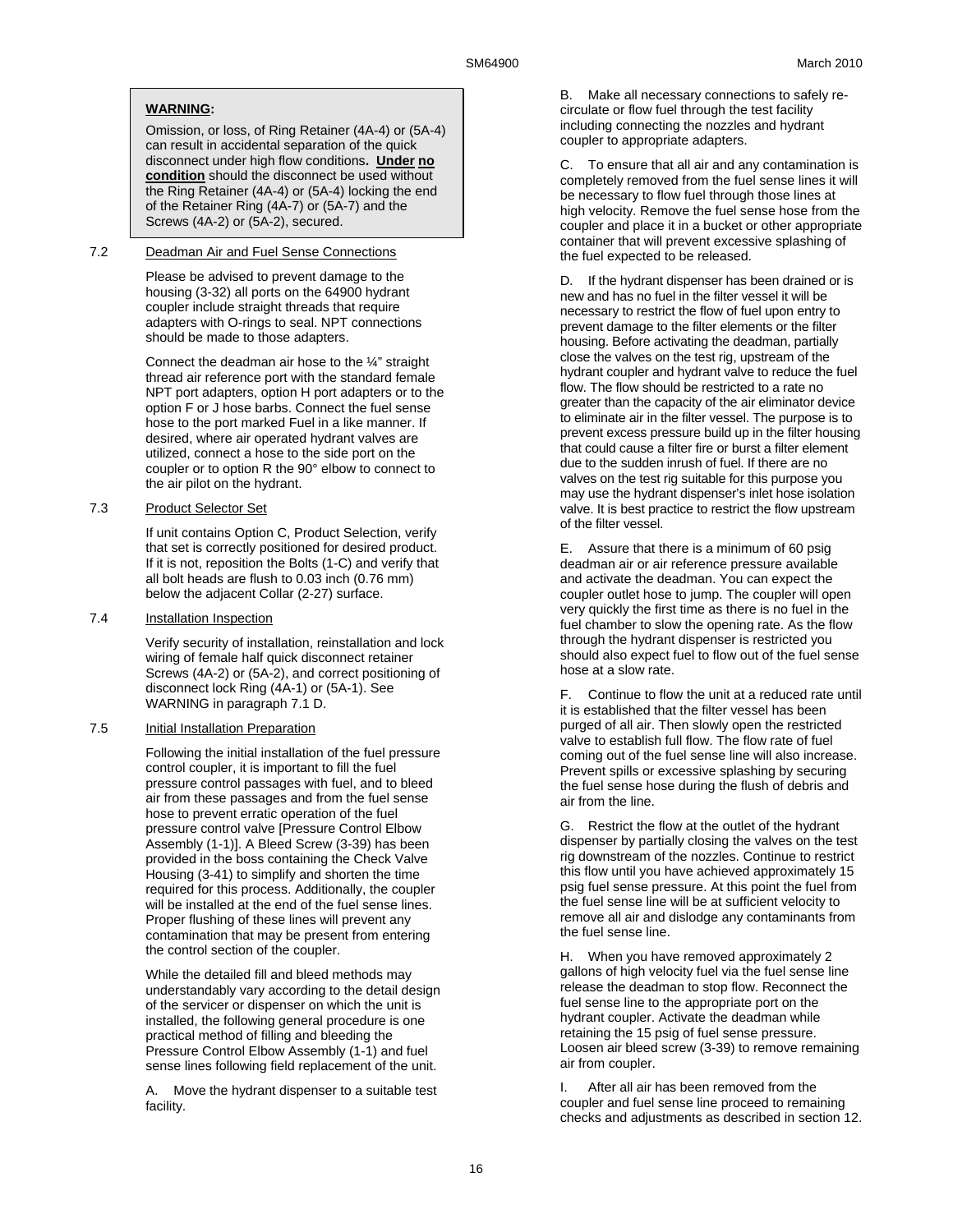**Warning:** To prevent possible damage to an aircraft DO NOT place a hydrant coupler into active service until all functions of the valve have been

## **8.0 SPECIAL TOOLS**

The following special Carter tools are recommended for use during the maintenance of the coupler:

- 61362 Wear Gauge Inspects completely assembled couplers to indicate wear.
- 60505D or 61526D 4" API Adapter for use in testing the unit.

## **9.0 DISASSEMBLY**

Refer to Figures 1-13 for exploded views of the unit and its options to assist in disassembly. The numbers mentioned herein are those shown in the figures.

#### 9.1 OUTLET CONNECTION TO HOSE

Refer to Figures 4 thru 5A. Unless there is a need to replace or repair any parts of the female half of the quick disconnect, it may be left on the hose. Excessive wear of the inside diameter of the sleeve can be a cause of external leakage from the O-ring or seal between the two halves. Removal of the coupler from the female half quick disconnect may be accomplished in the following manner:

A. Break the lockwire if present and remove the Screws (4A-2) or (5A-2). Remove the Retainer Plate (4A-4) or (5A-4). Note that the Housing (4A-5) or (5A-5) incorporates two lock ring grooves. The Lock Ring (4A-1) or (5A-1) should be installed in the groove closest to the Sleeve (4A-6) or (5A-6) during operation. Move it to the groove farthest from the Sleeve (4A-6) or (5A-6).

B. Grasp the outside diameter of the Sleeve (4A-6) or (5A-6) with the fingers while using the thumbs to spread the ends of the Retaining Ring (4A-7) or (5A-7). The Sleeve (4A-6) or (5A-6) may then be moved toward the outlet (hose) end of the unit until stopped by the Lock Ring (4A-1) or (5A-1), unloading the Balls (4A-8) or (5A-8) that lock the coupler to the quick disconnect. The Female Half Quick Disconnect (1-L-N & P) may be removed from the coupler. Considerable force may be required (Option 3) due to the presence of an Oring seal used between the two halves.

C. Remove the Lock Ring (4A-1) or (5A-1) from the Housing (4A-5) or (5A-5). Spread the Retaining Ring (4-6) to keep it from catching in either of the other two grooves in the Housing (4A-5) or (5A-5) as you slide the Sleeve (4A-6) or (5A-6) off of the Housing (4A-5) or (5A-5). Take care to catch the Balls (4A-8) or (5A-8) in a container to prevent losing them as the Sleeve (4A-6) or (5A-6) releases them.

D. If Option 4 is being disassembled, the Teflon Seal (5A-9), contained within the Housing (4A-5) or (5A-5) need not be removed unless it is to be replaced due to observed leakage.

#### 9.2 PRODUCT SELECTION SET

checked and or adjusted including pressure control settings, closing time adjustments and proper verification of appropriate opening time.

• WL4680 – Screw/bolt torque wrench kit. Includes a torque wrench with 50 – 250 in-lb. capabilities. Contains all special sized sockets to fit into the tight places on the coupler. Can be used on all Carter nozzles and hydrants as well.

If the unit incorporated option C, Product Selection, it is not necessary to remove the Bolts (1-C) from the Collar (2-27) unless there is apparent damage to one of the Bolts (1-C) or the position desired is to be changed. Note that there are six potential positions, numbered 1 through 6. There are two other unmarked slots. The mating unit should have three studs or bolts protruding from it that match the three slots in which there are no bolts. The numbered position that has no bolt is the **set** position.

#### 9.3 PRESSURE CONTROL ELBOW ASSEMBLY

Refer to Figures 1 & 3 to identify the part numbers. Lockwire is used on the Nuts (3-3) only on option D. Nuts (3-3) have holes for lock wire purposes at the option of the customer or furnished when option D is ordered. Remove the Lockwire, if present, then Nuts (3-3) and Washers (3-2). The Dust Cap (1-2) will be removed with these items also. Removal of the Collar Stop Assembly (1-31) will also be achieved. Set the Collar Stop Assembly (1-31) aside for now. Separate Coupler (1-5) from the Pressure Control Elbow Assembly (1-1).

The separation of the male half Adapter (4-1 thru 4- 6), or (5-1 thru 5) need not be accomplished unless there is evidence of leakage or a major replacement of all seals is desired.

Proceed with the disassembly as follows:

#### Old-Style Relief Valve:

A. Loosen Lock Nut (3-59) and remove Pressure Relief Adjusting Screw (3-58) and assembled parts, while containing and removing Pressure Relief Valve Spring (3-57).

B. Remove Lock Nut (3-49), Washer (3-50), Seal Retainer (3-51), O-rings (3-52 & 53), Pressure Relief Adjusting Screw (3-58) and Lock Nut (3-59) from Pressure Relief Shaft Assembly (3-60). There is no need to further disassemble Shaft Assembly (3-60) unless replacement of any parts is needed. If needed, remove Pin (3-65) to gain access to Washer (3-62), Spring (3-63), Shaft (3-61) and Slide (3-64).

**Note: The Relief Valve Assembly has been redesigned as one assembled unit (3-48), and it requires no adjustment. This Relief Valve (3-48) supersedes items 3-57 thru 3-65 found in older units. It is recommended that the upgrade of the relief valve be accomplished at first**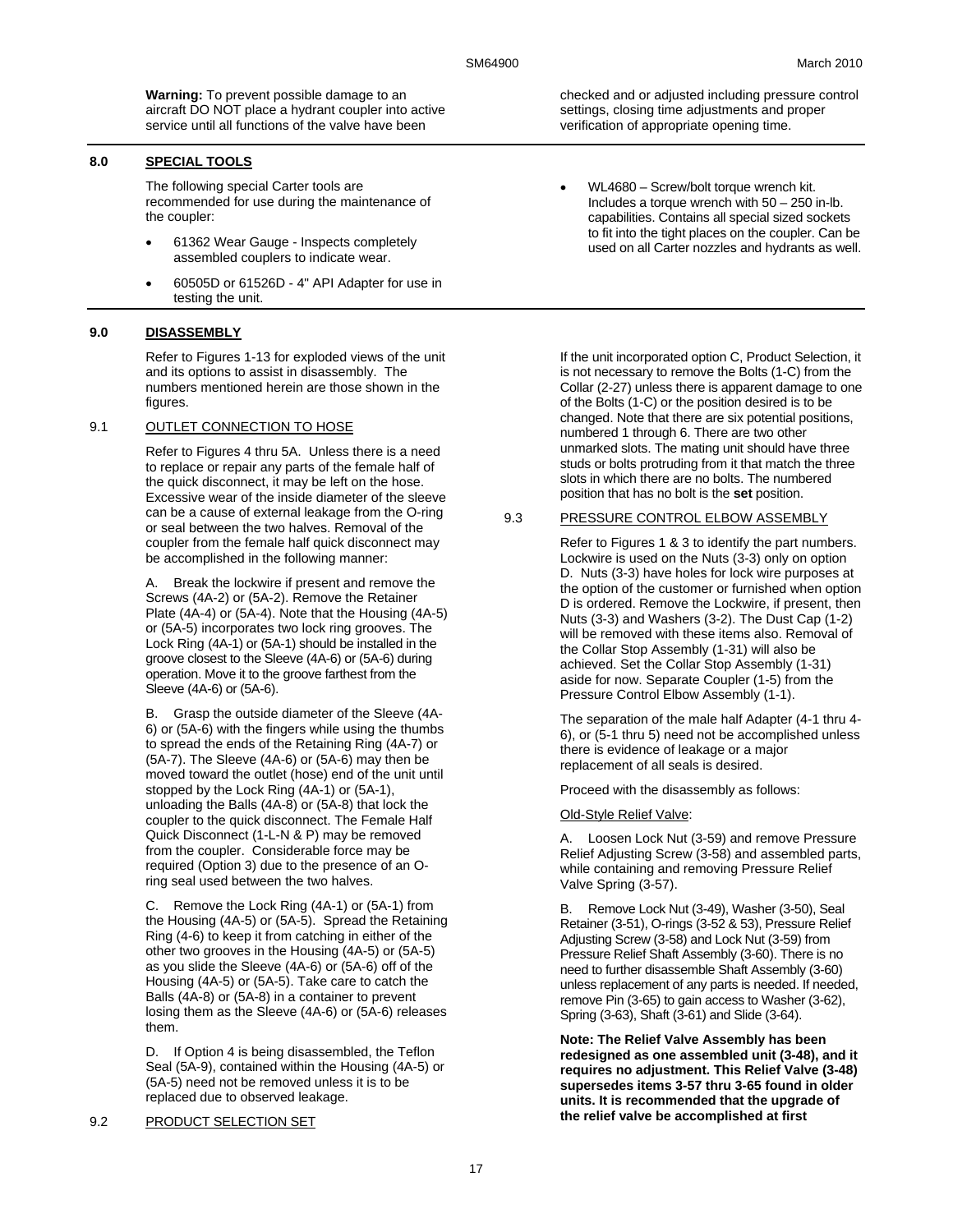## **overhaul. KD64900-9 contains the Relief Valve assembly (3-48).**

#### To disassemble new relief valve:

C. Loosen and remove Relief Valve (3-48) from the Housing (3-32).

D. Remove Lock Nut (3-49), Washer (3-50), and Seal Retainer (3-51). Remove and discard O-ring (3-52) from beneath Seal Retainer (3-51). Remove and discard O-ring (3-53) from the groove in Body (3-54). There is no need to further disassemble Shaft Assembly (3-48) unless replacement of any parts is needed (see note above).

E. Remove the fittings installed in the three ports that connect to the air reference pressure (possibly two ports) and the fuel sense lines. Discard the Orings (1-19 & 1-20). Remove Plug (3-35), Orifice Screw (3-37) and Spring (3-38). Clean the slot in Screw (3-37) of any debris. Remove and discard Gasket (3-36).

F. Remove Screw (3-39), Check Valve Housing (3-41), Check Valve (3-45), O-rings (3-40, 43 & 44), Gasket (3-42) and Spring (3-46). Discard O-rings and Gasket.

G. It is not necessary to remove the standard transverse Handle (1-30) unless it is damaged and needs replacing. In that case remove the attaching Screws (12-3) and Washers (12-2). To replace Grips (12-6), remove Screws (12-4) and Washers (12-2).

H. Rotate Outer Piston (3-11), if necessary, to gain access to the four Screws (3-12). Screw (3-12) is a self locking type screw. They are designed to be reused several times before losing their locking effectivity. Using a torque wrench, remove Screws (3-12) from the Housing (3-32), measuring the torque during removal. If the torque is less than 2 in-lbs. (0.023-m kg) discard the screw and replace it with a new one during reassembly. Remove Washers (3-13). Grasp Piston Assembly and pull it from the outlet of the unit.

I. With Piston Assembly removed it is possible to access the Outer Piston Seal (3-7) and O-ring (3-8) from inside the groove in the Housing (3-32). Remove and discard the O-ring and Seal.

## **WARNING:**

Before proceeding further, beware that the Outer Piston (3-11) and the attaching parts are heavily spring-loaded and that a clamp or an arbor press will be required to safely disassemble this part of the unit.

## **NOTE:**

Shaft (3-22) and nut (3-9) are both stainless steel. Nut (3-9) also includes a locking element. Due to this combination there is the possibility when these items are disassembled that the threads may gall or become damaged beyond repair. If it is necessary to disassemble these items you should replace both nuts (3-9) and consider replacing the shaft (3-22).

J. If an arbor press is used to disassemble the piston assembly it will be necessary to create some type of jig to allow access to the nut on each end of the shaft and to maintain alignment of the inner and outer piston to prevent the lateral escape of the spring. These jigs should be fashioned from some material that will not scratch the sealing surface of either piston. A simple clamp can be created using two threaded rods and two wooden blocks. These wooden blocks should be shaped to allow access to the nut on either end of the shaft and to maintain the alignment of the inner and outer piston. When releasing the tension of the spring, care should be taken to prevent lateral escape of the spring

## **CAUTION:**

Be sure that the assembly is securely held in place and can not slip, allowing the unit to forcibly separate when the first Nut (3-9) is removed. Forcible separation may cause personal injury and will damage some parts beyond repair.

## **NOTE:**

Be careful not to damage the sealing surfaces of the Outer Piston (3-11), Piston Shaft (3-22) or Inner Piston (3-26). Protect these sealing surfaces during and after disassembly. Damage to these surfaces will cause leakage and may cause regulator malfunction.

K. With the assembly securely clamped in place, carefully remove and discard Nut (3-9) from the opposite end of the Outer Piston (3-11). Remove Washer (3-10).

Slowly open the clamping devise, allowing internal spring force to cause the Inner Piston (3-26) to follow the clamp until all spring force is relieved. Then, carefully remove the clamp. Lift Inner Piston (3-26) from the piston Spring (3-21) and remove the Spring. Remove O-ring (3-25) and Washers (3- 24) and (3-23). Remove shaft (3-22) and the Outer Piston (3-11). Remove washer (3-20). Remove Screw (3-19A). Spring Guide (3-19) from Retainer (3-14). Remove Shaft Seal (3-16) and O-ring (3-15) from Retainer (3-14). Discard seal and o-ring after removal.

L. It is not necessary to remove the nut (3-9) that secures the outer piston (3-11) to the shaft (3-22) unless the shaft (3-22) or the outer piston (3-11) need to be replaced. If it becomes necessary to remove this nut (3-9) use two thin 3/8-24 UNF-2B nuts as jam nuts on the Shaft (3-22) at the opposite end to the Outer Piston (3-11), remove and discard Nut (3-9) and remove Washer (3-10), retaining the Outer Piston (3-11). Remove Outer Piston (3-11) from Shaft (3-22).

M. Remove Screws (3-27) and pull Retainer (3- 28) and Seal Housing (3-31) from main Housing (elbow) (3-32). Remove and discard Inner Piston Seals (3-30) and O-rings (3-29) from the grooves in Seal Housing (3-31) being careful not to damage the surrounding surfaces of Housing & Retainer.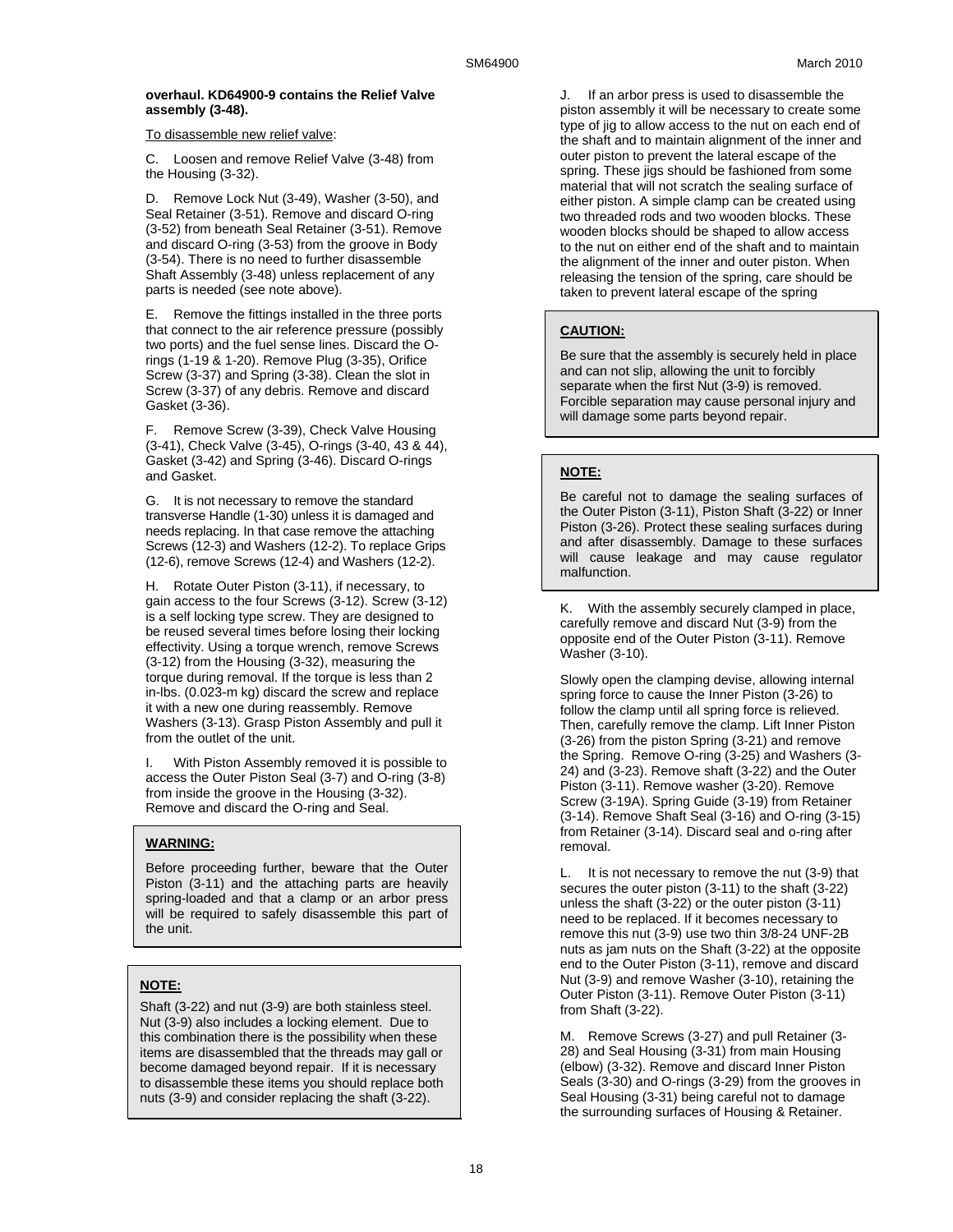**Note: It is recommended the user upgrade to the new seal cartridge. The new design with the energized Seal (3-30) and O-ring (3-29) are included in the KD64900 -1 & -2. They provide a more robust seal, reducing leakage and frequency for overhaul of the seal cartridge. It will be necessary to obtain KD64900-8 containing items (3-28) and (3-31) to complete the new seal cartridge configuration.** 

N. If necessary to replace, complete the disassembly of the unit by removing Retaining Ring (3-33) and Filter Disc (3-34).

#### 9.4 PRE-DISASSEMBLY INSPECTION OF COUPLER **SUBASSEMBLY**

It is recommended that a "lift test" be performed to determine the extent of wear to the collar and coupler body, as well as an inspection for excessive wear to lugs and mating surfaces be performed prior to disassembly of the coupler. Coupler Wear Gauge, part number 61362, should be utilized for determining wear to the coupler. The wear gauge is designed to give a quick, convenient and accurate method of checking aggregate wear of all related parts in the lower half coupler. The following instructions are provided to assist in utilizing the wear gauge:

A. Install coupler on a non-pressurized API/IP 1584 adapter known to be within allowable wear limits. Ensure collar has dropped into the engaged position. It is not recommended to open the poppet since that removes the capability to rotate the parts relative to one another. Coupler should not be pressurized and full of fuel.

B. Using only hands, push down on one side of the collar to keep it stationary relative to the coupler body, while simultaneously lifting firmly upward from beneath the collar on opposing side. This action will take up the clearance between the housing and collar. If worn, this will result in the top of the collar lifting away from the coupler housing, which is normally flush. Take note of the collar offset relative to the housing from opposite of the operating handle. If the offset exceeds .063 inch (1.6 mm) then the coupler has too much wear for continued use.

Note: If the lower coupler fails the "lift test" it may be disassembled and inspected and maybe one of the two components might be reused with a new mating part provided the "lift test" is repeated after assembly and it passes the collar offset limits above.

C. Continue with wear inspection: Remove lower half assembly from the API/IP adapter. Place the Wear Gauge into the inlet of the coupler with the pins of the gauge pointing toward the coupler inlet.

#### **NOTE:**

Be sure that the pins do not rest on the coupler Detent Pin (2-26).

Extend the Collar (2-27) to the locked-on position and open the Poppet (2-15). This must be done to simulate a coupler locked onto a hydrant valve.

#### **NOTE:**

This operation should be done with a catch basin under the coupler so as to catch any fuel trapped inside the coupler.

D. **Operation** - Once the Wear Gauge is in place, all four (4) gauge pins of the wear gauge should be above the exposed gauge surface. Slowly rotate the Collar (2-27). Note the position of the gauge pins as the rotation is accomplished. Should any one of the four pins become flush or recede below the gauge surface, the coupler exhibits excessive wear and should not be used again until overhauled. See note below. Pay particular attention to the detailed inspection of the Collar (2-27), Body (2-5), Lugs (2-33) and Lug Rings (2-32) during the inspections detailed in Section 10.0.

#### **NOTE:**

Should only one pin (of the gauge) indicate wear, it is suggested that the gauge be removed and turned approximately one-fourth turn and the inspection be repeated. There may be a local indentation in the surface of the Body (2-5) on which the pin rests causing a false reading.

## 9.5 COUPLER

Refer to Figures 1 and 2 to identify the part numbers. Remove O-ring (2-10) and discard. Remove Bolt (2-6) and Washers (2-7 & 8) from Handle (2-1 or 1-B). Poppet (2-15) should be open for the following actions. Remove Handle (2-1 or 1- B) and Woodruff Key (2-9).

#### 9.5.1 Collar Stop Assembly (1-31)

Note how Torsion Spring (6-3) is installed to facilitate reassembly. Remove Cotter Pin (6-5). Push out Hinge Pin (6-4), separating Collar Stop (6-1), Torsion Spring (6-3) and Bracket (6-2). Spring should be replaced if it is distorted or weak.

#### 9.5.2 Folding Handle Assembly (1-B)

**Do not disassemble the Folding Handle Assembly (1-B) unless one or more parts are damaged and require replacement. It is necessary that Spring (1-8) be replaced whenever the Folding Handle (1-B) is disassembled.**

Place the assembly in a small, soft-jawed vice so that the jaws grip the boss of the Handle Cam.

#### **CAUTION:**

**Do not** over tighten vise as this may collapse or damage handle cam.

Insert large blade screwdriver in clevis end of Pin (1-6). Rotate Pin (1-6) slightly in a counterclockwise direction to release torsion on Cotter Pin (1-7). Remove Cotter Pin (1-7).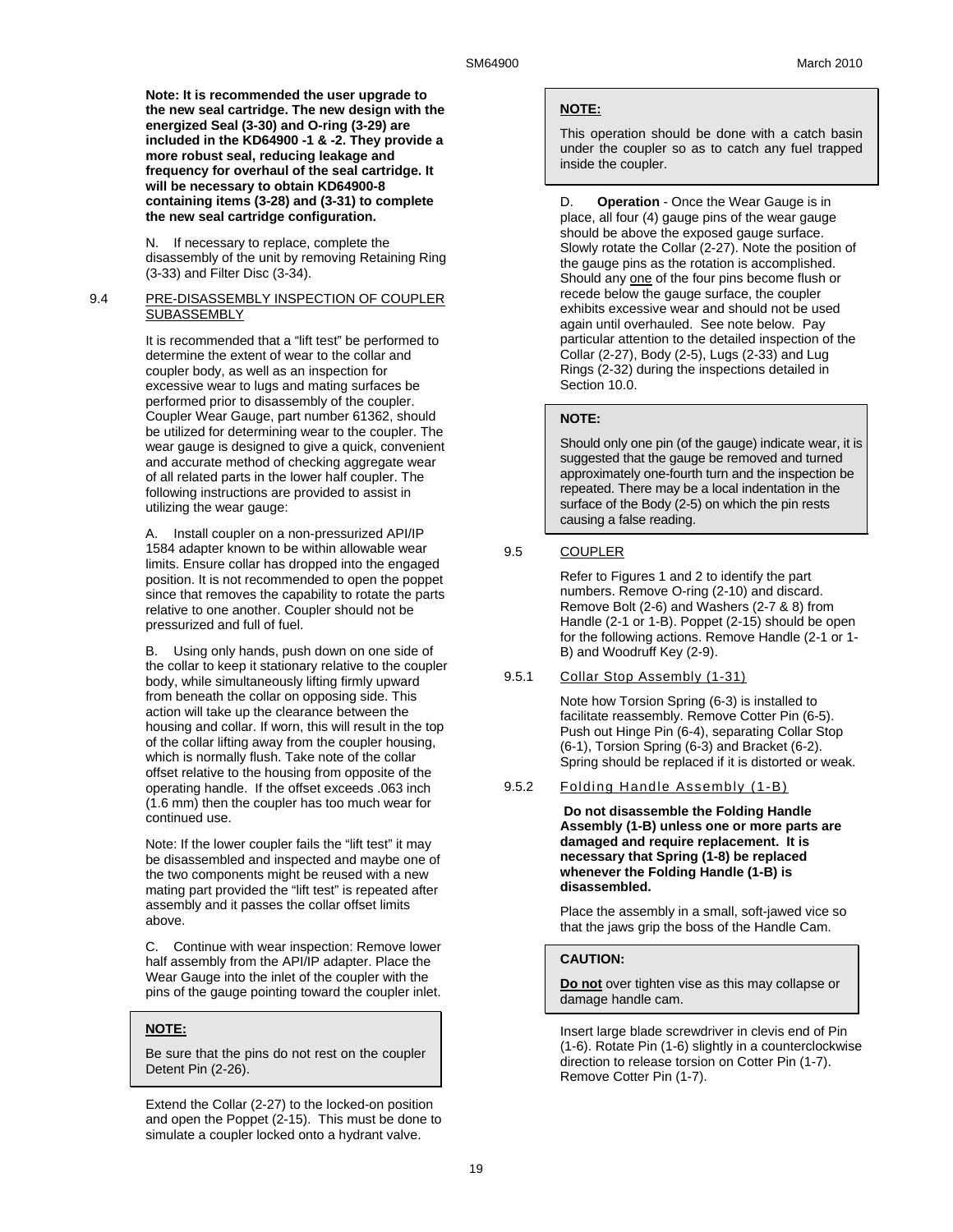## **CAUTION:**

Maintain a restraining torque on Pin (1-6) with screwdriver to prevent spring's tendency to unwind following Cotter Pin (1-7) removal. Gradually release Spring (1-8) torsion by slowly allowing Pin (1-6) to rotate the inserted screwdriver until the Spring (1-8) torque has been relieved.

Remove Pin (1-6) by pressing on either end. With Pin (1-6) removed, Handle (1-11) and Spring (1-8) may be separated from Handle Cam (1-10).

9.5.3 Coupler Subassembly (1-5) - Disassemble Coupler Subassembly (1-5) as follows:

> Remove Cotter Pin (2-11) and Washer (2-12) from Crank Shaft (2-20). Rotate Link (2-16) slightly and disengage Link from Crank (2-20). Remove Bearing (2-13). Press Poppet (2-15) and Link (2- 16) far enough out of the coupler outlet end to remove Pin (2-14). Then withdraw Poppet (2-15) and Link (2-16) from opposite ends of the coupler.

If disassembly of the Poppet Assembly (2-15) is required, do so by removing the four Screws (2- 15B). Remove these Screws (2-15B) using a torque wrench, noting the running torque as they are removed. If the running torque is less than 6 in.-lbs. (6.9 kg-cm), discard the Screws (2-15B). Remove and discard O-ring (15D).

Remove Seal (2-17), Quad Ring (2-18) and Wave Washers (2-19).

Discard the Quad Ring (2-18).

Rotate the Crank Shaft (2-20) and press down so it enters cavity cast into Body (2-5), then tilt Crank Shaft (2-20) and remove it along with Bearing Washer (2-21).

Remove Bearing (2-22). Remove one Shaft Seal Bearing (2-24), O-ring (2-25), second Shaft Seal Bearing (2-24) and Shaft Bearing (2-23). Discard O-ring (2-25) and Shaft Seal Bearing (2-24).

Depress Detent Pin (2-26) and pull Collar (2-27) with Bumper (2-28) to extended position. Remove Retainer Ring (2-29). Withdraw Collar (2-27) over opposite end of Body (2-5). Ball Bearing (2-30) will fall out. Locate and secure Ball Bearing (2-30). Do not remove Bumper (2-28) from Collar (2-27) unless it is to be replaced. If Bumper (2-28) requires replacement, use a sharp cutting tool to cut it away from Collar (2-27).

## **WARNING**

Use extreme care to prevent personal injury while cutting Bumper (2-28) from Collar (2-27).

## **10.0 INSPECTION AND REPAIR**

10.1 General

Inspect all metal parts for cracks, nicks, gouges, scratches, corrosion, etc. Special attention should be given to the Body (2-5) in the window areas that contain the Lugs (2-33). Weld repair in the area is not recommended due to potential distortion of the

Remove four Lug Rings (2-32) each with four Lugs (2-33) from Body (2-5). Remove Lugs (2-33) from Lug Ring (2-32).

Insert a metal rod of 5/32 inch (3.9 mm) or smaller diameter in hole in Detent Pin (2-26) to prevent Detent Pin (2-26) from turning while unscrewing Bolt (2-34).

#### **CAUTION:**

**Do not** use pliers or other gripping tools to hold Detent Pin (2-26). Raised burrs on Detent Pin (2- 26) may cause pin to jamb depressed, resulting in an unsafe condition that could result in a fuel spill.

Remove Bolt (2-34) and Washers (2-35 & 36). From opposite end, remove Detent Pin (2-26) and Detent Spring (2-31) from Body (2-5). Disassembly of the Coupler Subassembly (1-5) is complete.

#### 9.5.4 61532C Carriage Assembly

Refer to Figure 7.

The Carriage Assembly (1-W) should be removed from the unit before any work is performed on it.

### **CAUTION!**

When operating the Carriage Assembly do not place hands onto any part of the unit except the Lever (7-10). Improper operation can result in injury to the hands.

## **NOTE:**

The 64900 utilizes the existing hardware to install the Carriage Assembly, no different bolts or nuts are required. If an existing Carriage Assembly from either a 60700-1 or a 60600 Type Coupler is to be used on a 64900, contact Carter for instructions prior to trying to assemble.

To remove Carriage Assembly (1-W) from the unit remove only Nuts (3-3) and Washers (3-2) that retain it to the unit. To disassemble the carriage, remove Nuts (7-1), Washers (7-2) and Casters (7-3). Remove one Screw (7-4), Washer (7-5) and Washer (7-6). Set feet of Strut (7-16) into a soft-jawed vise and hold securely. Grasp Spring (7-8) with a pair of vise grips or other suitable tool to hold it in place then pull the Shaft (7-7) from the Strut (7-16). Items (7-9) through (7-13) will then be loose. The other Washers (7-6) will also be loose. There is no need to remove the other Screw (7- 4) and Washer (7-5) from the Shaft (7-7) unless one of the parts is to be disassembled. Remove Cotter (7-14) and Clevis (7-15) to disassemble Latch (7-13)

Body (2-5), which could cause the Collar (2-27) not to slide freely on the Body (2-5). Inspect all parts for stripped or crossed threads and loose inserts.

#### 10.2 Collar Stop Assembly (1-31)

Inspect Torsion Spring (6-3) for distortion. Free ends of Spring (6-3) shall be in proper position and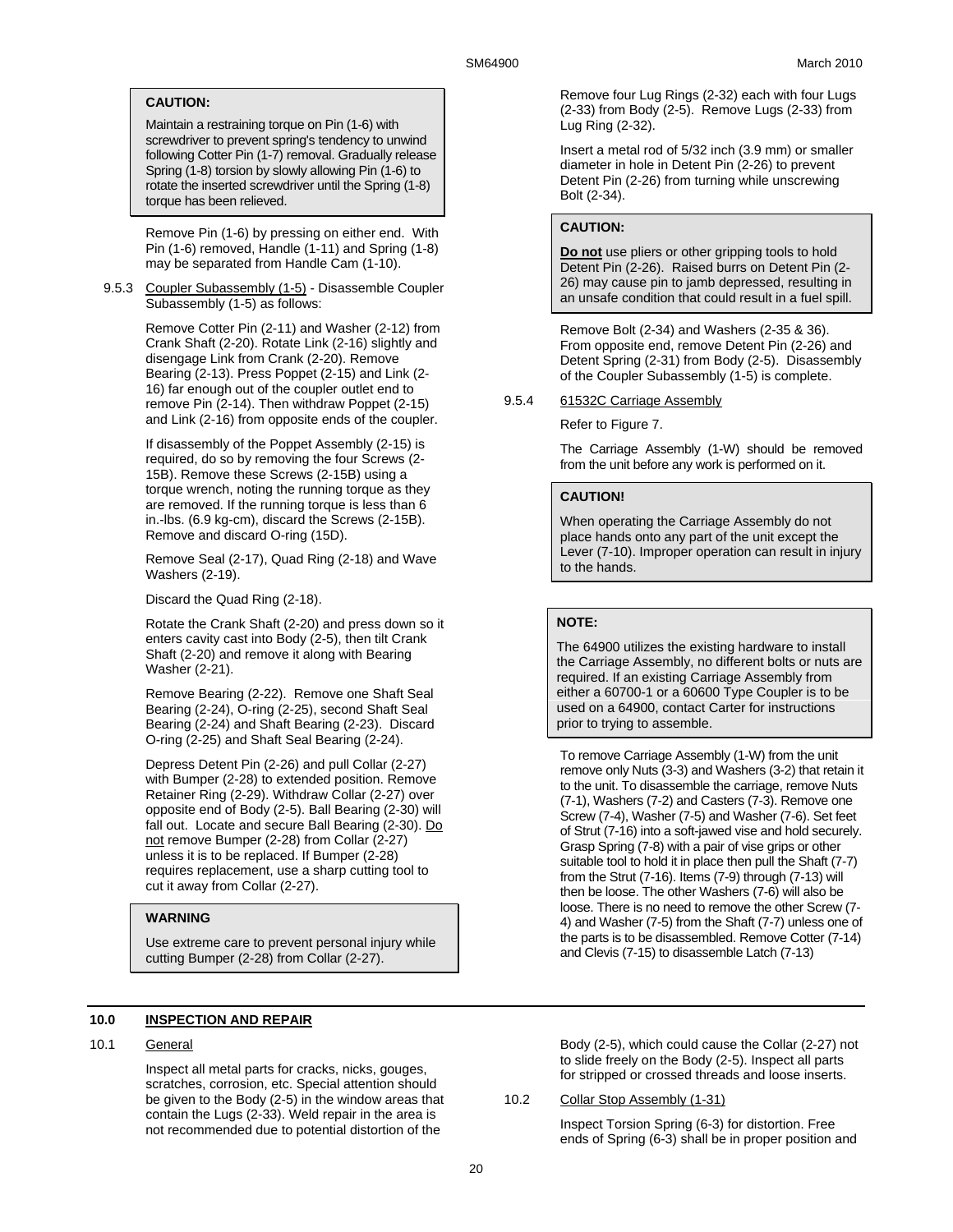actuate Collar Stop (6-1) without evidence of sticking or binding. Inspect Collar Stop Assembly (1-31) for damage sufficient to prevent proper operation.

#### 10.3 Coupler Subassembly (1-5)

Precisely measure the following wear surfaces. Discard and replace those parts that fail this inspection:

A. Pin (2-14) - Inspect bearing diameter for indications of galling, raised metal, etc. Replace pin if local wear results in low spots exceeding 0.005 inches (0.12 mm) below adjacent surfaces.

B. Link (2-16) - Place Link (2-16) on straight edge or surface plate and inspect for flatness. Replace Link if bent. The holes in this link are round but may become elongated with wear. Measure longest dimensions of both holes in Link and replace if longest dimension of the smaller hole exceeds 0.382 inch (9.70 mm) and the larger hole exceeds 0.505 inch (12.83 mm).

C. Dust Cap (1-2) - Inspect for continued serviceability. Replace if required.

D. Bearing (2-13) - Measure outside diameter and inside diameter of Bearing (2-13). The outside diameter should not be less than 0.494 inch (12.55 mm) in the smallest dimension. The inside diameter should not be greater than 0.390 inch (9.91 mm) in the largest dimension. Replace Bearing (2-13) if either of these dimensions is exceeded.

## **NOTE:**

This bearing was originally made of stainless steel. After evaluating complaints about its short life, the material was changed to a better bearing material (cast iron) which has been dry-film lubricated. It is dark gray in color compared to a shiny stainless steel. This bearing will not perform its intended function if the Crank (2-20) is worn beyond the limits noted in the following paragraph. On a worn out crank, the bearing will become unsupported and crack quickly.

E. Crank (2-20) - Measure the diameter of the protrusion on the Crank (2-20) that mates with the Bearing (2-13). The diameter of the protrusion shall not be less than 0.365 inch (9.271 mm). Excessive wear of the protrusion will cause failure of the Bearing (2-13) as noted above. In addition, wear of the crank will increase the side load on the Poppet Shaft (2-15E), which results in catastrophic galling of the shaft and the shaft support in Body (2-5).

F. Poppet (2-15C) and Shaft (2-15E) - Inspect sealing surface for nicks, scratches, or gouges that will cause leakage. Minor scratches may be repaired by polishing with abrasive cloth, 300 grid or finer. Measure Shaft (2-15E) through-hole largest diameter. Replace Poppet (2-15C) or Shaft (2-15E) if through-hole largest diameter exceeds 0.382 inch (9.70 mm).

G. Lugs (2-33) - Measure diameter of hole through all 16 lugs. Reject all lugs with hole dimension greater than 0.163 inch (5.15 mm) in any direction. Use a new Lug (2-33) as a template. Compare each Lug (2-33) to the new Lug (2-33). Reject all lugs with local wear exceeding 0.030 inch (0.76 mm) by comparison to the

new Lug (2-33). Carefully inspect all remaining Lugs (2-33) for cracks or other damage. If any one lug should need replacing, best practice would be to replace all lugs to assure even loading across all 16 lugs when attached to a hydrant valve.

**Note: Due to the breakaway force requirements of API/IP Specification 1584, the lugs have been re-designed and the actuating collar made stronger. KD64900-6 has the parts necessary to upgrade the Lugs (2-33) & KD64900-7 upgrades the Lugs (2-33) and contains the strengthened Collar Assembly. with Bumper (2-27 & 2-28).** 

## **CAUTION:**

Lug (2-33) failure can result in the coupler being ejected from the mating adapter. Replace any Lug (2- 33) that is questionable.

H. Detent Pin (2-26) - Inspect diameter of end closest to Spring (2-31), the annulus and 25° angle cam surface of pin for excess wear. Replace Detent Pin (2-26) with local wear in excess of 0.005 inch (0.125 mm) deep. It may be possible to prolong the life of the pin by rotating the pin such that any visible wear is not presented toward the Ball (2-30).

Lug Rings (2-32) - Inspect the four Lug Rings (2-32) for local wear. Replace rings where local wear has reduced local wire diameter below 0.149 inch (3.78 mm).

J. Ball Bearing (2-30) - Inspect Ball Bearing (2- 30) for local wear or flat spots. Replace if any flat spots are observed.

K. Wave Washer (2-19) - Carefully inspect Wave Washer (2-19) for cracks. Replace cracked Wave Washer (2-19). Check part to paragraph 5.5.G, Figure B.

L. Collar (2-27) - Inspect the 0.335 inch (9.5 mm) wide shoulder, located on the collar's inside diameter 1.36 inches (35.5 mm) from the collar's connection end, for local depressions in excess of 0.08 inch (2.0 mm) wide and 0.010 inch (0.25 mm) deep. Replace Collar (2-27) if any are found. The inside diameter of the Collar (2-27) that rubs against the outer diameter of the Body (2-5) will also wear. The amount of allowable wear of both parts together is checked by performing the "lift test" found in 9.4 and measuring the offset of the collar to the body housing. The "lift test" test should have been performed before disassembly of lower section, but may be performed during the post assembly testing phase.

M. Body (2-5) - Inspect Body (2-5) for excessive wear, abrasions, gouges, cracks, etc. Pay particular attention to the area around the windows in which the Lugs (2-33) fit. If this area is cracked, replace the Body (2-5). Determine that the two pins shown in Figure 2 are in place. These pins are used to prevent rotation of the Lug Rings (2-32).

## **CAUTION:**

If the pins are missing, rotation of the Lug Rings (2-32) will cause Lugs (3-33) to drop out and can cause a coupler disconnect.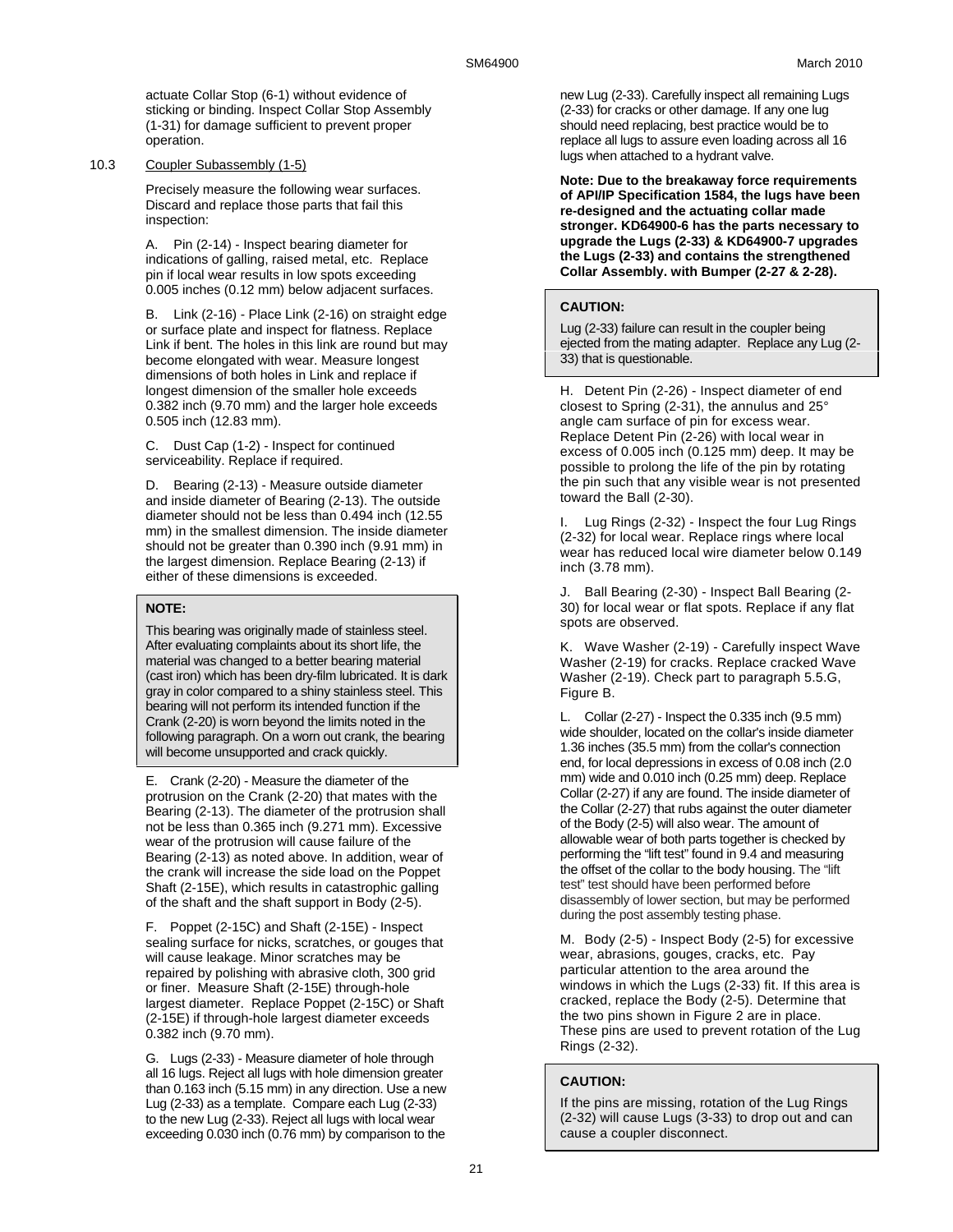N. Rigid Operating Handle (2-1) - Inspect the round surface of the Handle (2-1) and the adjacent surface of the Collar (2-27) that acts as the interlock for cracks, being bent, worn, etc. Inspect area adjacent to key way for cracks. Replace damaged handle or Collar (2-27).

O. Folding Handle Assembly (1-B) - Inspect the round surface of the Handle Cam (1-10) and the adjacent surface of the Collar (2-27) that acts as the interlock for cracks, being bent, worn, etc. Replace damaged Handle (1-B) or Collar (2-27).

#### 10.4 Female Half Quick Disconnect Assembly Options L- N, P & R.

A. Balls (4A-8) or (5A-8) - Inspect the 24 Balls (4A-8) or (5A-8) for chips, flat spots, excess wear, etc. Replace as required.

B. Sleeve (4A-6) or (5A-6) - Inspect inside of Sleeve (4A-6) or (5A-6) for indications of brinelling or ball indentations at intersection of tapered surface with constant inside diameter at ball lock area as well as for cracks, excessive abrasions, or other damage. Measure the ball lock area which is the smallest inside diameter of the Sleeve (4A-6) or (5A-6). Replace Sleeve if smallest inside diameter is more than 5.415 inches (108.5 mm). Replace sleeve if damaged or worn. If carrying handle is worn such that it is no longer serviceable, replace entire Sleeve (4A-6).

C. Housing (4A-5) or (5A-5) - Inspect Housing (4A-5) or (5A-5) for damage, abrasions, thread damage, cracks, etc. Inspect grooves on the outside of the Housing (4A-5) or (5A-5) for rounded edges. Replace Housing (4A-5) or (5A-5) if grooves are excessively worn such that they no longer safely retain rings.

D. Retainer Ring (4A-7) or (5A-7) - Place Retainer Ring (4A-7) or (5A-7) over Housing (4A-5) or (5A-5) so it is fully engaged in its groove (which is the groove closest to the ball bearing holes). Press tips of the Ring (4A-7) or (5A-7) toward each other, but do not deform them. While pressing the tips, use a 6-inch vernier caliper, or equivalent, to measure the dimension from the outside of the one tip to the outside of the other tip. The dimension must be 3.90 inches (99.1 mm) minimum. If the dimension is less, the Retaining Ring (4A-7) or (5A-7) should be replaced.

E. Inspect Teflon Seal (5A-9), if present (Option 4 only), for obvious damage, replace if needed.

## 10.5 Product Selection (Option C) (1-C)

Inspect the Coupler Subassembly (1-5) to assure the correct number of Product Selection Bolts (1-C) are utilized (five) and that they are placed in the correct positions. The outer head of the bolts should be flush to 0.03 inch (0.76 mm) below the adjacent Collar (2-27) surface.

## 10.6 Carriage Assembly (1-W)

Inspect all parts, for cracks, especially in the Strut (7-16), Casters (7-3) for excessive wear that will make rolling difficult, and the contact surfaces of the Latch  $(7-13)$  and Lever  $(7-10)$ .

## **CAUTION:**

When operating the Carriage Assembly do not place hands onto any part of the unit except the Lever (7-10). Improper operation can result in injury to the hands.

Using a new Latch (7-13) as a guide, compare the contour of the new one to the one disassembled from the unit. If there is wear in excess of .030 (0.76 mm) it should be replaced.

Measure the distance on the Flange (7-9) between the centerline of the hole for the Shaft (7- 7) to the surface that makes contact with the Latch (7-13). The dimension shall not exceed 1.04 (26.42 mm). The hole in the Flange (7-9) shall not be larger than 0.544 (12.818 mm).

Measure the Clevis Pin (7-15) diameter. It shall not be less than 0.370 (9.398 mm) in the area where the Latch (7-13) makes contact.

Measure the hole in the Latch (7-13). It shall not exceed 0.386 (9-804 mm).

Measure the diameter of the Shaft (7-7). It shall not be less than 0.485 (12.319 mm).

### 10.7 Pressure Control Elbow Assembly

Inspect all parts, especially sealing and seat surfaces, for scratches, nicks or gouges that can be causes for leakage or for operational problems. Clean all parts prior to reassembly. Check the Housing (3-32) for excessive external wear that could lead to structural failure of the unit. On all parts except Inner Piston (3- 26) and Outer Piston (3-11), use 320 grit paper to smooth and remove sharp edges. The outer diameters of both the Inner Piston (3-26) and the Outer Piston (3-11) can be polished to remove minor scratches by using a very fine emery cloth (600 grit) while the parts are rotated. **Do not** polish local areas of these diameters. By using the Shaft (3-22) as a fixture, both pistons can be installed in a portable drill held in a vise to achieve rotation. **Do not** break through the hard anodize surface of the part. If scratches are too pronounced, the parts should be replaced. Replace any part with damage exceeding 15% of local wall thickness.

Nuts (3-9) are self-locking types and once removed, they should be replaced with new nuts.

10.8 General Repair

A. Remove corrosion and minor damage from metal parts by polishing with abrasive cloth, 300 grit or finer. Apply chemical film (alodine 1200 or equivalent) to bared aluminum surfaces.

B. Cleaning - Clean all parts with clean solvent or fuel, using soft bristle brush and lint-free cloth. Air dry.

## **WARNING:**

Use solvent or fuel in safe, well ventilated area only.

## 10.9 Replacement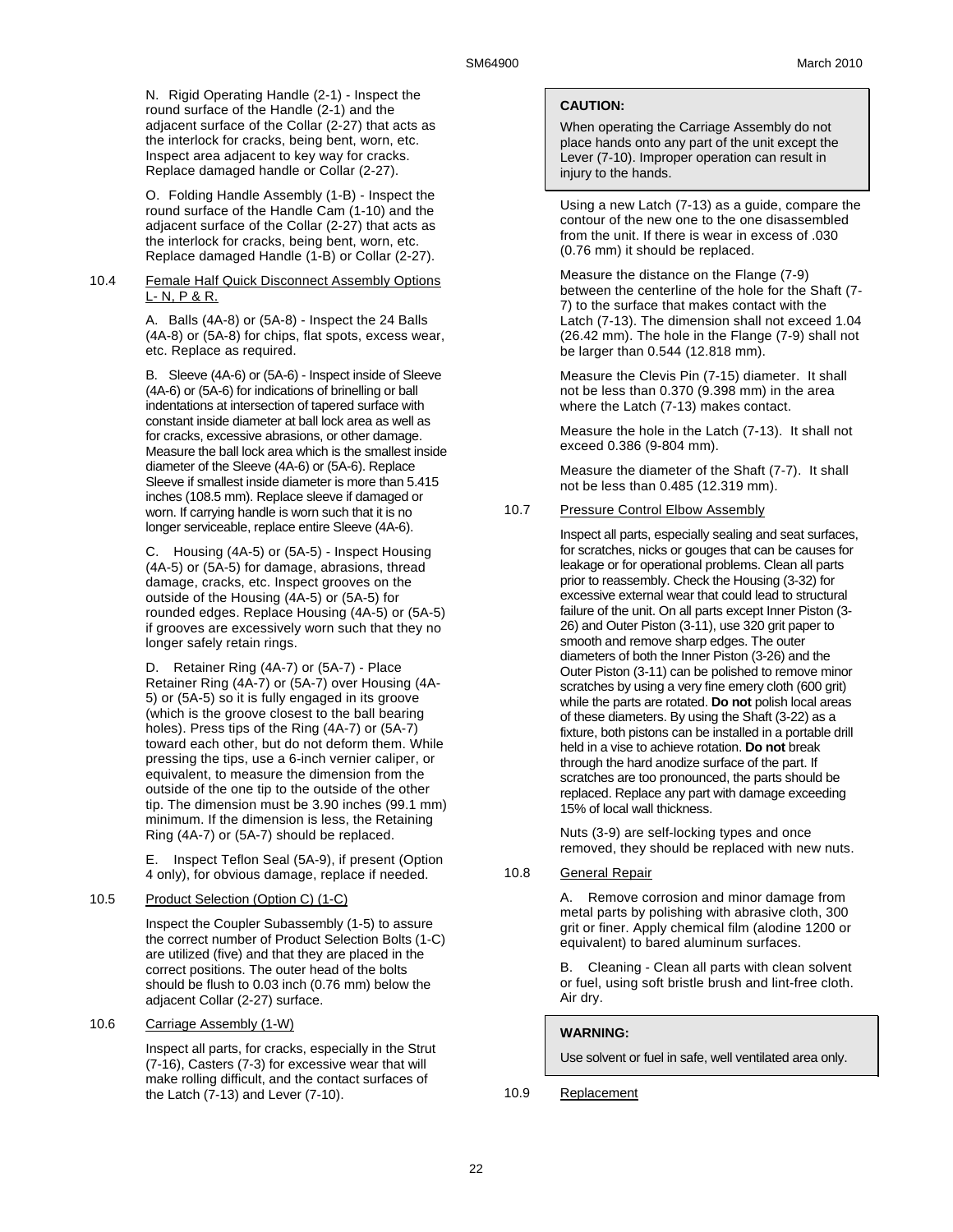A. General - Replace all parts found damaged beyond repair or found excessively worn during inspections above.

B. Recommended Replacements - Carter recommends that the parts on the following page, if present, be replaced at each overhaul regardless of condition:

| Item No   | Part No.     | <b>Description</b>    | <b>Used On</b>                           |
|-----------|--------------|-----------------------|------------------------------------------|
| $1 - 8^*$ | 29179        | Spring                | Option B - Folding Handle Assembly (1-B) |
| $1 - 19$  | MS29512-04   | Gasket                | Options E, J, & R                        |
| $1 - 20$  | MS29512-06   | Gasket                | Options E & R                            |
| $2 - 10$  | MS29513-249  | O-ring                | Coupler Assembly (1-5)                   |
| $2 - 11$  | 202010       | <b>Cotter Pin</b>     | Coupler Assembly (1-5)                   |
| $2-15D$   | MS29513-037  | O-ring                | Coupler Assembly (1-5)                   |
| $2 - 17$  | 28755        | Nose Seal             | Coupler Assembly (1-5)                   |
| $2 - 18$  | 209837-347   | Quad Ring             | Coupler Assembly (1-5)                   |
| $2 - 21$  | 200103       | <b>Bearing Washer</b> | Coupler Assembly (1-5)                   |
| $2 - 22$  | 203563       | Bearing               | Coupler Assembly (1-5)                   |
| $2 - 23$  | 29221        | Bearing               | Coupler Assembly (1-5)                   |
| $2 - 24$  | 29216        | Bearings              | Coupler Assembly (1-5)                   |
| $2 - 25$  | MS29513-212  | O-ring                | Coupler Assembly (1-5)                   |
| $2 - 33$  | 221860       | Lug                   | Coupler Assembly (1-5)                   |
| $3 - 7$   | 200754       | Seal                  | Pressure Control Assembly (1-1)          |
| $3 - 8$   | MS29513-155  | O-ring                | Pressure Control Assembly (1-1)          |
| $3-9$     | 50FK-624     | <b>Nuts</b>           | Pressure Control Assembly (1-1)          |
| $3 - 15$  | 203565       | $O$ -ring             | Pressure Control Assembly (1-1)          |
| $3 - 16$  | 221595       | Seal                  | Pressure Control Assembly (1-1)          |
| $3 - 17$  | MS29513-149  | O-ring                | Pressure Control Assembly (1-1)          |
| $3 - 18$  | MS29513-240  | $O$ -ring             | Pressure Control Assembly (1-1)          |
| $3 - 25$  | MS29513-012  | $O$ -ring             | Pressure Control Assembly (1-1)          |
| $3 - 29$  | MS29513-134  | O-ring                | Pressure Control Assembly (1-1)          |
| $3 - 30$  | 222165       | O-ring                | Pressure Control Assembly (1-1)          |
| $3 - 29$  | MS29513-134  | O-ring                | Pressure Control Assembly (1-1)          |
| $3 - 36$  | MS29512-04   | Gasket                | Pressure Control Assembly (1-1)          |
| $3 - 40$  | MS29513-010  | O-ring                | Pressure Control Assembly (1-1)          |
| $3 - 42$  | MS29512-08   | Gasket                | Pressure Control Assembly (1-1)          |
| $3 - 44$  | MS29513-115  | O-ring                | Pressure Control Assembly (1-1)          |
| $3 - 43$  | MS29513-009  | O-ring                | Pressure Control Assembly (1-1)          |
| $3 - 52$  | M83248/2-008 | O-ring                | Pressure Control Assembly (1-1)          |
| $3 - 53$  | MS29513-011  | O-ring                | Pressure Control Assembly (1-1)          |
| $4 - 5$   | MS29513-045  | O-ring                | Option 3 Male Half QD                    |
| $4 - 6$   | 201201-348   | O-ring                | Option 3 Male Half QD.                   |
| $5-5$     | MS29513-045  | O-ring                | Option 4 Male Half QD                    |
| 5A-9      | 220552       | Seal                  | Female Half to mate Option 4.            |

Replace only if the Folding Handle Assembly (1-B) has been disassembled.

#### **11.0 REASSEMBLY**

#### 11.1 General

Assembly is accomplished in essentially the reverse order of disassembly. The following paragraphs cover assembly of the major components, followed by final assembly of the complete unit. **The use of power tools for reassembly is not recommended.** 

## 11.2 Collar Stop Assembly (1-31)

A. Insert Pin (6-4) through Bracket (6-2), Collar Stop (6-1) and Torsion Spring (6-3). Position free ends of the Torsion Spring (6-3) as shown in Figure 6.

B. Install Cotter Pin (6-5).

C. Check that the Collar Stop (6-1) moves under pressure of the Torsion Spring (6-3) without sticking or binding.

11.3 Folding Handle Assembly - Option B (1-B)

Replace Spring (1-8) each time the handle is disassembled. Assemble the Handle (1-B) as follows:

A. Place the Cam (1-10) in small, soft-jawed vise.

#### **CAUTION:**

Do not over tighten vise and collapse or damage handle Cam (1-10).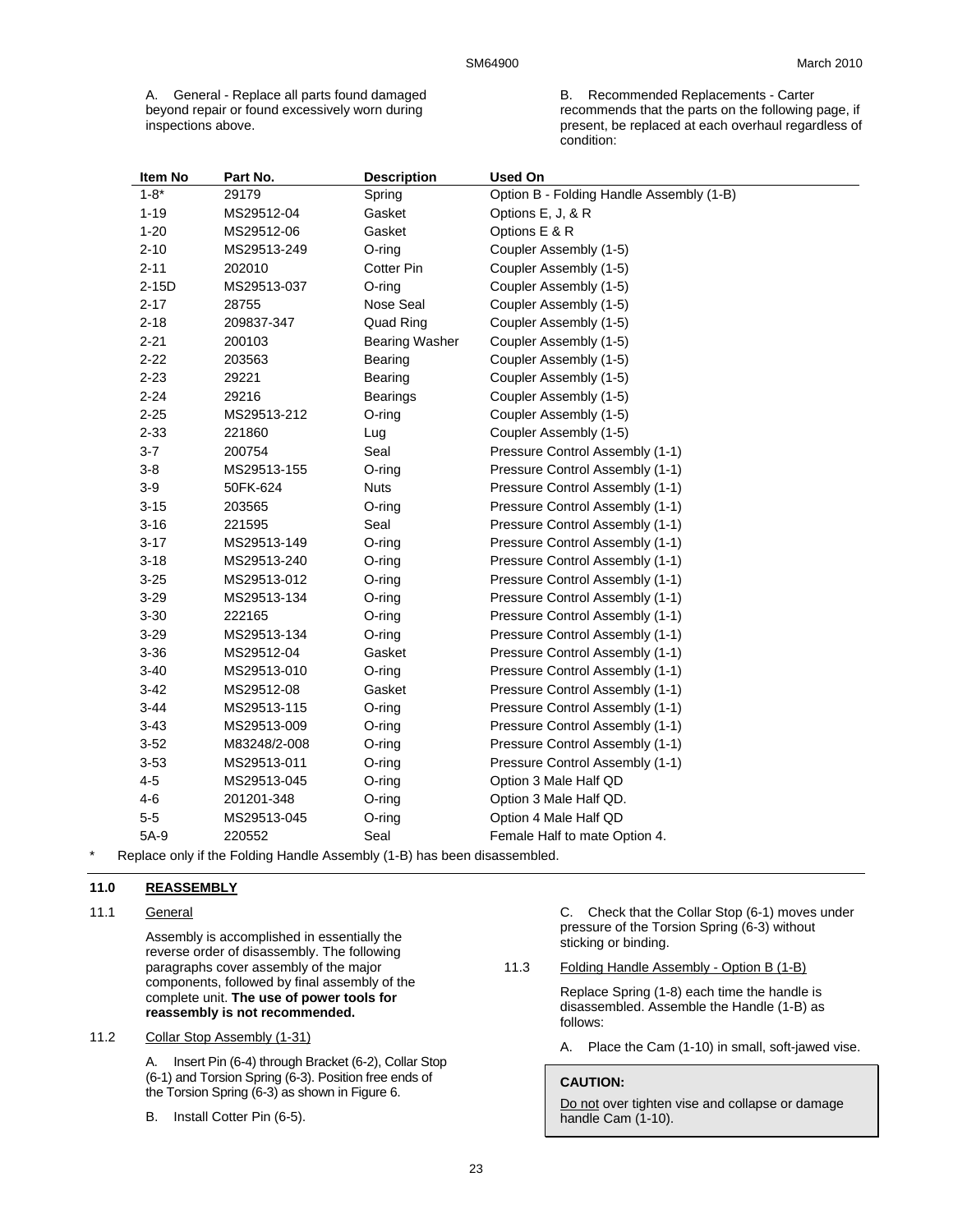B. Position new Spring (1-8) in clevis of Handle (1-11) and place both between clevis of Handle Cam (1-10). Note the orientation of the flat and slotted end on the Pin (1-6) in Figure 1 to assure correct reassembly. Insert Pin (1-6) through holes in Handle Cam (1-10) and Handle (1-11) and with end of Spring (1-8) hole over Pin (1-6) and balance of Spring (1-8) passing under Pin (1-6) and over Handle (1-11).

C. Fasten end of Spring (1-8) to Pin with pan head Screw (1-9).

D. Insert large blade screwdriver in clevis end of Pin (1-6) and wind Spring (1-8) in a counterclockwise direction.

E. When Spring (1-8) is wound, insert Cotter Pin (1-7) to lock Pin (1-6). Operate Handle Assembly (1-B) to fully unfolded position while inspecting the following:

(1) Clearance between Spring (1-8) and adjacent face of Handle Cam (1-10) should occur throughout travel.

(2) Clevis ends of Handle (1-11) should bottom on face of Handle Cam (1-10) with Handle Assembly (1-B) in extreme extended condition.

### 11.4 Coupler Subassembly (1-5)

Replace all parts found defective in the inspections noted above with new or serviceable parts. Replace all parts specified in paragraph 10.9 with new parts. Lightly lubricate all O-rings and threaded parts with petroleum jelly (Vaseline or equivalent).

A. If a new Bumper (2-28) is being utilized it is suggested that the Bumper (2-28) be heated to 150° - 160° (32° - 71° C) to soften it to make assembly to the Collar (2-27) easier. This can be accomplished in either an oven or in hot water, however, use caution.

## **CAUTION:**

Do not overheat Bumper (2-28) or it will melt!

B. Assemble four (4) Lugs (2-33) to each of four (4) Lug Rings (2-32). Assemble the four Lug Rings (2-32) with Lugs (2-33) installed in groove in Body (2-5) so Lugs (2-33) mate with slots in Body (2-5). The end of one Lug Ring (2-32) should be positioned against the spiral pin pressed into Body (2-5) (See Detail on Figure 2). This pin is there to prevent the Lug Rings (2-32) from gradually rotating around during use and allowing the Lugs (2-33) to become dislodged.

C. Slide Collar (2-27) (with Bumper (2-28) attached) over Body (2-5) from the outlet end, capturing Lug Rings (2-32) and Lugs (2-33). Install large Retaining Ring (2-29) into groove in Body (2- 5).

D. Lay unit thus far assembled on its side with Detent Pin (2-26) hole in bottom location. Slide Collar (2-27) all the way forward against the Retaining Ring (2-29). Insert Ball Bearing (2-30) into Detent Pin (2-26) hole, making certain that it drops into the hole in the Body (2-5). Assemble

Detent Spring (2-31) to Detent Pin (2-26). Place hardened rod of 5/32 inch (3.9 mm) or smaller diameter through hole at forward end of Detent Pin (2-26) and insert Detent Pin (2-26) and Spring (2- 31) in hole in Body (2-5). Depress Detent Pin (2-26) as far as possible and while holding Detent Pin (2- 26) depressed. Holding the hardened rod through the Detent Pin (2-26) to prevent turning, assemble the Detent Pin (2-26) to the Body (2-5) by installing Washers (2-35 & 36) and Bolt (2-34). Washer (2- 35), the one with the smallest outside diameter, should be adjacent to the head of the Bolt. Remove hardened rod after Bolt (2-34) is tightened.

E. Install Bearing (2-22) into crank shaft bore from inside of Body (2-5). Install Shaft Bearing (2- 23) into crank shaft bore from outside of Body (2- 5). Place Bearing Washer (2-21) over Crank Shaft (2-20) and insert Crank Shaft (2-20) through bearings.

F. Assemble one shaft seal Bearing (2-24), Oring (2-25) and second shaft seal Bearing (2-24) over Crank Shaft (2-20) from the outside and press these parts into the Body (2-5), exerting care that the O-ring (2-25) is not pinched.

G. Position Wave Washers (2-19) into Body (2-5) bore. Assemble Quad Ring (2-18) over Seal (2-17) and press into Body (2-5) bore, capturing Wave Washers (2-19) and being careful that Quad Ring (2-18) is not pinched.

H. If Poppet (2-15) was disassembled, reassemble at this time. Install O-ring (2-15D) into the groove in Shaft (2-15E). Assemble Poppet (2- 15C) onto part and retain with the four Screws (2- 15B). Torque Screws to  $10 \pm 1$  in.-lbs. (128 kgcm).

I. Insert Link (2-16) into Body (2-5) bore so Link (2-16) bump is in the bore's longest slot. Secure Poppet (2-15) to Link (2-16) with Pin (2-14) and press back into bore so Pin (2-14) is captured.

J. Slightly turn and work the largest hole in the Link (2-16) over lug of Crank Shaft (2-20). Place Bearing (2-13) through Link (2-16) and onto lug of Crank Shaft (2-20). Position Washer (2-12) over Bearing (2-13). Fasten Link (2-16) to Crank Shaft (2-20) with Cotter Pin (2-11).

## **NOTE:**

The use of a standard headed cotter pin in lieu of the correct part number specified will present a problem when the Coupler Subassembly (1-5) is utilized as a part of Pressure Control Coupler 64900.

K. If a pre-disassembly check of wear to the Collar (2-27) and the Body (2-5) was not performed, then a post-assembly check using the Wear Gauge, 61362, and a "lift test" will be required to determine if the collective wear between the Collar (2-27) and Body (2-5) is less than allowable. Perform the check described in paragraph 9.4.

If the unit fails the gauge check, it will be necessary to disassemble the unit sufficiently to replace the Collar (2-27). If after the Collar (2-27) has been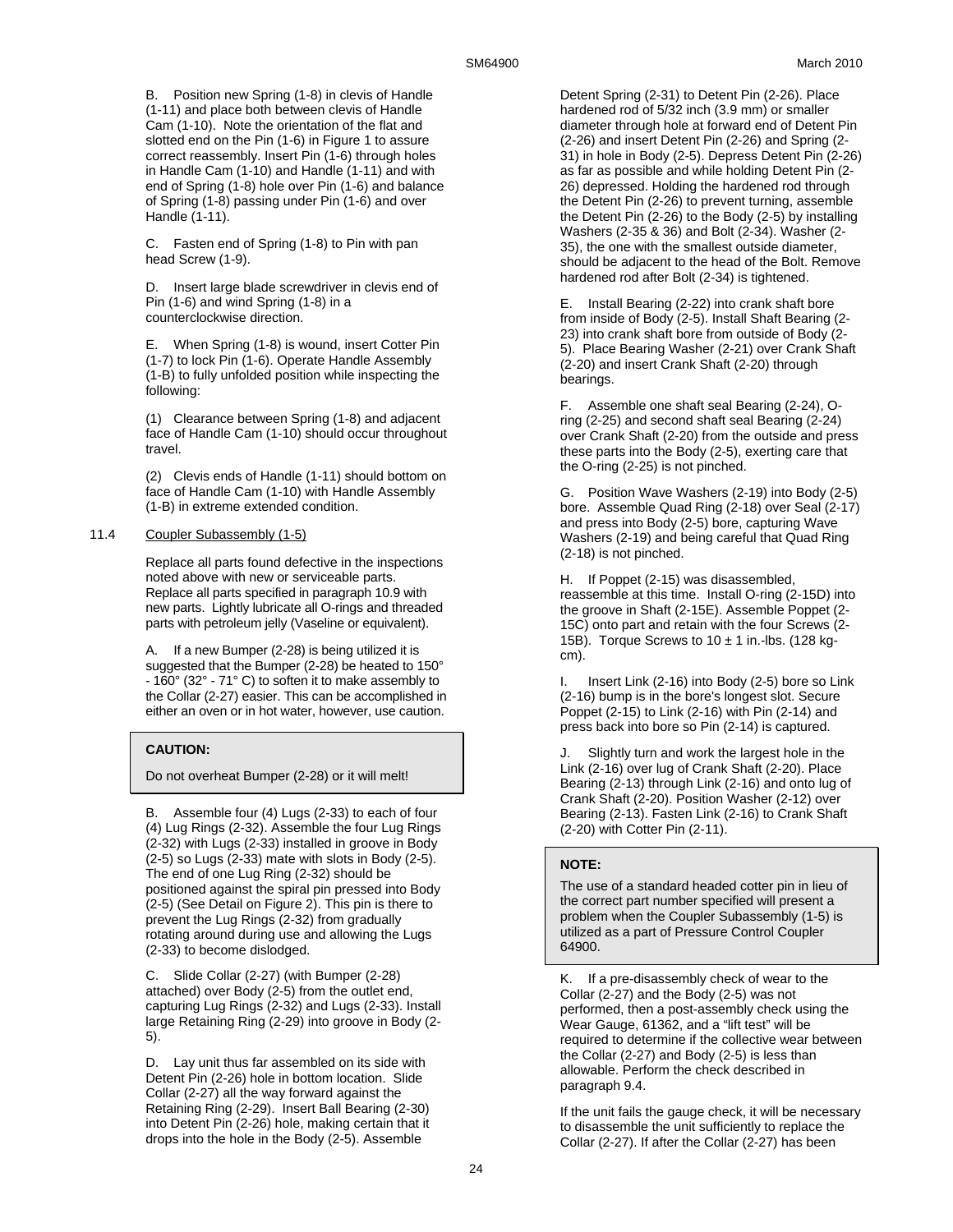replaced and the unit still fails the gauge check, it will be necessary to replace the Body (2-5).

L. Install Woodruff Key (2-9) and Handle (2-1 or 1-B) onto Crank Shaft (2-20). Fasten Handle (2-1 or 1-B) with Washer (2-8), Lock Washer (2-7) and Bolt (2-6). Torque Bolt (2-6) to  $90 \pm 10$  inch pounds  $(104 \pm 12 \text{ kg-cm}).$ 

### 11.5 Pressure Control Elbow Assembly (1-1)

#### 11.5.1 Assembly

Replace all parts found defective in the inspection of paragraph 10.7. Replace all parts specified in paragraph 10.9 with new parts. Lightly lubricate all O-rings (exception: O-ring (3-8) and O-ring (3-31A) [old seal cartridge design] to be installed dry) and threaded parts with petroleum jelly (Vaseline or equivalent). Refer to Figure 3 and proceed as follows:

A. Install Filter (3-34) and secure with Retaining Ring (3-33) in Housing (3-32).

B. One O-ring (3-29) should be placed into the seal cavity in the Housing (3-32). Install the Inner Piston Seals (3-30) into Seal Housing Retainer (3- 31) so that the "spring" is visible from both sides of the Retainer (3-31). Place the assembled seals and retainer into the Housing (3-32), on O-ring (3-29) previously inserted in seal cavity. The O-ring should seat in the outer groove of Retainer (3-31). Take second O-ring (3-29) and place it in the visible outer groove of Retainer (3-31). Using the Seal Housing (3-28) to apply pressure needed to seat O-rings (3-29) in the grooves of Retainer (3- 31), position Seal Housing (3-28) so the "notched" area aligns with the flow path orifice in the Housing (3-32). This alignment minimizes the obstruction to the flow path. When properly positioned, secure Seal Housing (3-28) in place with the Screws (3- 27).

**Note**: It is not necessary to condition the newly designed seals by polishing them with the run-in tool as with the previous seal cartridges.

C. Place Outer Piston (3-11) onto the appropriate end of Shaft (3-22). Hold loosely in place with Washer (3-10) and Nut (3-9). Use two thin 3/8-24-UNF-2B nuts as jam nuts at opposite end of Shaft (3-22) while torquing Nut (3-9) to 195 -205 inch pounds (225 - 236 kg-cm). Remove the jam nuts.

Note: Anytime Nuts (3-9) are removed after initial installation, they should be replaced with new Nuts.

D. Install O-ring (3-15) and piston shaft Seal (3- 16) into the bore in the Retainer (3-14) with the Seal (3-16) shoulder facing toward the open end of the Retainer (3-14). Attach Spring Guide (3-19) with the Screws (3-19A). Slide seal Retainer (3-14) and attaching parts onto the long end of Shaft (3-22). Install washer (3-20) over spring guide (3-19). Insert washers (3-23) into inner piston (3-26), a small amount of petroleum jelly will hold these in place. Place washer (3-24) and O-ring (3-25) on free end of shaft (3-22). Install spring (3-21) over shaft (3-22). Place inner piston (3-26) over free end of spring (3- 21). Use clamp or arbor press as described in section 9.3 to compress spring (3-21). Use care not to damage threads on shaft (3-22).

#### **CAUTION:**

Be very careful to properly center the slots in the clamp tips and to adjust the two clamp screws evenly so the bars remain essentially parallel while compressing the spring. The piston Spring (3-21) force is between 50 and 55 lbs. when the Shaft (3- 22) has entered Inner Piston (3-26) and the Inner Piston (3-26) is bottomed on Washer (3-16).

Install second Washer (3-10). Install second self locking Nut (3-9) and torque to 195 - 205 inch pounds (225 - 236 kg-cm) while holding the other self locking Nut (3-9) with an open end wrench to react the torque.

E. Install O-ring (3-8) (DO NOT LUBRICATE WITH PETROLATUM) into the seal groove near outlet of Housing (3-32). O-ring should be positioned in the groove on the edge nearest the outlet flange. Carefully install Outer Piston Seal (3- 7) over O-ring (3-8). The seal has an L-shaped lip and O-ring (3-8) should be positioned to rest against the lip of the Outer Piston Seal. Apply a very thin film of petroleum jelly over the visible surface of the Seal (3-7).

F. Remove the piston assembly from the clamp. Place four Washers (3-13) and Screws (3-12) in the piston seal Retainer (3-14).

G. Grasp this assembly by Outer Piston (3-11) struts and carefully insert into Housing (3-32) through the outlet until Outer Piston (3-11) has entered outer piston Seal (3-7) and the piston seal Retainer (3-14) has begun to enter the Housing (3- 32) pilot diameter.

#### **NOTE:**

Inspect Retainer (3-14) to determine the location of the relief valve port. Rotate the Retainer (3-14) if necessary so that it lines up with the relief valve port in Housing (3-32) which is in the quadrant toward the Housing (3-32) inlet. Once aligned properly continue to press entry to seat the piston assembly into the housing.

H. Tighten four Screws (3-12) and Washers (3- 13) securing Retainer (3-14) to Housing (3-32). Torque screws to  $19 \pm 2$  inch lbs. (21.9  $\pm$  2 kg-cm).

I. Verify that air orifice Screw (3-37) has been cleaned. Install Spring (3-38) into slanted hole in the top of Housing (3-32) then insert Screw (3-37). Use an Allen key to tighten Screw (3-37) to bottom out. Then back out Screw 3 - 4 complete turns. This should adjust closing time to approximately 2.5 to 3 seconds. Finer adjustment may be necessary during test.

Place Gasket (3-36) onto Plug (3-35) and install Plug (3-35) finger tight into the appropriate port on top of the Coupler. Plug (3-35) will need to be removed during test to adjust for closing time after which it should be tightened.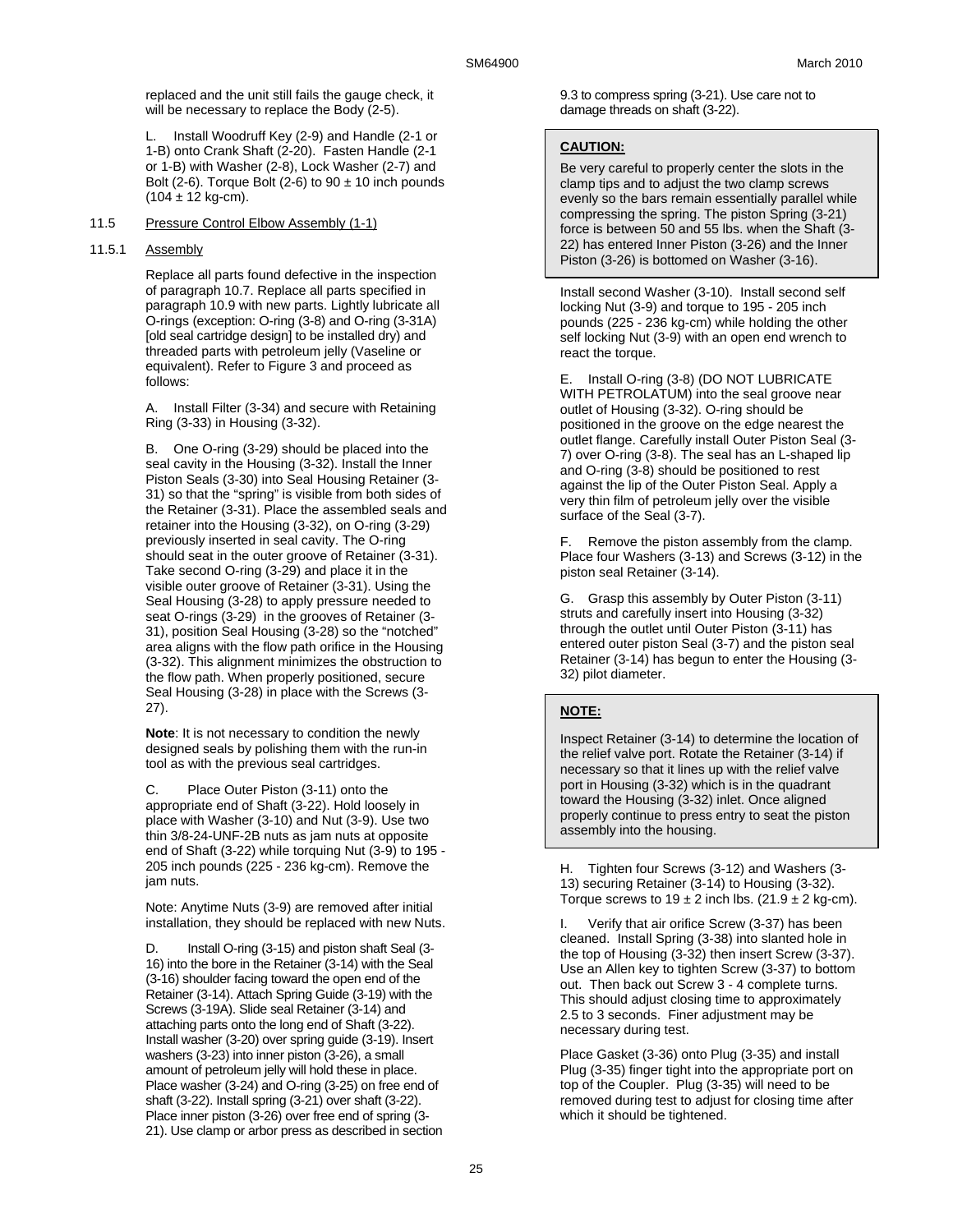J. Place Spring (3-46) into opening at the top of the Coupler. Ensure that Spring Cage (3-47) has remained in the elbow during overhaul. If not, ensure it is replaced before inserting Spring (3-46) into opening. Install O-ring (3-44) into the groove in Check Valve (3-45) and install on top of Spring (3- 46). Put Gasket (3-42) and O-ring (3-43) into their respective grooves in Check Valve Housing (3-41) and install it into the Housing (3-32). Place O-ring (3-40) onto Screw (3-39) and install it into the Check Valve Housing (3-41).

K. Reinstall appropriate fittings and O-rings as required into the air and fuel ports.

Reassembly of Old-Style Relief Valve (3-60): Place Spring (3-63) over Spring Slide (3-64). Compress Spring (3-63) with Washer (3-62) until slot in Slide (3-64) is visible above the Washer (3- 62). Insert Shaft (3-61) into center hole of assembled parts until the hole in the Shaft (3-61) can be aligned with the slot in Slide (3-64). Insert Pin (3-65) through Slide (3-64) and Shaft (3-61) and release the Spring (3-63) to arrive at Shaft Assembly (3-60). Assemble locking Nut (3-59) and O-ring (3-53) to pressure relief adjusting Screw (3- 58). Slide Screw (3-58) over pressure relief Shaft Assembly (3-60). Assemble O-ring (3-52) to seal Retainer (3-51) and slide seal Retainer over Shaft Assembly (3-60) until it bottoms on the shaft shoulder. Hold the pressure relief Shaft Assembly (3-60) in one hand and install Washer (3-50) and self-locking Nut (3-49). Do not tighten Nut (3-49) at this time.

M. Place Spring (3-57) over pilot of seal Retainer (3-51) and insert in the hole in the Housing (3-32) inlet. With the locking Nut (3-59) loose, tighten pressure relief adjusting Screw (3-58). Adjust the screw until the sum of a depth micrometer measurement from the head of the Shaft Assembly (3-60) to a parallel bar placed across the Housing (3- 32) inlet plus the parallel bar thickness is 1.725- 1.755 inches (43.8-44.6 mm). Then torque locking Nut (3-49) to 230-250 inch pounds (265-288 kg-cm).

Example: If parallel bar is measured and found to be exactly 0.500 inch (12.7 mm), then depth micrometer reading should be 1.225-1.255 inch (31.1-31.9 mm) when relief valve adjustment is within the required limits.

N. Reassembly of New-Style Relief Valve (3-48): Place Spring (3-55) over Shaft (3-56). Slip new Oring (3-53) over the top of the Body (3-54) and into the groove. Install new O-ring (3-52) into the bottom of the Seal Retainer (3-51) and install on Body (3-54). Place the Body assembly (3-54) on the Shaft (3-56) compressing the Spring (3-55). Washer (3-50) slips over threaded top of Shaft (3- 56), install Nut (3-49) on to the assembled unit and tighten.

O. Install the assembled Relief Valve (3-48) in the hole in the Housing (3-32) inlet. Then torque the Relief Valve to 230 - 250 inch pounds (265 - 288 kgcm). With the 47698 Relief Valve Assembly. (3-48) there is no need to measure and adjust the relief valve in the control elbow the way the old-style relief valve assembly requires.

Note: KD64900-9 contains the item (3-48) to complete this upgrade. The new assembly supersedes items (3-57) thru (3-65) found in figure 3.

#### 11.5.2 Preliminary Functional Test

True proof pressure, functional and leakage tests are conducted in conjunction with test of the complete automatic fuel pressure control coupler, paragraph 12.0 It is well to conduct several tests at this stage of assembly however, before additional assembly labor is expended.

A. Hold the assembly in the hands and place the end of the pressure Relief Shaft Assembly (3-54) or (3-60) against a flat, sturdy surface. Press with enough force to compress the relief valve spring (opening the relief valve) and release (allowing the relief valve to close) several times. The relief valve should not stick open.

B. Apply and relieve 60-psig air pressure at the air reference fitting (1-13), or (1-33) several times. The Outer Piston (3-11) should open fully with each pressure application and fully close as pressure is relieved. There should be no indication of stickiness or hang-up in either direction.

#### 11.6 Female Half Quick Disconnect (1-L-N, P & R)

Replace all parts found defective during inspection.

Assemble the Retainer Ring (4A-7) or (5A-7) into Sleeve (4A-6) or (5A-6). Spread ends of the Retainer Ring (4A-7) or (5A-7) and slide both parts over Housing (4A-5) or (5A-5). Temporarily allow Retainer Ring (4A-7) or (5A-7) to seat in the Housing (4A-5) or (5A-5) groove nearest the pipe threaded end.

B. Set Housing (4A-5) or (5A-5) on end in a shallow container with the disconnect end up. Use a cotton-type swab to place a small amount of petroleum jelly on the bottom of each of the 24 holes in the Housing (4A-5) or (5A-5).

C. Carefully insert 24 Balls (4A-8) or (5A-8) into the holes in the Housing (4A-5) or (5A-5). The petroleum jelly should hold the balls in place while the ends of the Retainer Ring (4A-7) or (5A-7) are spread and the Sleeve (4A-6) or (5A-6) is moved to the engaged position, capturing the Balls (4A-8) or (5A-8).

D. Spread Lock Ring (4A-1) or (5A-1) and assemble into groove closest to threaded end on Housing (4A-5) or (5A-5).

E. Keep Retainer (4A-4) or (5A-4) and Screws (4A-2) or (5A-2) handy for final assembly as noted later.

F. Lightly coat Seal (5A-9) with petroleum jelly and install into groove in Housing (5A-5) being sure that the open end of the "U" shaped part is pointing inward toward the threaded inlet of the Housing (5A-5).

11.7 Male Half Quick Disconnects Options 3 & 4

Replace, if removed, Wire Race (4-2) or (5-2) in the grooves in the Adapter (4-1) or (5-1). It is recommended that the split in the rings not line up when final assembly is completed. Replace O-ring (4-5) or (5-5) onto the shoulder end of the part and O-ring (4-6) onto Adapter (4-1). It is now ready for final assembly covered later in this manual.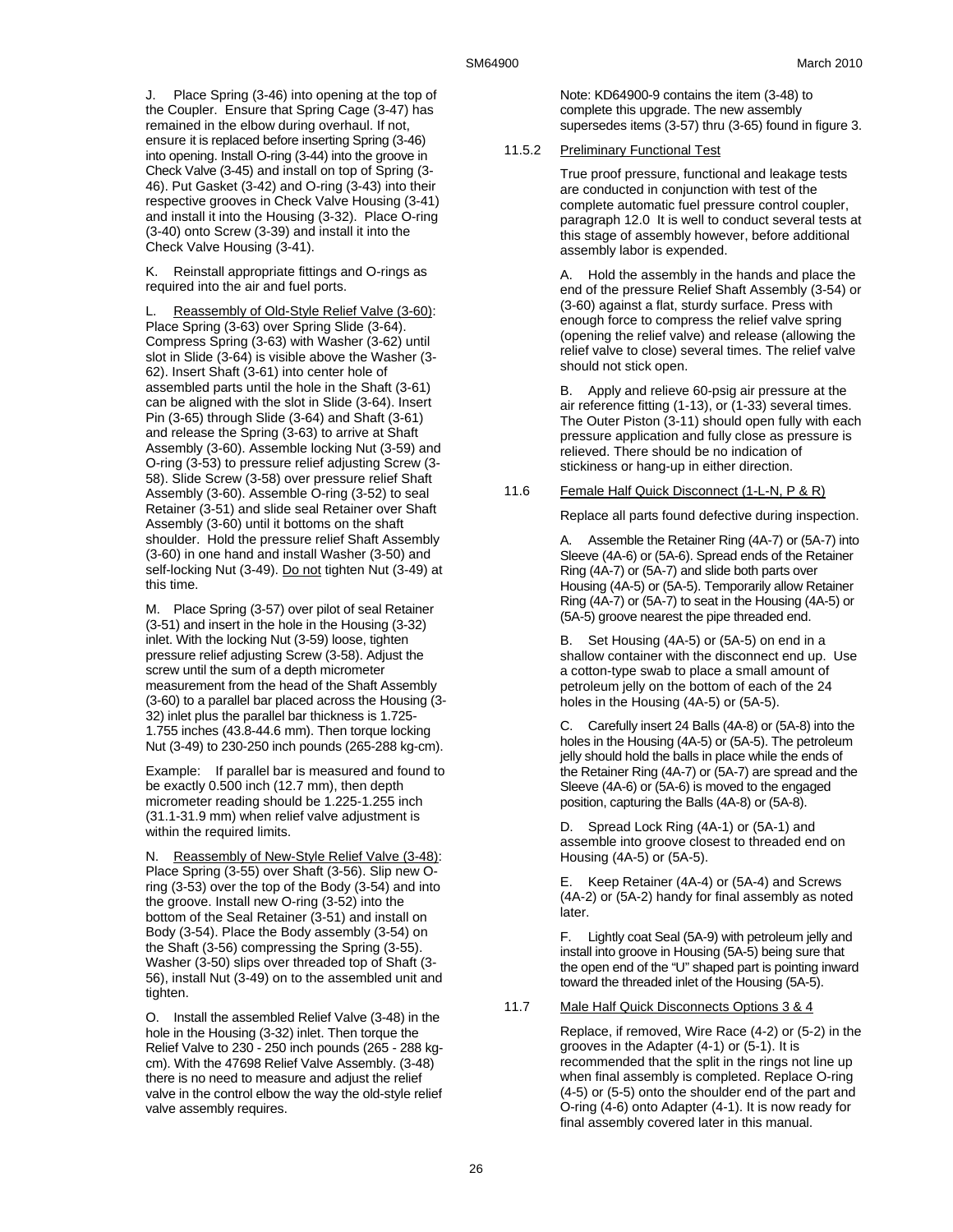## 11.8 Carriage Assembly (1-W)

Place the feet of the Strut (7-16) in a soft-jawed vise to hold it firmly with the feet flat on the workbench. Install Latch (7-13), Clevis Pin (7-15), Washers (7- 12) and Cotter Pin (7-14) into Strut (7-16). Install one Screw (7-4) and Washer (7-5) onto Shaft (7-7). Place two Washers (7-6) onto Shaft (7-7) and then place Shaft (7-7) through one hole of the Flange (7- 9) and Lever (7-10). Place another Washer (7-6) between the Lever (7-10) and Strut (7-16). Place this sub-assembly into position with the Strut (7-16) and the Spring (7-8). The straight tang of the Spring (7-8) is to be placed in the hole in the Strut (7-16).

## **CAUTION!**

Be very careful during the next phase of the assembly. The Spring (7-8) is very strongly loaded and could cause injury if not controlled properly.

Grasp the Spring (7-8) with a pair of battery pliers (channel locks) with the straight tang toward the left. Using a pair of vise grips in the right hand grasp the spring and rotate the spring until the bent tang is approximately into position under the Flange (7-9). Holding the Spring (7-8) with the vise grips, push the Shaft (7-7) through the Spring (7-8) to engage the other hole of the Strut (7-16) and on through the other parts. Note that one Washer (7-6) should be placed between the Strut (7-16) and Lever (7-10). Install two Washers (7-6) onto Shaft (7-7). Fasten in place with the other Screw (7-4) and Washer (7-5).

Install Spring (7-11) and Washer (7-12) into recess in Strut (7-16).

## **FINAL CAUTION!**

If Carriage Assembly (1-W) is latched when it is not attached to the unit, unlatching may cause serious injury. Be very careful in unlatching the Carriage Assembly (1-W) in this position.

## 11.9 Final Assembly

Verify that the Coupler Subassembly (1-5), the Female Half Quick Disconnect (1-L-N, P & R), Elbow Assembly (1-1) and the Collar Stop Assembly (1-31) have been overhauled and reassembled.

A. Assemble O-ring (2-10) onto the outlet of the Coupler (1-5).

B. Assemble Pressure Control Elbow Assembly (1-1) to Coupler Assembly (1-5) while being careful that the O-ring (2-10) is not pinched. Fasten, along with Collar Stop Assembly (1-31), using six Nuts (3- 3), Washers (3-2) and tab of Dust Cap (1-2) beneath one Nut (3-3). Place Collar Stop Assembly (1-31) under two Nuts (3-3) as shown in Figure 8. Lockwire Nuts (3-3) if is desired using Lockwire (1-D).

C. Install the Female Half Quick Disconnect (1-L-N, P or R) to the Male Half part of the Elbow Assembly (1-1). Once in place, assemble the Retainer (4A-4) or (5A-4) in place with two Screws (4A-2) or (5A-2). For Options M or N (BSPP threads) install a proper sized gasket (not furnished by Carter) in the proper position. Use the wrench flats on the Female Half Housing (4A-5) or (5A-5) to tighten the unit to the hose.

D. If the Carriage Assembly (1-W) is utilized it is reinstalled in accordance with Figure 9 using the existing hardware Nuts (3-3) and Washers (3-2). No installation kits are required.

Nuts (3-3) should be torqued to  $90 \pm 10$  in.-lbs.  $(104 \pm 12 \text{ kg.-cm.}).$ 

## **12.0 TESTING**

## 12.1 Test Equipment

The following test equipment is required:

• Inlet test adapter conforming to API Bulletin 1584 with pressure equalization valve such as Carter 60505D or 61526D.

- Outlet test adapter to mate pipe threads in outlet.
- 0-300 psig fuel or test solvent pressure source.
- 0-125 psig air pressure source.

• Shutoff valves, regulators, pressure gauges, and other miscellaneous test equipment.

## 12.2 Test Conditions

Test media shall be JP-4, Jet A or odorless kerosene, commercial solvent 140.

## 12.3 Functional Test

A. With the Collar (2-27) retracted (Unit not attached to an adapter and closed), verify that the opening Handle (1-B or 2-1) cannot be rotated to the open position.

B. Depress and release the Detent Pin (2-26) several times to verify that the pin promptly extends and locks the Collar (2-27) each time it is released. Rotate the Detent Pin (2-26) in 90° increments and repeat this operation at each position to verify that there is no position at which the Detent Pin (2-26) hangs retracted.

C. With the Collar (2-27) retracted, place the Coupler squarely over an unpressurized, vented Carter 60505D or 61526D Adapter so the face of the adapter depresses the Detent Pin (2-26). The Collar (2-27) should drop freely in a positive manner into the engaged position with no hesitation, sticking or binding. With the Collar (2- 27) extended, it should be impossible to separate the unit from the test adapter. Retract the Collar (2- 27), depressing the Collar Lock Assembly (1-31), if present, at the same time, and lift the unit off of the adapter. The Detent Pin (2-26) should extend and prevent extension of the Collar (2-27).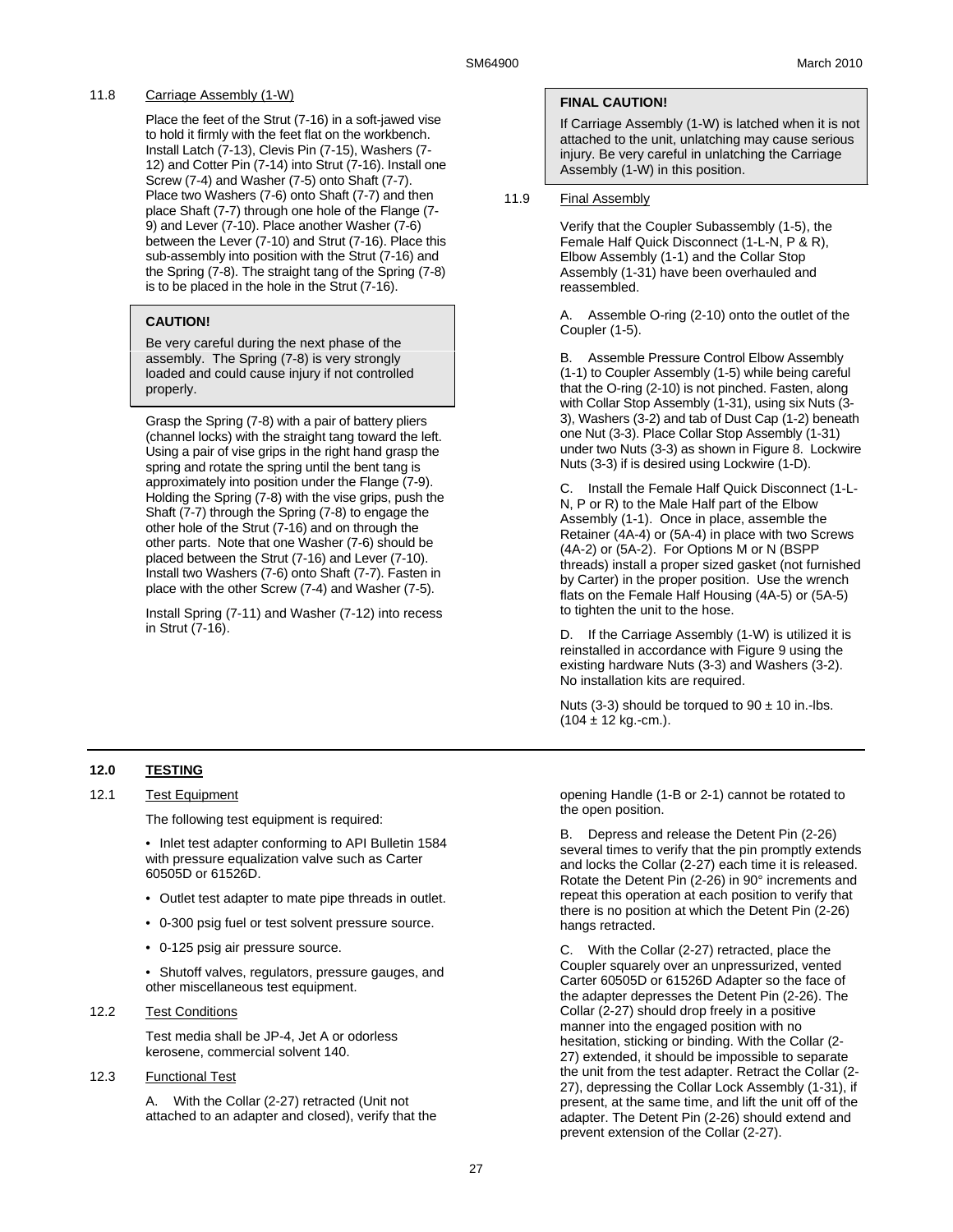D. Repeat C several times. Then, engage the unit to the adapter and open and close the Poppet (2-15) by rotating the operating Handle (2-1 or 1-B), while verifying that it is not possible to retract the Collar (2-27) with the Handle (2-1 or 1-B) in any position but the fully closed position. The Collar Stop Assembly (1-31), if present, should automatically engage the Collar (2-27) each time the Collar (2-27) becomes extended preventing the retraction of the Collar (2-27) until it is manually depressed.

E. Repeat D several times. Then, retract the Collar (2-27) and separate the unit from the adapter. Verify that the Detent Pin (2-26) has extended and locked the Collar (2-27) in the retracted position. Verify that the Poppet (2-15) can not be opened with the Collar (2-27) retracted.

#### 12.4 Proof and Leakage Test - Detached

A. With the unit not attached to an adapter, apply 5 psig fluid pressure to the outlet of the unit and 60 psig air pressure to the deadman air connection and maintain for one minute. Observe the unit for external and or seal leakage. Then relieve the applied pressures.

B. There shall be no indication of external leakage through any joints or through the nose seal during the test.

#### 12.5 Proof and Leakage Test - Engaged

A. Connect the **outlet, inlet and fuel sense port** to an available fluid pressure source of 0- 300 psig. Means to allow bleeding of the outlet should be provided (include a tee in the outlet with a bleed valve or similar means). The test adapter shall have a manually controlled shutoff valve attached to its inlet. Connect a 0-125 psig air pressure source to the unit's deadman connection.

B. Open the unit's Poppet (2-15) using Handle (2- 1 or 1-B).

C. Apply 60 psig air pressure to the deadman connection.

D. Fill the test unit and adapter with liquid while bleeding all air through the valve at the adapter inlet. (Rotate the test setup so the adapter and its valve are at the high point while bleeding air.) The pressure sense port must also be filled with test fluid and bled of all trapped air by opening the bleed screw on the top of the elbow. Once bleeding has been completed retighten the screw.

E. Simultaneously increase the test fluid pressure to 300-psig to the sense port, inlet and outlet and maintain for one minute while inspecting the unit for indications of external leakage.

F. Reduce the test pressure to 5 psig and repeat step E.

G. There shall be no indication of external leakage, permanent deformation or set during or after the above test.

H. Reduce the test pressures to 0 psi. Close the Poppet (2-15) and disengage the unit from the test adapter .

#### 12.6 Internal Leakage and Functional Test

A. Connect the test fluid pressure source to the test adapter inlet. Connect the test unit to the adapter and open the Poppet (2-15). Remove the unit's outlet test adapter and place the unit such that its outlet is in an upward position. Connect the 0-125 psig air source to the unit's deadman connection through a three-way valve.

B. Squeeze and release the deadman air valve several times, applying and venting 60 psig air pressure, while observing the movement of the Outer Piston (3-11). The Outer Piston (3-11) shall fully open with each application of air and fully close each time the air is vented.

C. With the air pressure applied, fill the test unit with test fluid to a level above the Outer Piston Seal (3-7) and release the air pressure to close the Outer Piston (3-11). Drain the liquid from the unit's outlet and increase the internal liquid pressure to 5 psig. Rotate the unit such that any leakage from the unit can be collected in a beaker or other suitable measuring device and measure liquid leakage at the outlet for one minute. On a factory new unit the leakage allowable from the unit is 10 cc/min. An overhauled unit may have a leakage rate of up to 30 cc/min.

#### 12.7 Relief Valve Function

A. Using the same setup as above, deadman air relieved, test unit filled and bled, place a shop rag or equivalent over the outlet to restrain relief valve flow.

#### **CAUTION:**

Wear safety glasses or other eye protection during this test to prevent possible eye injury from test liquid exposure.

B. Apply 150 psig liquid pressure through the inlet test adapter. Then close the coupler poppet and apply a steady force in the closed direction while verifying that the coupler poppet shaft has opened the relief valve venting trapped liquid downstream of the unit's piston seat (through the hole in the seal retainer) to allow coupler poppet closure.

C. Then disengage from the test adopter, open the unit with deadman air pressure and drain all test liquid through the outlet.

- 12.8 Flow Testing
- 12.8.1 Installation

The unit should be installed in a test system equivalent to that shown in Figure C. Be sure the female half quick disconnect is connected. The air line may be connected, but prior to connecting fuel sense line to the coupler, contaminants and air should be flushed per 7.5. F thru I. The hydrant deadhead pressure shall be initially set at 120 psig.

12.8.2 Coupler

Start the pump with the coupler poppet in the full closed position. Slowly open the poppet by rotating the poppet operating handle counterclockwise. Some resistance will normally be felt when the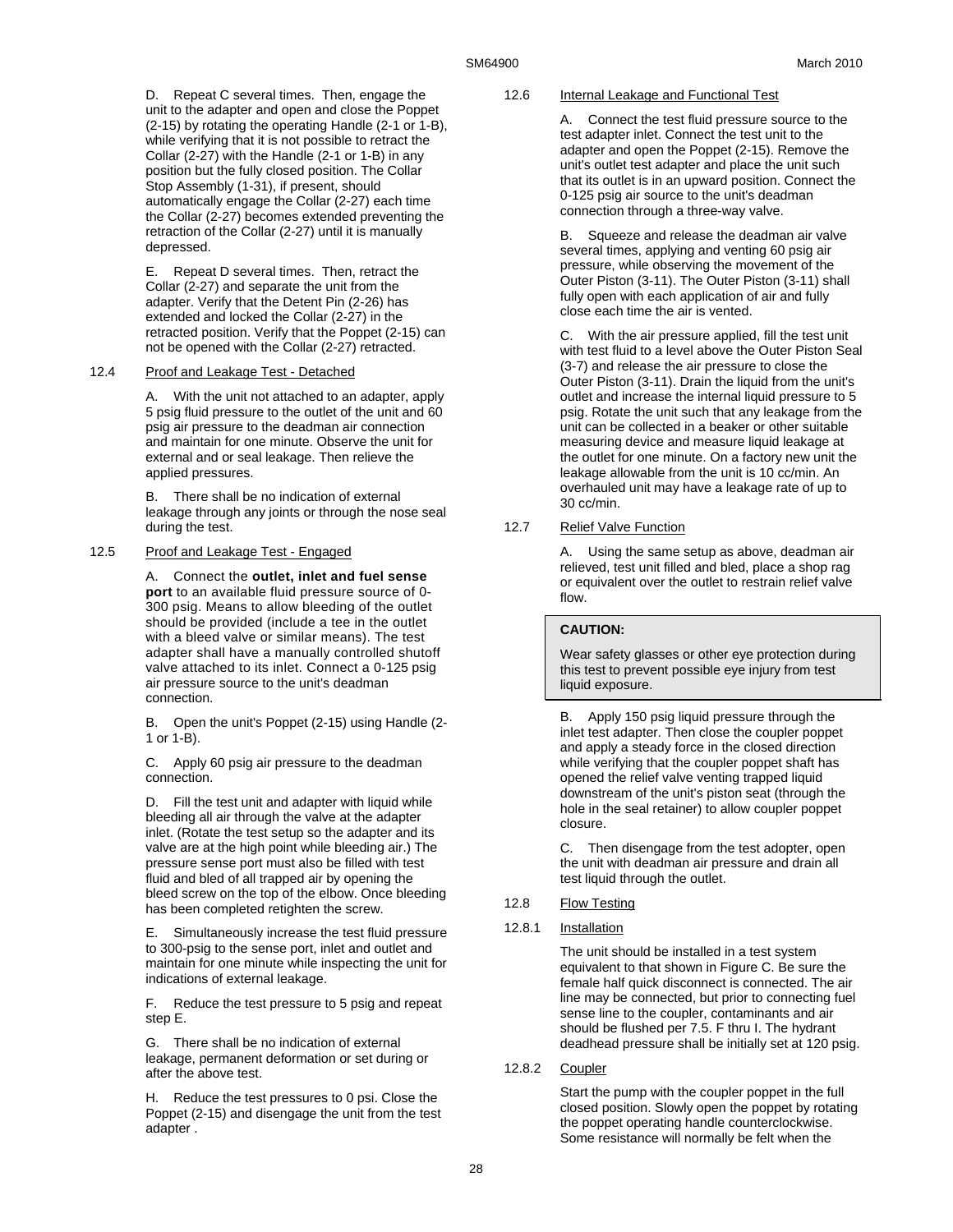handle has been rotated about 45 degrees. At this point, maintain some pressure against the poppet to allow the pressure equalizer valve (in the inlet test adapter) to fill and pressurize the unit. When the pressure has equalized, open the poppet fully. Check that the poppet opens fully without the handle striking the coupler collar which might prevent full over-center operation. Next close the poppet to check for proper relief valve operation within the automatic fuel pressure control valve. Resistance to closing at about the 45 degree position (from full closed) is normal. However, when constant pressure is held against the handle, the relief valve should bleed fluid (internally) from the unit, which will allow the handle to slowly close fully. Lift the collar and disconnect the coupler.

#### 12.8.3 Pressure Control Testing

A. Open poppets on nozzles and the coupler poppet.

B. With the system valves open sufficiently to obtain approximately 600 gpm or maximum system flow rate, apply 75 psig deadman air pressure. The regulator should open and assume a pressure regulation. The fuel pressure regulation should be roughly 25 psig less than the deadman air pressure. This is commonly referred to as bias pressure.

C. While flowing at 600 gpm or maximum system flow rate, whichever is the lower, release the

deadman air valve and measure the time required to reach zero flow. The time required should be between 2-5 seconds. Factory setting of a new coupler for closing time is  $3 \pm .5$ . Overshoot, the volume of fuel passing through the unit during closure shall not exceed 30 gallons at the 600 gpm flow rate. If the overshoot exceeds the allowable amount, the closing time can be readjusted by turning Screw (3-37) counterclockwise to increase the orifice size.

Also measure the time required to open from zero flow to 600 gpm or maximum system flow rate, whichever is the lower. The units are set to open at approximate seven seconds; however, the specification allows opening times of from 5-10 seconds. This is not adjustable, but is slightly affected by the closing time adjustment on the newer units. The operating time will vary with system setup and adjustments but should be within the same range of times from unit to unit.

D. Throttle the system flow from 600 gpm flow to 0 flow in about 5 increments to stabilize at each flow rate. The stabilized pressure at the venturi should be 50 psig or less, except it may be higher at shutoff if the flow is shutoff very rapidly. The regulated fuel pressure should be stable at all flow rates.

E. Close the nozzle poppets and apply deadman air to open the regulator against a locked out system. The locked in pressure should not exceed 75 psig and most units will lock in about 60-70 psig.



**FIGURE C SIMPLIFIED TEST SYSTEM SCHEMATIC DIAGRAM**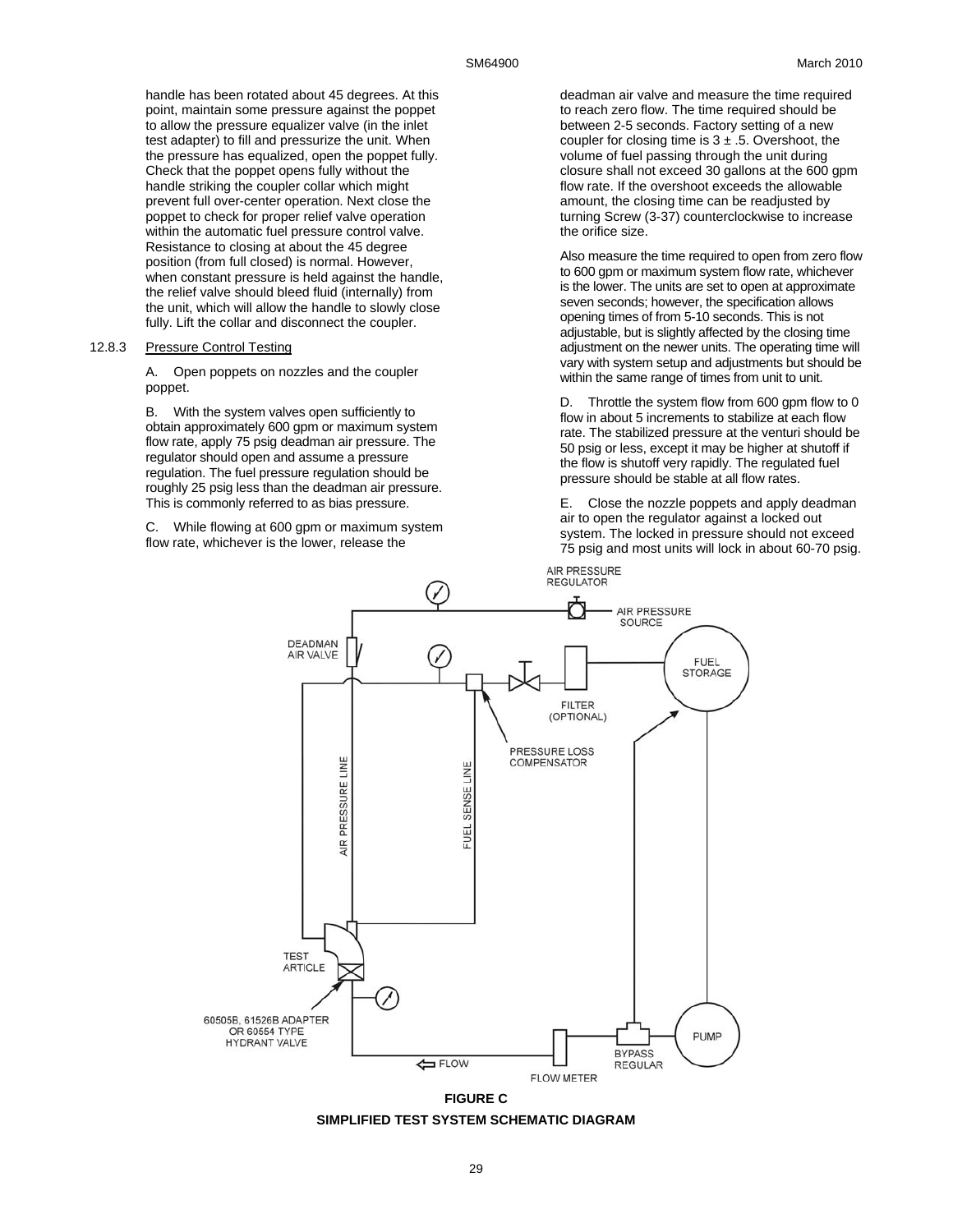## 12.8.4 DYNAMIC CLOSING LEAKAGE

With the deadman valve released and the nozzle poppets open, set the hydrant pressure to 150 psig.

Squeeze the deadman and open flow to 600 US gpm or more. Release the deadman. The pressure control valve shall close and prevent leakage

#### 13.0 STORAGE

If it is necessary to store the unit for any length of time, install the dust cap, if present. Otherwise, cover the

## 14.0 **ILLUSTRATED PARTS CATALOG**

Tables 1.0 through 8.0 tabulate the parts and subassemblies comprising the 64900 Model Hydrant Pressure Control Coupler, including all available

greater than 30 cc/min. Within 30 seconds of closing there shall be no audible squeal or buzz from the unit.

### 12.9 POST TEST PROCEDURE

After removing unit from test system place on an adapter housing and open poppet to drain fuel.

inlet and outlet with a moisture barrier paper or film to protect it from the effects of dust and high humidity.

options. The item numbers of the table are keyed to the exploded views or drawings shown in Figures 1 through 8.

| 64900 Coupler and Options |                |                          |                                                                                                     |                    |                   |                       |
|---------------------------|----------------|--------------------------|-----------------------------------------------------------------------------------------------------|--------------------|-------------------|-----------------------|
| Fig.                      | <b>Item</b>    | <b>Part Number</b>       | <b>Description</b>                                                                                  | Units/<br>Assembly | Coupler<br>Option | Spares/10<br>Units/Yr |
| $\mathbf{1}$              | $\mathbf{1}$   | 47220                    | Pressure Control Elbow Assembly                                                                     | 1                  | All               | $\overline{a}$        |
|                           | $\overline{2}$ | 44660                    | Dust Cap                                                                                            | $\mathbf{1}$       | All               | $\blacksquare$        |
|                           | $3 - 4$        | Left blank intentionally |                                                                                                     |                    |                   |                       |
|                           | 5              | 47245                    | Lower half coupler assembly                                                                         | $\mathbf{1}$       | All               |                       |
|                           | Option B       | 41731                    | Folding handle assembly                                                                             | $\mathbf{1}$       | $\sf B$           | $\overline{a}$        |
|                           | 6              | 29178                    | Pin                                                                                                 | $\mathbf{1}$       | B                 | $\blacksquare$        |
|                           | $\overline{7}$ | MS9245-68                | Cotter pin                                                                                          | $\mathbf{1}$       | B                 | 4                     |
|                           | 8              | 29179                    | Spring                                                                                              | $\mathbf{1}$       | $\overline{B}$    | 10                    |
|                           | 9              | MS51957-42               | Screw                                                                                               | $\mathbf{1}$       | B                 | $\overline{2}$        |
|                           | 10             | 29177                    | Handle cam                                                                                          | $\mathbf{1}$       | B                 | $\mathbf{1}$          |
|                           | 11             | 207355                   | Handle                                                                                              | $\mathbf{1}$       | B                 | $\overline{a}$        |
|                           | 19             | MS29512-04               | $O$ -ring                                                                                           | $\mathbf{1}$       | All               | 10                    |
|                           | 20             | MS29512-06               | $O$ -ring                                                                                           | $\mathbf{1}$       | All               | 10                    |
|                           | 33             | 2405-4-4                 | Adapter – $\frac{1}{4}$ " NPT to $\frac{1}{4}$ " female straight thread                             | $\mathbf{1}$       | Std & J only      | $\blacksquare$        |
|                           | 34             | 2405-6-6                 | Adapter - 3/8" NPT to 3/8" female straight thread                                                   | $\mathbf{1}$       | Std & H only      | $\blacksquare$        |
|                           | C              | GF4-7A                   | Product selection set (41802)                                                                       | 5                  | $\mathsf{C}$      | $\overline{a}$        |
|                           | Option D       | GF20995C32               | Lockwire - Fasteners                                                                                | AR                 | D                 | Roll                  |
|                           | Option E       | None                     | Adds QD (API 1584) for air/fuel connections                                                         |                    | E                 | $\blacksquare$        |
|                           | 12             | 61498                    | Air/fuel QD                                                                                         | 1                  | $\mathsf E$       |                       |
|                           | 13             | 29736                    | Connector                                                                                           | $\mathbf{1}$       | E                 | $\blacksquare$        |
|                           | 14             | 30182-4-6B               | 1/4 NPT x 3/8" hose barb                                                                            | $\mathbf{1}$       | E                 |                       |
|                           | 15             | 220906                   | 1/ <sub>4</sub> " hose                                                                              | $\mathbf{1}$       | E                 | $\overline{c}$        |
|                           | 16             | 220907                   | $3/8$ " hose                                                                                        | $\mathbf{1}$       | E                 | $\overline{2}$        |
|                           | 17             | 30682-4-4B               | 1/4" hose barb                                                                                      | $\mathbf{1}$       | E                 | L,                    |
|                           | 18             | 30682-6-6B               | 3/8" hose barb                                                                                      | $\mathbf{1}$       | E                 | $\mathbf{r}$          |
|                           | 19             | MS29512-04               | O-ring (Note 3)                                                                                     | $\mathbf{1}$       | $\mathsf E$       | 20                    |
|                           | 20             | MS29512-06               | O-ring                                                                                              | $\mathbf{1}$       | E                 | 10                    |
|                           | 21             | 2403-4-4                 | 1/ <sub>4</sub> " union                                                                             | $\mathbf{1}$       | E                 | $\blacksquare$        |
|                           | 22             | 2403-6-6                 | 3/8" union                                                                                          | $\mathbf{1}$       | E                 |                       |
|                           | Option R       | None                     | Adds 90 degree elbow connection to side of coupler<br>for air hose connection for use with hydrants | $\mathbf{1}$       | R                 |                       |
|                           | 23             | 5504-4-4                 | Elbow                                                                                               | $\mathbf{1}$       | ${\sf R}$         | $\mathbf{r}$          |
|                           | 32             | 2404-4-4                 | Adapter, 1/4" tube to NPT                                                                           | $\mathbf{1}$       | R                 | $\blacksquare$        |
|                           | 19             | MS29512-04               | Gasket                                                                                              | $\mathbf{1}$       | $\mathsf{R}$      | 10                    |
|                           | 26             | GF51840-23               | Plug                                                                                                | $\mathbf{1}$       | All but R         |                       |
|                           | 19             | MS29512-04               | $O$ -ring                                                                                           | $\mathbf{1}$       | All but R         | 10                    |
|                           | Option F       | None                     | Adds hose barb fittings to air/fuel ports                                                           |                    |                   |                       |
|                           | 19             | MS29512-04               | O-ring                                                                                              | $\mathbf{1}$       | F                 | 10                    |
|                           | 20             | MS29512-06               | $O$ -ring                                                                                           | $\mathbf{1}$       | $\mathsf F$       | 10                    |
|                           | 24             | 30382-4-4                | 1/4" hose barb                                                                                      | $\mathbf{1}$       | F                 | $\blacksquare$        |
|                           | 25             | 30382-6-6B               | 3/8" hose barb                                                                                      | $\mathbf{1}$       | F                 |                       |

# **TABLE 1.0**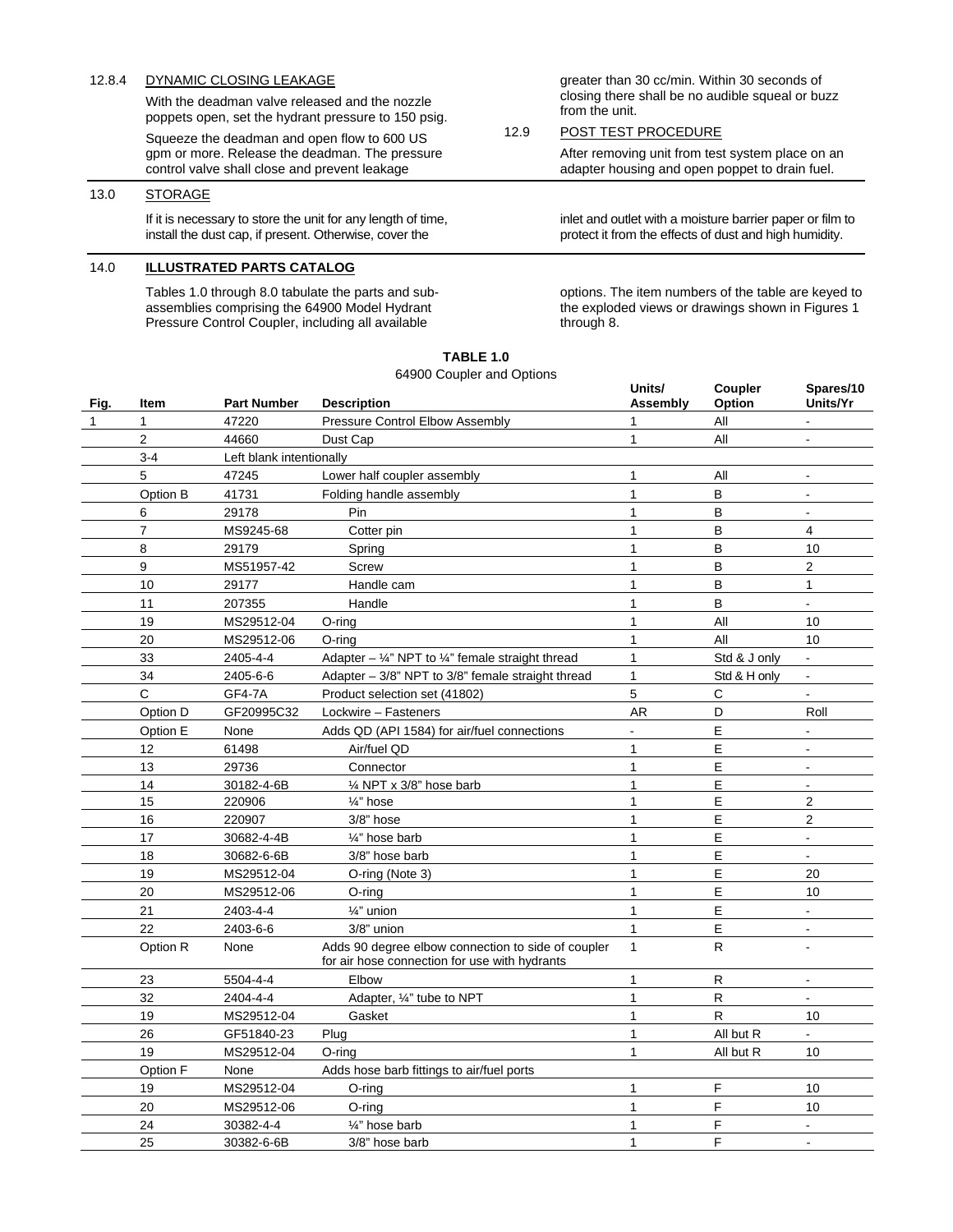| Fig.         | Item                    | <b>Part Number</b>       | <b>Description</b>                                                                                                                                                                                                                                                                                                                                                                        | Units/<br>Assembly | Coupler<br>Option | Spares/10<br>Units/Yr    |
|--------------|-------------------------|--------------------------|-------------------------------------------------------------------------------------------------------------------------------------------------------------------------------------------------------------------------------------------------------------------------------------------------------------------------------------------------------------------------------------------|--------------------|-------------------|--------------------------|
|              | Option H                | None                     | Adds 3/8" female NPT adapters to air/fuel ports                                                                                                                                                                                                                                                                                                                                           |                    |                   |                          |
|              | 34A                     | 2405-4-6                 | Air port adapter $-$ ¼" x 3/8" FNPT                                                                                                                                                                                                                                                                                                                                                       | 1                  | H                 |                          |
|              | 19                      | MS29512-04               | O-ring                                                                                                                                                                                                                                                                                                                                                                                    | $\mathbf{1}$       | H                 | 20                       |
|              | Option J                | None                     | Adds 3/8" FNPT adapter fittings to air/fuel sense ports                                                                                                                                                                                                                                                                                                                                   |                    | J                 |                          |
|              | 33                      | 2405-4-4                 | Adapter, 1/4" NPT                                                                                                                                                                                                                                                                                                                                                                         | 1                  | J                 | $\blacksquare$           |
|              | 14                      | 30182-4-6B               | 1/4 NPT x 3/8" Hose Barb                                                                                                                                                                                                                                                                                                                                                                  | 1                  | J                 | $\blacksquare$           |
|              | 19                      | MS29512-04               | $O$ -ring                                                                                                                                                                                                                                                                                                                                                                                 | 1                  | J                 | 20                       |
|              | Option W                | 60532C                   | Carriage assembly. (Table 7)                                                                                                                                                                                                                                                                                                                                                              | 1                  | W                 | $\blacksquare$           |
|              | Option Y                | 47224                    | Adds handle to outlet flange of control unit. (Table 8)                                                                                                                                                                                                                                                                                                                                   | 1                  | Y                 | $\blacksquare$           |
|              | 27-29                   | Left blank intentionally |                                                                                                                                                                                                                                                                                                                                                                                           |                    |                   |                          |
|              | 30                      | 47223                    |                                                                                                                                                                                                                                                                                                                                                                                           | 1                  | All               |                          |
|              |                         |                          | Handle, standard transverse carrying                                                                                                                                                                                                                                                                                                                                                      | $\overline{c}$     | All               |                          |
| 12           | 1                       | 220969                   | Plate                                                                                                                                                                                                                                                                                                                                                                                     |                    | All               |                          |
|              | $\overline{\mathbf{c}}$ | GF960C516L               | Washer                                                                                                                                                                                                                                                                                                                                                                                    | 6                  |                   |                          |
|              | 3                       | GF18153-31               | Screw                                                                                                                                                                                                                                                                                                                                                                                     | 4                  | All               |                          |
|              | 4                       | GF35207-296              | Screw                                                                                                                                                                                                                                                                                                                                                                                     | 2                  | All               |                          |
| $\mathbf{1}$ | 5                       | 29246                    | Bar                                                                                                                                                                                                                                                                                                                                                                                       | 1                  | All               | $\blacksquare$           |
|              | 6                       | 29262                    | Grip                                                                                                                                                                                                                                                                                                                                                                                      | 2                  | All               | 4                        |
|              | 31                      | 44140                    | Collar stop assembly (Table 6)                                                                                                                                                                                                                                                                                                                                                            | 1                  | All               | $\overline{a}$           |
|              | Option 3                | 47226                    | Male adapter assembly - mates standard swivel<br>disconnect with O-ring (Table 4)                                                                                                                                                                                                                                                                                                         | 1                  | 3                 |                          |
|              | Option 3L               | 47571-3                  | Female QD assembly, 3" NPT (Table 4A)                                                                                                                                                                                                                                                                                                                                                     | 1                  | 3L                |                          |
|              | Option 3M               | 47571-4                  | Female QD assembly, 3" BSPP (Table 4A)                                                                                                                                                                                                                                                                                                                                                    | 1                  | 3M                | L.                       |
|              | Option 3N               | 47571-2                  | Female QD assembly, 4" BSPP (Table 4A)                                                                                                                                                                                                                                                                                                                                                    | 1                  | 3N                | $\blacksquare$           |
|              | Option 3P               | 47571-1                  | Female QD assembly, 4" NPT (Table 4A)                                                                                                                                                                                                                                                                                                                                                     | 1                  | 3P                | $\overline{\phantom{a}}$ |
|              | Option 3R               | 47571-5                  | Female QD assembly, 4" female NPSC (Table 4A)                                                                                                                                                                                                                                                                                                                                             | 1                  | 3R                |                          |
|              | Option 4                | 47225                    | Male adapter assembly - mates standard swivel<br>disconnect with Teflon seal (5A-9) (Table 5)                                                                                                                                                                                                                                                                                             | 1                  | 4                 |                          |
|              | Option 4L               | 44220-1                  | Female QD assembly, 3" NPT (Table 5A)                                                                                                                                                                                                                                                                                                                                                     | 1                  | 4L                |                          |
|              | Option 4M               | 44220-2                  | Female QD assembly, 3" BSPP (Table 5A)                                                                                                                                                                                                                                                                                                                                                    | 1                  | 4M                |                          |
|              | Option 4N               | 44220-4                  | Female QD assembly, 4" BSPP (Table 5A)                                                                                                                                                                                                                                                                                                                                                    | 1                  | 4N                |                          |
|              | Option 4P               | 44220-3                  | Female QD assembly, 4" NPT (Table 5A)                                                                                                                                                                                                                                                                                                                                                     | 1                  | 4P                |                          |
|              |                         | KD64900-1<br>KD64900-2   | Kit - Contains all soft goods (seals) and other necessary parts to overhaul the upper half of the<br>64900 coupler with option "3" QD. Contains items - 1-20, 2-10, 3-7, 3-8, 3-9, 3-15, 3-16, 3-17, 3-18,<br>3-25, 3-29, 3-30, 3-36, 3-40, 3-42, 3-43, 3-44, 3-52, 3-53, 4-5 & 4-6.<br>Kit - Contains all soft goods (seals) and other necessary parts to overhaul the upper half of the |                    |                   |                          |
|              |                         |                          | 64900 coupler with option "4" QD. Contains items - 1-20, 2-10, 3-7, 3-8, 3-9, 3-15, 3-16, 3-17,<br>3-18, 3-25, 3-29, 3-30, 3-36, 3-40, 3-42, 3-43, 3-44, 3-52, 3-53, 4-5 & 5A-9.                                                                                                                                                                                                          |                    |                   |                          |
|              |                         | KD64900-3                | Kit - Provides complete pressure control elbow assembly (1-1) to convert a standard 60700-1 to<br>64900 with option 3 QD. Parts to overhaul lower half coupler assembly (1-5) are not included.<br>Contains items - 1-1, 1-20, 1-33, 1-34, 1-Y, 2-10, 3-35, 3-36, 5A-2, 5A-4, 5A-6, 5A-7 & Option 3)                                                                                      |                    |                   |                          |
|              |                         | KD64900-4                | Kit – Provides complete pressure control elbow assembly (1-1) to convert a standard 60700-1 with<br>option "T" to 64900 with option 4 QD. Parts to overhaul lower half coupler assembly (1-5) are not<br>included. Contains items- 1-1, 1-20, 1-33, 1-34, 1-Y, 2-10, 3-35, 3-36, 5A-2, 5A-4, 5A-6, 5A-7,<br>5A-9, & Option 4)                                                             |                    |                   |                          |
|              |                         | KD64900-5                | Kit - Contains all soft goods (seals) and other necessary parts to overhaul the 61525 lower half<br>coupler assembly of the 64900 coupler. Contains items - 2-10, 2-11, 2-13, 2-15D, 2-17, 2-18,<br>2-22, 2-23, 2-24, 2-25, 2-28 & 2-33 & 4-6.                                                                                                                                            |                    |                   |                          |
|              |                         | KD64900-6                | Kit – Contains parts necessary to upgrade the Latching Lugs of the 61525 Lower Half of the<br>64900 Coupler to be compliant with the breakaway force requirements of API/IP specification<br>Bulletin 1584, 3 <sup>rd</sup> Edition. Contains items - 2-10 & 2-33.                                                                                                                        |                    |                   |                          |
|              |                         | KD64900-7                | Kit – Contains parts necessary to upgrade the latching lugs of the 61525 lower half of the 64900<br>coupler to be compliant with the breakaway force requirements of API/IP Specification 1584, 3 <sup>rd</sup><br>Edition and strengthened actuating collar. (Note: Bumper will be assembled to the collar prior to<br>shipment.) Contains items - 2-10, 2-27, 2-28 & 2-33.              |                    |                   |                          |
|              |                         | KD64900-8                | Kit – Contains the parts necessary to upgrade the coupler seal cartridge assembly<br>(recommended). Does not contain the inner piston seal(s) 3-30. Contains items- 3-28 & 3-31.                                                                                                                                                                                                          |                    |                   |                          |
|              |                         | KD64900-9                | Kit – Contains the part necessary to upgrade the coupler relief valve assembly (recommended).<br>Contains item - 3-48.                                                                                                                                                                                                                                                                    |                    |                   |                          |
|              |                         | KD64900-10               | Kit – Contains all soft goods (seals) and other necessary parts to overhaul the lower half coupler<br>assembly for the 64900, 2 <sup>nd</sup> edition.                                                                                                                                                                                                                                    |                    |                   |                          |
|              |                         | KD64900-11               | Kit - Converts coupler lower half latching lugs in compliance to breakaway force per API/IP<br>Specification Bulletin 1584. 2nd Edition.                                                                                                                                                                                                                                                  |                    |                   |                          |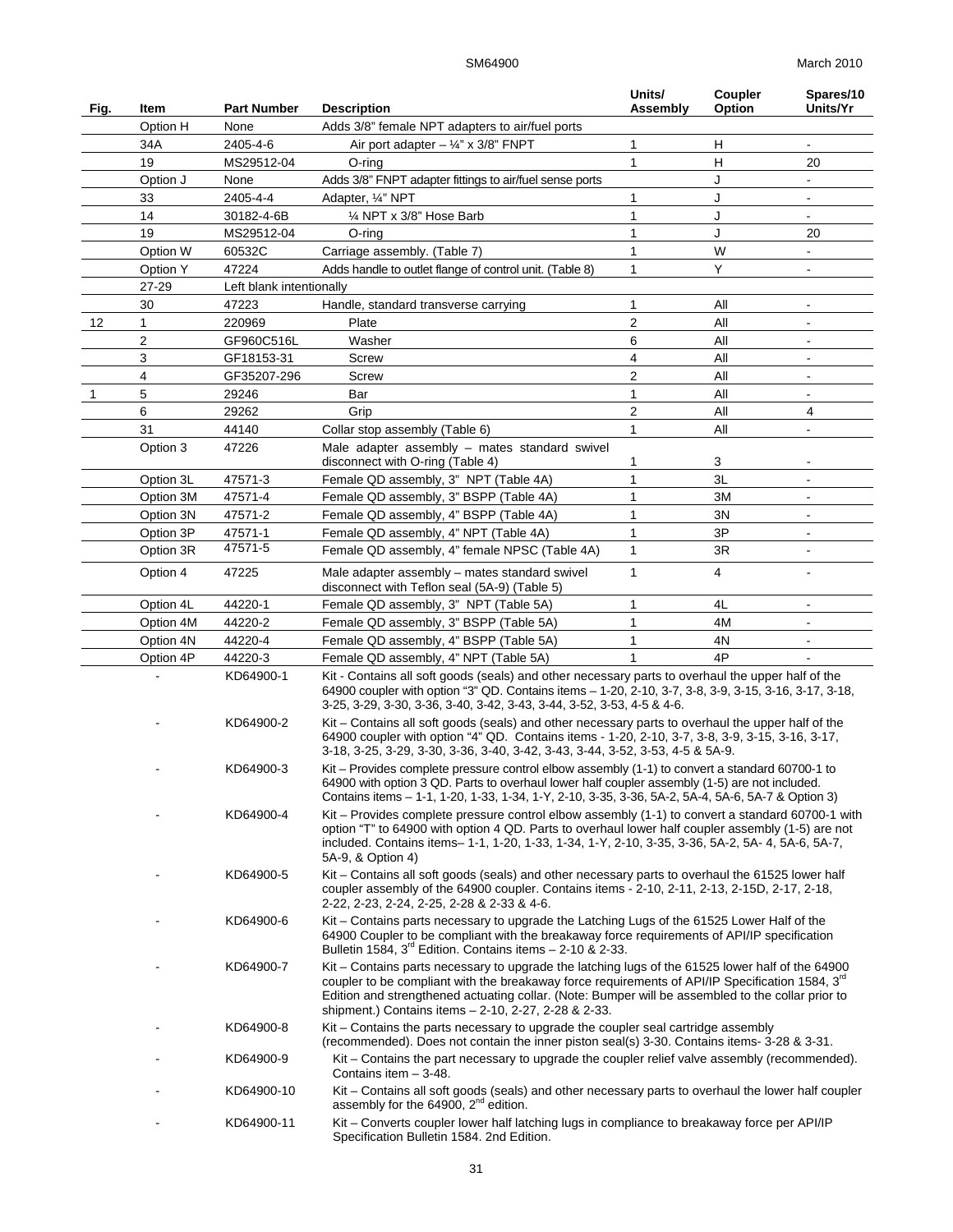## **TABLE 2.0**  Lower Coupler Half

| Fig.           | Item           | <b>Part Number</b>       | <b>Description</b>                 | Units/<br><b>Assembly</b> | Coupler<br>Option | Spares/10<br>Units/Yr    |
|----------------|----------------|--------------------------|------------------------------------|---------------------------|-------------------|--------------------------|
| $\overline{c}$ | 1              | 207494                   | Handle                             | 1                         | All but B         | $\overline{2}$           |
|                | $5 - 36$       | 47245                    | Coupler, lower half without handle | 1                         | All               |                          |
|                | $2 - 4$        | Left intentionally blank |                                    |                           |                   |                          |
|                | 5              | 43945                    | <b>Body</b>                        | 1                         | All               |                          |
|                | 6              | <b>GF4-4A</b>            | <b>Bolt</b>                        | 1                         | All               |                          |
|                | $\overline{7}$ | GF35338-44               | Lock washer                        | $\mathbf 1$               | All               | -                        |
|                | 8              | 28781                    | Washer                             | 1                         | All               | $\overline{\phantom{a}}$ |
|                | 9              | 201286                   | Key                                | 1                         | All               |                          |
|                | 10             | MS29513-249              | O-ring                             | 1                         | All               | 10                       |
|                | 11             | 202010                   | Cotter pin                         | 1                         | All               | 10                       |
|                | 12             | NAS1169C10               | Washer, dimpled                    | 1                         | All               |                          |
|                | 13             | 28765                    | Bearing                            | $\mathbf 1$               | All               | 5                        |
|                | 14             | 210004                   | Pin                                | 1                         | All               | 1                        |
|                | 15             | 47064-1                  | Poppet assembly                    | 1                         | All               | $\mathbf{1}$             |
|                | 15B            | LP57G82P8                | <b>Screw</b>                       | 4                         | All               | 1                        |
|                | <b>15C</b>     | 220276                   | Poppet                             | 1                         | All               | 1                        |
|                | 15D            | MS29513-037              | O-ring                             | 1                         | All               | 10                       |
|                | 15E            | 220275                   | Shaft                              | 1                         | All               | 1                        |
|                | 16             | 209601                   | Link                               | 1                         | All               | 1                        |
|                | 17             | 28755                    | Seal, nose                         | 1                         | All               | 10                       |
|                | 18             | 209837-347               | Quad ring                          | 1                         | All               | 10                       |
|                | 19             | 210587                   | Wave washer                        | 1                         | All               |                          |
|                | 20             | 209996                   | Crank shaft                        | 1                         | All               |                          |
|                | 21             | 200103                   | Washer, bearing                    | 1                         | All               | $\overline{2}$           |
|                | 22             | 203563                   | Bearing                            | $\mathbf{1}$              | All               | 10                       |
|                | 23             | 29221                    | Bearing, shaft                     | $\mathbf{1}$              | All               | 10                       |
|                | 24             | 29216                    | Bearing, shaft seal                | $\overline{\mathbf{c}}$   | All               | 20                       |
|                | 25             | MS29513-212              | O-ring                             | $\mathbf 1$               | All               | 10                       |
|                | 26             | 200689                   | Detent pin                         | 1                         | All               |                          |
|                | 27             | 47695                    | Collar assembly                    | 1                         | All               | 1                        |
|                | 28             | 28928                    | <b>Bumper</b>                      | 1                         | All               | 5                        |
|                | 29             | RR-800-S                 | Retaining ring                     | 1                         | All               |                          |
|                | 30             | GF19060-4815             | Ball                               | 1                         | All               | $\overline{a}$           |
|                | 31             | 28763                    | Spring                             | 1                         | $\mathsf{All}$    | $\overline{\phantom{a}}$ |
|                | 32             | 28760                    | Lug ring                           | $\overline{\mathbf{4}}$   | All               | 4                        |
|                | 33             | 221860                   | Lug                                | 16                        | All               | 16                       |
|                | 34             | GF3-3A                   | Bolt                               | 1                         | All               | $\overline{\phantom{a}}$ |
|                | 35             | GF960C10L                | Washer                             | 1                         | All               | -                        |
|                | 36             | GF35333-39               | Lock washer                        | $\mathbf{1}$              | $\mathsf{All}$    | $\overline{\phantom{a}}$ |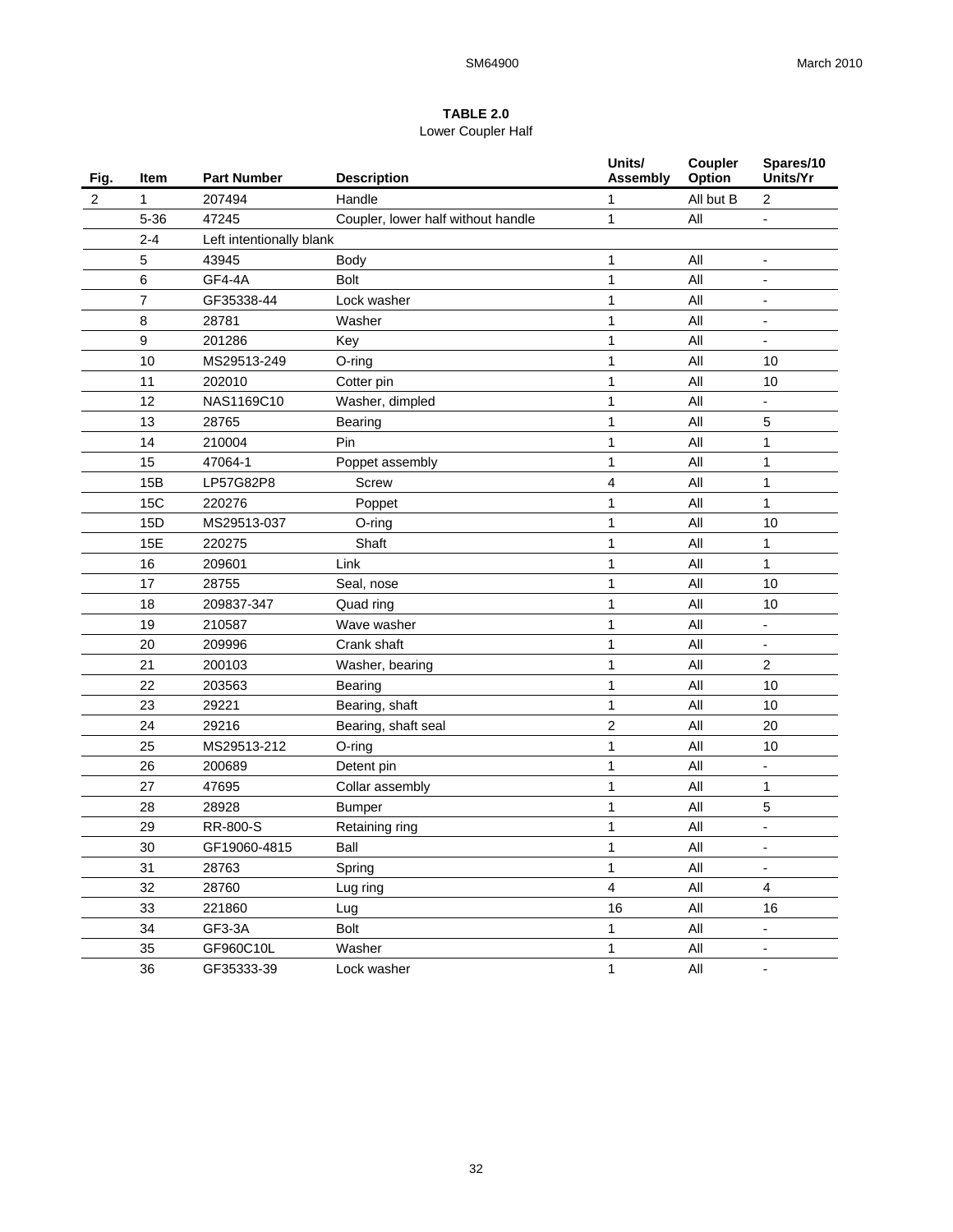## TABLE 3.0 Pressure Control Elbow Assembly

|              |                |                                                                |                                 | Units /         | Coupler        | Spares/10                    |  |  |  |
|--------------|----------------|----------------------------------------------------------------|---------------------------------|-----------------|----------------|------------------------------|--|--|--|
| Fig.         | Item           | <b>Part Number</b>                                             | <b>Description</b>              | <b>Assembly</b> | Option         | Units/Yr                     |  |  |  |
| $\mathbf{1}$ | 1              | 47220                                                          | Pressure control elbow assembly | 1               | All            | 1                            |  |  |  |
| 3            | 1              | 221321                                                         | Stud                            | 6               | All            | $\blacksquare$               |  |  |  |
|              | $\overline{2}$ | GF35338-45                                                     | Washer                          | 6               | All            | $\blacksquare$               |  |  |  |
|              | 3              | GF9882-11                                                      | <b>Nut</b>                      | 6               | All            | $\blacksquare$               |  |  |  |
|              | $4 - 6$        | Left intentionally blank                                       |                                 |                 |                |                              |  |  |  |
|              | $\overline{7}$ | 200754                                                         | Seal, outer piston              | 1               | All            | 10                           |  |  |  |
|              | 8              | MS29513-155                                                    | $O$ -ring                       | $\mathbf{1}$    | All            | 10                           |  |  |  |
|              | 9              | 50FK-624                                                       | Nut                             | 2               | All            |                              |  |  |  |
|              | 10             | GF960C616L                                                     | Washer                          | $\overline{2}$  | All            | $\blacksquare$               |  |  |  |
|              | 11             | 202334                                                         | Piston, outer                   | 1               | All            | 3                            |  |  |  |
|              | 14             | 221608                                                         | Retainer, piston seal           | 1               | All            |                              |  |  |  |
|              | 15             | 203565                                                         | O-ring                          | 1               | All            | 10                           |  |  |  |
|              | 16             | 221595                                                         | Seal                            | 1               | All            | 10                           |  |  |  |
|              | 19             | 221594                                                         | Guide, spring                   | 1               | All            | $\overline{a}$               |  |  |  |
|              | 19A            | NAS1351C04-4                                                   | Screw                           | 6               | All            | $\qquad \qquad \blacksquare$ |  |  |  |
|              | 20             | 5610-381-50                                                    | Washer, Teflon                  | 1               | All            | $\blacksquare$               |  |  |  |
|              | 21             | 200757                                                         | Spring                          | 1               | All            | $\blacksquare$               |  |  |  |
|              | 22             | 202290                                                         | Shaft                           | $\mathbf{1}$    | All            | $\overline{a}$               |  |  |  |
|              | 23             | 5720-158-25                                                    | Washer, bronze                  | $\overline{2}$  | All            | $\blacksquare$               |  |  |  |
|              | 24             | 202291                                                         | Washer                          | 1               | All            | ÷                            |  |  |  |
|              | 25             | MS29513-012                                                    | O-ring                          | 1               | All            | 10                           |  |  |  |
|              | 26             | 200759                                                         | Piston, inner (small)           | 1               | All            | 3                            |  |  |  |
|              | 12             | LP51958-64                                                     | <b>Screw</b>                    | 4               | All            |                              |  |  |  |
|              | 13             | NAS620C10L                                                     | Washer                          | 4               | All            |                              |  |  |  |
|              | 17             | MS29513-149                                                    | $O$ -ring                       | 1               | All            | 10                           |  |  |  |
|              | 18             | MS29513-240                                                    | O-ring                          | 1               | All            | 10                           |  |  |  |
|              | 27             | GF16997-32L                                                    | Screw                           | 4               | All            | $\blacksquare$               |  |  |  |
|              |                | Items 28A, 30A & 31A have been superseded by items 28, 30 & 31 |                                 |                 |                |                              |  |  |  |
|              | 28             | 222161                                                         | Retainer, seal                  | 1               | All            | $\frac{1}{2}$                |  |  |  |
|              | 29             | MS29513-134                                                    | O-ring                          | $\mathbf{2}$    | All            | 20                           |  |  |  |
|              | 30             | 222165                                                         | Seal, inner piston              | 2               | All            | 20                           |  |  |  |
|              | 31             | 222160                                                         | Seal housing                    | 1               | All            | $\blacksquare$               |  |  |  |
|              | 28A            | 221307                                                         | Seal, housing                   | 1               | All            |                              |  |  |  |
|              | 29             | MS29513-134                                                    | O-ring                          | 2               | All            | 20                           |  |  |  |
|              | 30A            | 200758                                                         | Seal, inner piston              | $\sqrt{2}$      | All            | 20                           |  |  |  |
|              | 31A            | MS29513-129                                                    | $O$ -ring                       | $\overline{2}$  | All            | 20                           |  |  |  |
|              | 32             | 47215                                                          | Housing assembly                | 1               | All            | ä,                           |  |  |  |
|              | 33             | N5000-43-H                                                     | Ring                            | 1               | All            | ÷,                           |  |  |  |
|              | 34             | 7-1F60                                                         | Filter                          | 1               | All            | ÷,                           |  |  |  |
|              | 35             | GF51840-23                                                     | Plug                            | 1               | $\mathsf{All}$ | $\blacksquare$               |  |  |  |
|              | 36             | MS29512-04                                                     | $O$ -ring                       | 1               | All            | 10                           |  |  |  |
|              | 37             | 220413                                                         | Screw, closing time adjustment  | 1               | All            | $\blacksquare$               |  |  |  |
|              | 38             | C0300-030-0500S                                                | Spring                          | 1               | All            | $\blacksquare$               |  |  |  |
|              | 39             | GF35206-276                                                    | Screw                           | $\mathbf{1}$    | All            | $\blacksquare$               |  |  |  |
|              | 40             | MS29513-010                                                    | O-ring                          | $\mathbf{1}$    | All            | 10                           |  |  |  |
|              | 41             | 220848                                                         | Housing, check valve            | 1               | All            | ÷.                           |  |  |  |
|              | 42             | MS29512-08                                                     | Gasket                          | $\mathbf{1}$    | All            | 10                           |  |  |  |
|              | 43             | MS29513-009                                                    | O-ring                          | 1               | All            | 10                           |  |  |  |
|              | 44             | MS19513-115                                                    | O-ring                          | 1               | All            | 10                           |  |  |  |
|              | 45             | 200788                                                         | Check valve                     | $\mathbf{1}$    | All            |                              |  |  |  |
|              |                |                                                                |                                 |                 |                |                              |  |  |  |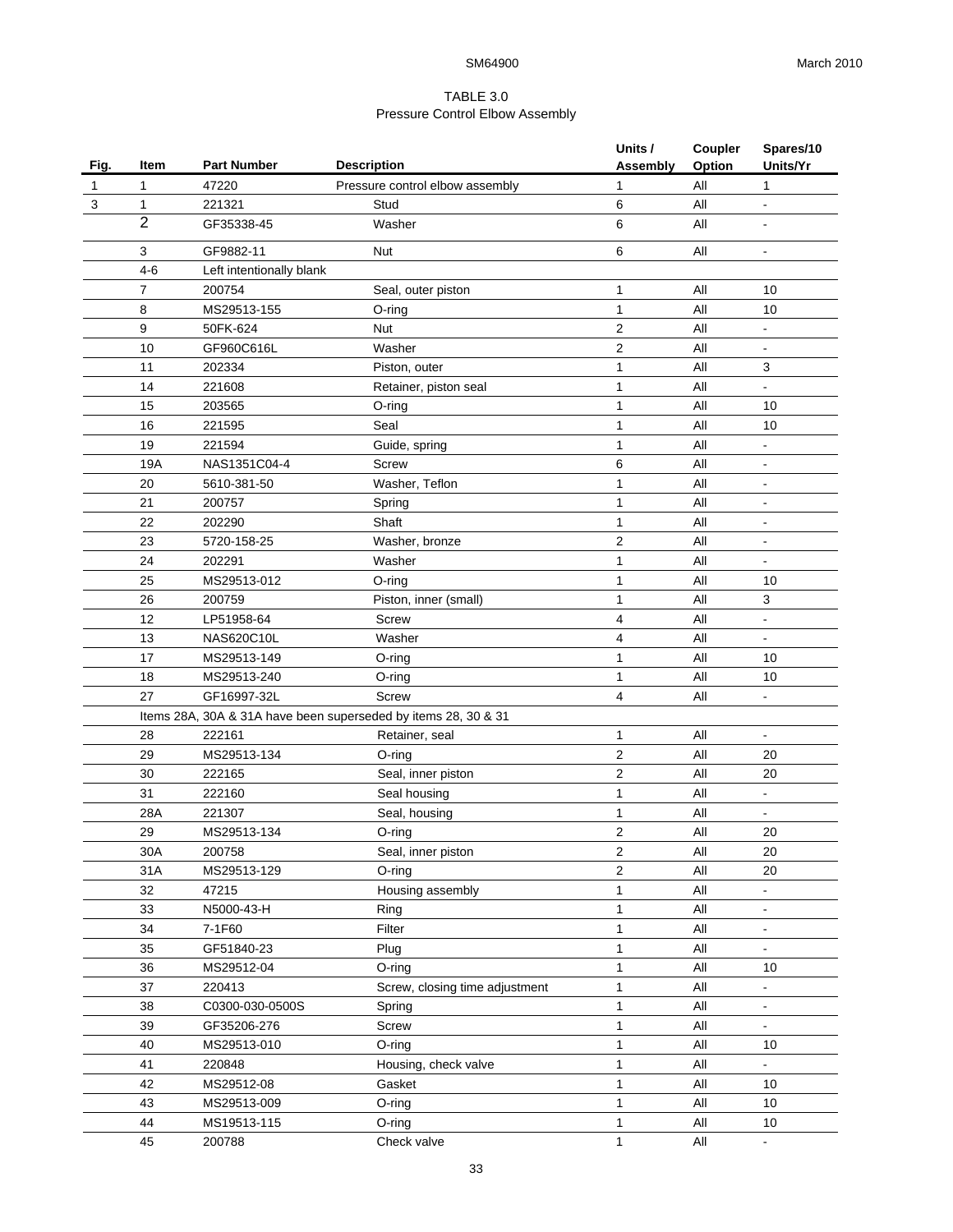|      |             |                    |                                                             | Units /  | Coupler | Spares/10      |
|------|-------------|--------------------|-------------------------------------------------------------|----------|---------|----------------|
| Fig. | <b>Item</b> | <b>Part Number</b> | <b>Description</b>                                          | Assembly | Option  | Units/Yr       |
| 3    | 46          | 200791             | Spring                                                      | 1        | All     |                |
|      | 47          | 220918             | Spring cage                                                 | 1        | All     | $\blacksquare$ |
|      | 48          | 47698              | Pressure relief valve assembly                              |          | All     | 1              |
|      | 49          | GF21083C04         | <b>Nut</b>                                                  | 1        | All     |                |
|      | 50          | <b>NAS620C4</b>    | Washer                                                      | 1        | All     | $\blacksquare$ |
|      | 51          | 29555              | Retainer, seal                                              |          | All     |                |
|      | 52          | M83248/2-008       | $O$ -ring                                                   | 1        | All     | 10             |
|      | 53          | MS29513-011        | O-ring                                                      | 1        | All     | 10             |
|      | 54          | 222130             | Body                                                        |          | All     |                |
|      | 55          | 71429S             | Spring                                                      | 1        | All     |                |
|      | 56          | 222131             | Shaft                                                       | 1        | All     | $\blacksquare$ |
|      |             |                    | Items 57-65 have been superseded by item 48 p/n 47698 above |          |         |                |
|      | 57          | 29436              | Spring                                                      | 1        | All     |                |
|      | 58          | 200752             | Screw, pressure relief adjustment                           | 1        | All     | $\blacksquare$ |
|      | 59          | 200761             | <b>Nut</b>                                                  | 1        | All     |                |
|      | 60          | 44229              | Shaft assembly, pressure relief                             | 1        | All     |                |
|      | 61          | 221605             | Shaft                                                       | 1        | All     | ٠              |
|      | 62          | 221934             | Retainer, spring pin                                        | 1        | All     |                |
|      | 63          | 207519             | Spring                                                      | 1        | All     |                |
|      | 64          | 221606             | Slide                                                       | 1        | All     |                |
|      | 65          | GF16562-194        | Pin                                                         |          | All     |                |

TABLE 4.0 Option "3" Male Half Quick Disconnect Assembly (Uses O-ring sealing).

| Fig. | <b>Item</b> | <b>Part Number</b> | <b>Description</b>        | Units /<br>Assembly | <b>Coupler</b><br>Option | Spares/10<br>Units/Yr |
|------|-------------|--------------------|---------------------------|---------------------|--------------------------|-----------------------|
|      | Option 3    | 47226              | Adapter assembly, male QD |                     |                          |                       |
|      |             | 221048             | Adapter                   |                     |                          |                       |
|      |             | 207483             | Wire race                 |                     | 3                        |                       |
|      |             | GF24673-16         | Screw                     |                     |                          |                       |
|      |             | 5710-586-30        | Washer                    |                     |                          |                       |
|      |             | MS29513-045        | $O$ -ring                 |                     |                          | 10                    |
|      | 6           | 201201-348         | $O$ -ring                 |                     | っ                        | 10                    |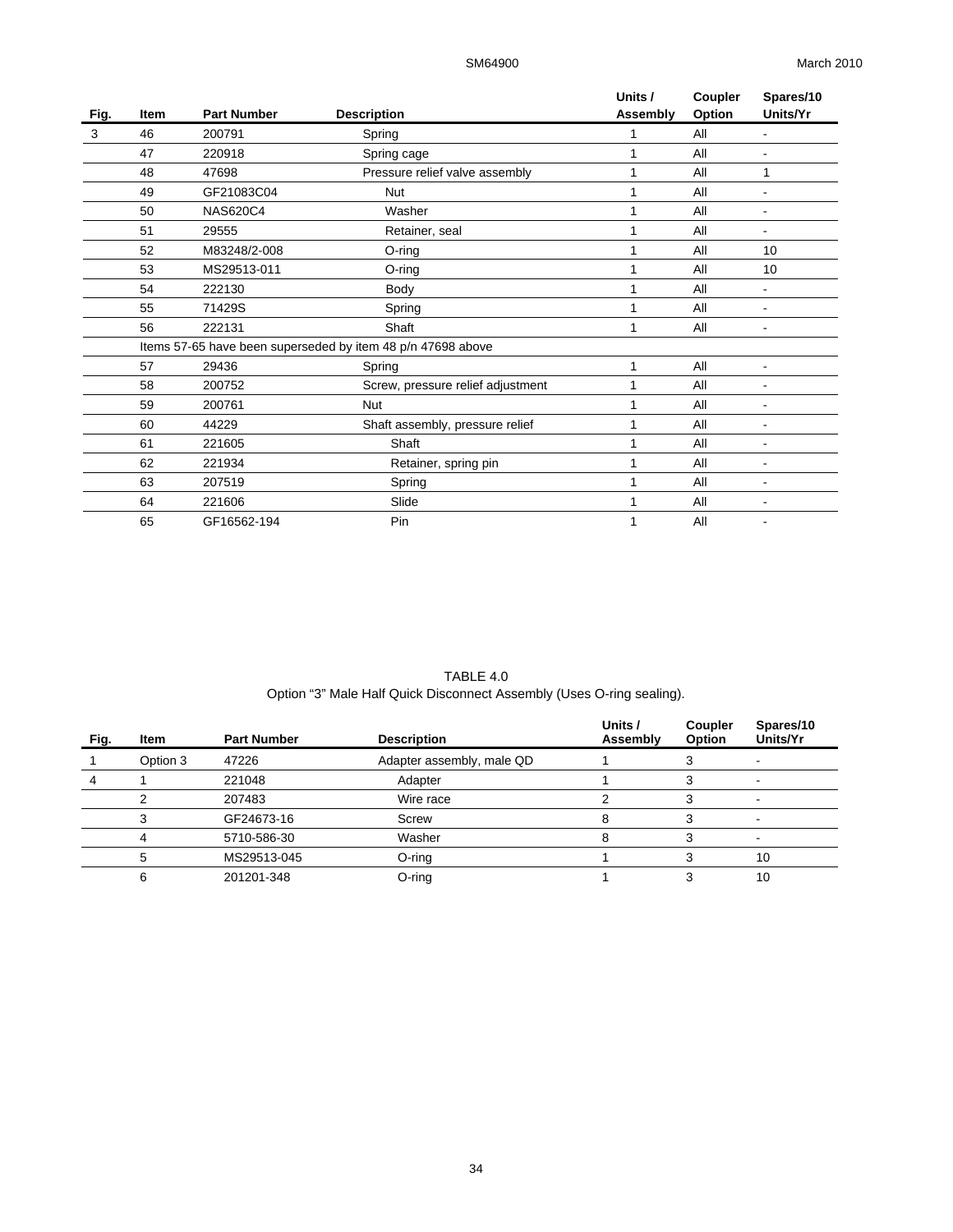## TABLE 4A Female Half QD to mate Option 3 Male Half (Note 4)

| Fig. | <b>Item</b>    | <b>Part Number</b>       | <b>Description</b>                     | Units /<br>Assembly | Coupler<br>Option | Spares/10<br>Units/Yr        |
|------|----------------|--------------------------|----------------------------------------|---------------------|-------------------|------------------------------|
| -1   | Option L       | 47571-3                  | Female half $-3$ " NPT                 |                     |                   | $\blacksquare$               |
|      | Option M       | 47571-4                  | Female half - 3" BSPP                  |                     | M                 |                              |
|      | Option N       | 47571-2                  | Female half - 4" BSPP                  |                     | N                 | ۰                            |
|      | Option P       | 47571-1                  | Female half - 4" NPT                   |                     | P                 | $\blacksquare$               |
|      | Option R       | 47571-5                  | Female half - 4" NPSC                  |                     | R                 | $\blacksquare$               |
|      | Option Z       | 41730-2                  | Female half - 4" BSPP with cast handle | 1                   | Z                 | $\overline{\phantom{a}}$     |
| 4A   |                | 26961                    | Ring, lock                             |                     | All               |                              |
|      | $\overline{2}$ | GF35276-261              | Screw                                  | $\overline{2}$      | All               |                              |
|      | 3              | Left intentionally blank |                                        |                     |                   |                              |
|      | 4              | 28383                    | Retainer                               |                     | All               | $\blacksquare$               |
|      | 5              | 27374                    | Housing $-3$ " NPT                     |                     |                   | $\qquad \qquad \blacksquare$ |
|      |                | 27377                    | Housing - 3" BSPP                      |                     | M                 | $\blacksquare$               |
|      |                | 29174                    | Housing - 4" BSPP                      |                     | N, Z              |                              |
|      |                | 29173                    | Housing - 4" NPT                       |                     | P                 | ۰                            |
|      |                | 201742                   | Housing - 4" NPSC                      |                     | R.                | $\blacksquare$               |
|      | 6              | 26960                    | Sleeve                                 |                     | All but Z         | $\blacksquare$               |
|      |                | 28779                    | Sleeve                                 |                     | Z                 | ۰                            |
|      | 7              | 26962                    | Ring, retainer                         |                     | All               |                              |
|      | 8              | GF19060-4818             | Ball                                   | 24                  | All               |                              |

TABLE 5.0

Option "4" Male Half Quick Disconnect Assembly (Note 4). (Uses Teflon sealing in female half).

| Fig. | <b>Item</b> | <b>Part Number</b> | <b>Description</b>        | Units /<br>Assembly | Coupler<br>Option | Spares/10<br>Units/Yr    |
|------|-------------|--------------------|---------------------------|---------------------|-------------------|--------------------------|
|      | Option 4    | 47225              | Adapter assembly, male QD |                     |                   |                          |
| 5    |             | 221049             | Adapter                   |                     |                   |                          |
|      |             | 207483             | Wire race                 |                     |                   |                          |
|      |             | GF24673-16         | Screw                     |                     |                   | $\overline{\phantom{0}}$ |
|      |             | 5710-586-30        | Washer                    | 8                   |                   |                          |
|      |             | MS29513-045        | $O$ -ring                 |                     |                   | 10                       |

TABLE 5A Female Half QD to mate Option "4" Quick Disconnect Assembly (Note 4)

| Fig. | Item     | <b>Part Number</b>       | <b>Description</b>     | Units /<br>Assembly | Coupler<br>Option | Spares/10<br>Units/Yr        |
|------|----------|--------------------------|------------------------|---------------------|-------------------|------------------------------|
|      | Option L | 44220-1                  | Female Half $-3$ " NPT |                     |                   |                              |
|      | Option M | 44220-2                  | Female Half - 3" BSPP  |                     | M                 |                              |
|      | Option N | 44220-4                  | Female Half - 4" BSPP  |                     | N                 |                              |
|      | Option P | 44220-3                  | Female Half - 4" NPT   |                     | P                 |                              |
| 5A   |          | 26961                    | Ring, lock             |                     | All               | ٠                            |
|      | 2        | GF35276-261              | Screw                  | 2                   | All               | $\qquad \qquad \blacksquare$ |
|      | 3        | Left intentionally blank |                        |                     |                   |                              |
|      | 4        | 28383                    | Retainer               |                     | All               |                              |
|      | 5        | 207253-1                 | Housing $-3$ " NPT     |                     |                   |                              |
|      |          | 207253-2                 | Housing $-3$ " BSPP    |                     | M                 |                              |
|      |          | 207253-4                 | Housing - 4" BSPP      |                     | N                 |                              |
|      |          | 207253-3                 | Housing $-4$ " NPT     |                     | P                 |                              |
|      | 6        | 26960                    | Sleeve                 |                     | All               |                              |
|      | 7        | 26962                    | Ring, retainer         |                     | All               |                              |
|      | 8        | GF19060-4818             | Ball                   | 24                  | All               |                              |
|      | 9        | 220552                   | Seal                   |                     | All               | 10                           |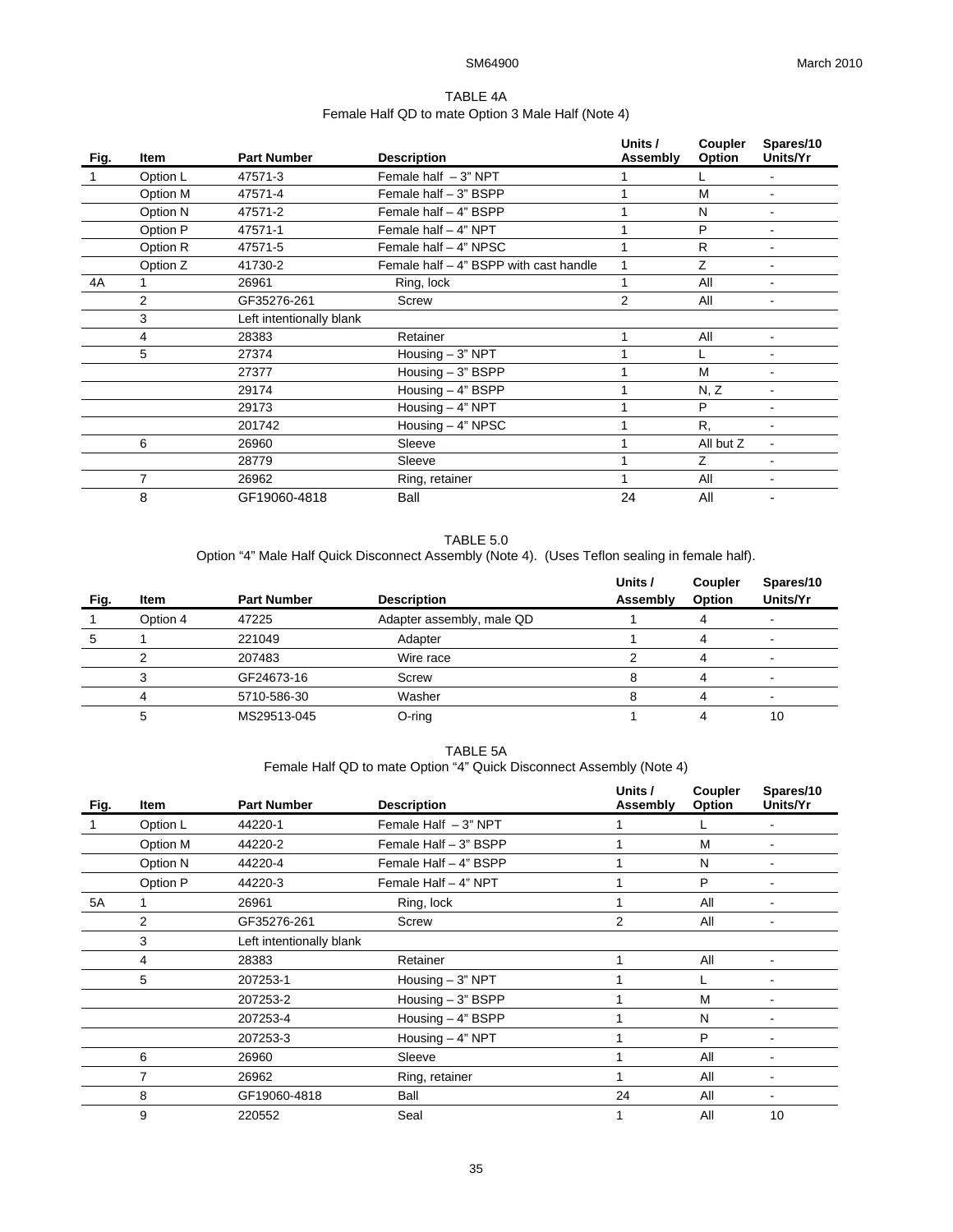## TABLE 6.0 Collar Stop Assembly

| Fig. | <b>Item</b> | <b>Part Number</b> | <b>Description</b>          | Units /<br>Assembly | Coupler<br>Option | Spares/10<br>Units/Yr |
|------|-------------|--------------------|-----------------------------|---------------------|-------------------|-----------------------|
|      | 31          | 44140              | <b>Collar Stop Assembly</b> |                     | All               |                       |
|      |             | 207165             | Stop                        |                     | All               | -                     |
|      |             | 207166             | <b>Bracket</b>              |                     | All               | ۰                     |
|      |             | 207167             | Spring                      |                     | All               |                       |
|      |             | MS20392-2C63       | Pin                         |                     | All               |                       |
|      |             | MS24665-151        | Cotter pin                  |                     | All               |                       |

## TABLE 7.0 60532C Carriage Assembly, Option W

| <b>Item</b>    | <b>Part Number</b> |                     | Units /<br>Assembly                     | Coupler<br>Option | Spares/10<br>Units/Yr |
|----------------|--------------------|---------------------|-----------------------------------------|-------------------|-----------------------|
| W              | 60532C             |                     |                                         | W                 | ۰                     |
|                | GF51971-4          | Nut                 | 2                                       | W                 |                       |
| $\overline{2}$ | GF35338-47         | Washer              | 2                                       | W                 |                       |
| 3              | 203577             | Caster              | $\overline{2}$                          | W                 |                       |
| 4              | GF35206-296        | Screw               | 2                                       | W                 |                       |
| 5              | GF35333-41         | Washer              | $\mathfrak{p}$                          | W                 |                       |
| 6              | GF960-816L         | Washer              | 6                                       | W                 |                       |
| 7              | 29745              | Shaft               |                                         | W                 |                       |
| 8              | 29663              | Spring, torsion     |                                         | W                 |                       |
| 9              | 47078              | Flange with spacers |                                         | W                 |                       |
| 10             | 201041             | Lever               |                                         | W                 |                       |
| 11             | 29665              | Spring              |                                         | W                 |                       |
| 12             | GF960-616L         | Washer              | 3                                       | W                 |                       |
| 13             | 29662              | Latch               |                                         | W                 | 2                     |
| 14             | GF9245-44          | Cotter              |                                         | W                 |                       |
| 15             | GF20392-5C73       | Pin, Clevis         |                                         | W                 |                       |
| 16             | 29667              | <b>Strut</b>        |                                         | W                 |                       |
|                |                    |                     | <b>Description</b><br>Carriage assembly |                   |                       |

TABLE 8.0 47224 Carrying Handle, Option "Y" and 47223 Standard Transverse Handle

| Fig.              | <b>Item</b> | <b>Part Number</b> | <b>Description</b>       | Units /<br>Assembly | Coupler<br>Option | Spares/10<br>Units/Yr |
|-------------------|-------------|--------------------|--------------------------|---------------------|-------------------|-----------------------|
|                   | Υ           | 47224              | Carrying handle assembly |                     | $\check{ }$       |                       |
| 13                |             | 221046-1           | Side plate, right        |                     | $\check{ }$       |                       |
|                   | 2           | 221046-2           | Side plate, left         |                     | $\check{ }$       |                       |
|                   | 3           | 29246              | Bar, handle              |                     | Υ                 | ۰                     |
|                   | 4           | 29262              | Grip                     | 2                   | $\check{ }$       | 2                     |
|                   | 5           | GF960-516L         | Washer                   | 2                   | $\checkmark$      |                       |
|                   | 6           | GF35207-296        | Screw                    | 2                   | $\check{ }$       |                       |
|                   | 30          | 47223              | Carrying handle assembly |                     | All               |                       |
| $12 \overline{ }$ |             | 220969             | Side plate               | 2                   | All               |                       |
|                   | 2           | GF960C516L         | Washer                   | 6                   | All               | ۰                     |
|                   | 3           | GF18153-31         | Screw                    | 4                   | All               |                       |
|                   | 4           | GF35207-296        | Screw                    | 2                   | All               |                       |
|                   | 5           | 29246              | Bar, handle              |                     | All               |                       |
|                   | 6           | 29262              | Grip                     | 2                   | All               | $\overline{2}$        |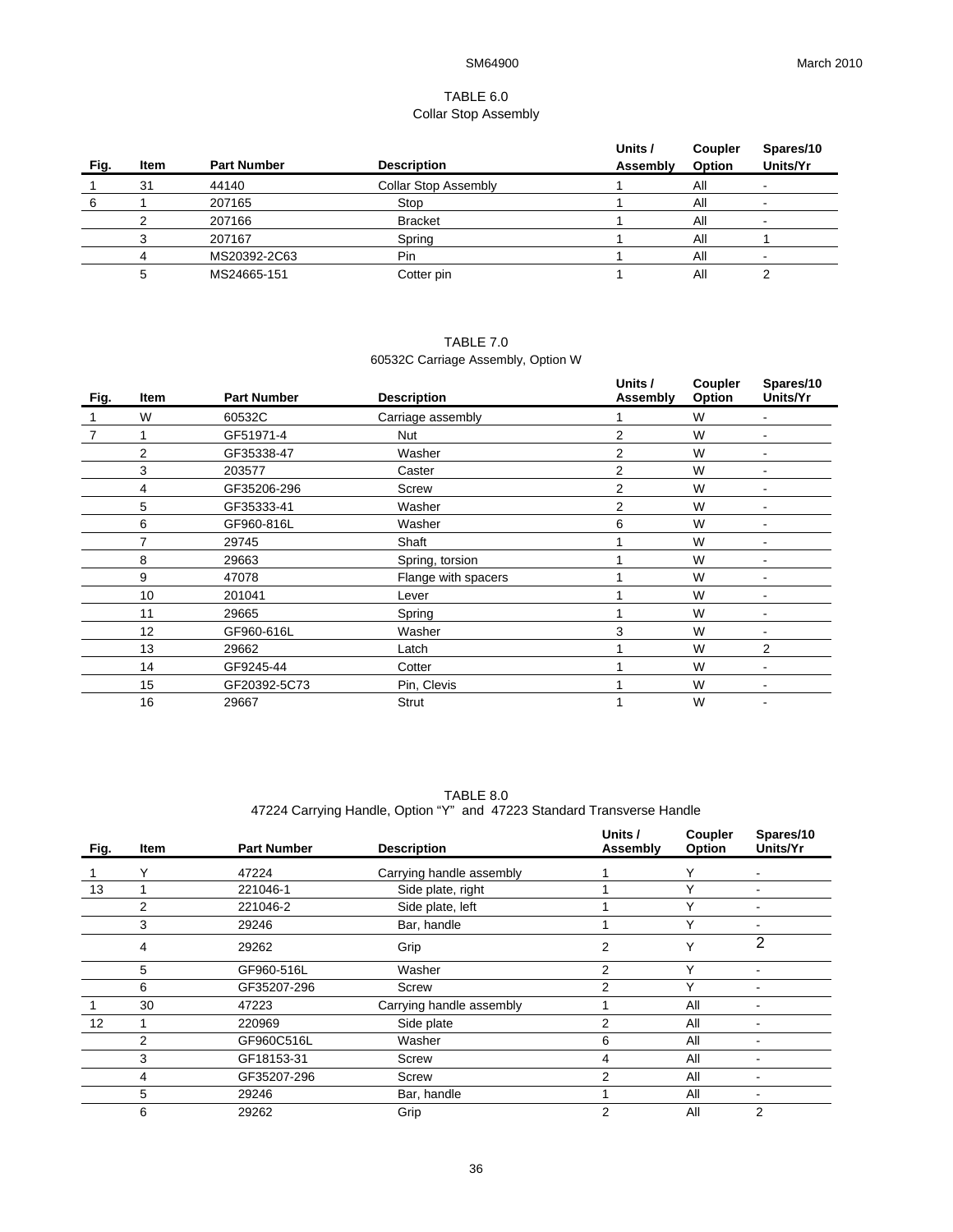## Table 9.0 Torque Specifications 64900

| Fig. | Item | <b>Part Number</b> | <b>Description</b> | Torque in.-Ibs.                            |
|------|------|--------------------|--------------------|--------------------------------------------|
|      |      | GF4-4A             | <b>Bolt</b>        | $90 \pm 10$ in.-lbs. (104 $\pm$ 12 kg-cm)  |
|      | 15B  | LP57G82P8          | Screw(s)           | $10 \pm 1$ in.-lbs. (11.5 $\pm$ 1 kg-cm)   |
|      |      | 221321             | Stud(s)            | $90 \pm 10$ in.- lbs. (104 $\pm$ 12 kg-cm) |
|      |      | GF9882-11          | Nut(s)             | $90 \pm 10$ in.-lbs. (104 $\pm$ 12 kg-cm)  |
|      | 9    | 50FK-624           | Nut(s)             | $195 \pm 10$ in.-lbs. (225 $\pm$ 12 kg-cm) |
|      | 12   | LP51958-64         | Screw(s)           | $19 \pm 2$ in.- lbs. (21.9 $\pm$ 2 kg-cm)  |

Notes:

<sup>1.</sup> All part numbers beginning with "GF" are interchangeable with those beginning with either "AN" or "MS". If the "GF" is followed by three numbers it is interchangeable with and "AN" part, otherwise it is interchangeable with an "MS" part of the same number.

<sup>2.</sup> The recommended spare parts shown above are the number required to support 10 Units for one year. In addition it is advisable to keep a spare coupler subassembly (1-5) complete with the elbow assembly (1-E or F) to interchange with any unit in the field that may exhibit a problem. The recommended quantities are based on the ratio of spare parts sold for each unit during a one year period of time. The actual quantity required will vary from location to location.

<sup>3.</sup> Plug, item 26 and gasket item (19) are normally installed in all couplers. Item 23, elbow is provided as Option R for those users with air operated hydrants for ease of connection of the air system to the quick disconnect on the hydrant valve. Discard the parts not needed for your system.

<sup>4.</sup> The coupler may be purchased without a female half QD if desired by leaving part 4 blank. This will allow one to retrofit onto an existing female half QD when replacing a 60700-1, 60600 or 60600-1 coupler. Note: Presently there is no male option on the 64900 to mate the "K" option of the 60600 or 60600-1 Couplers.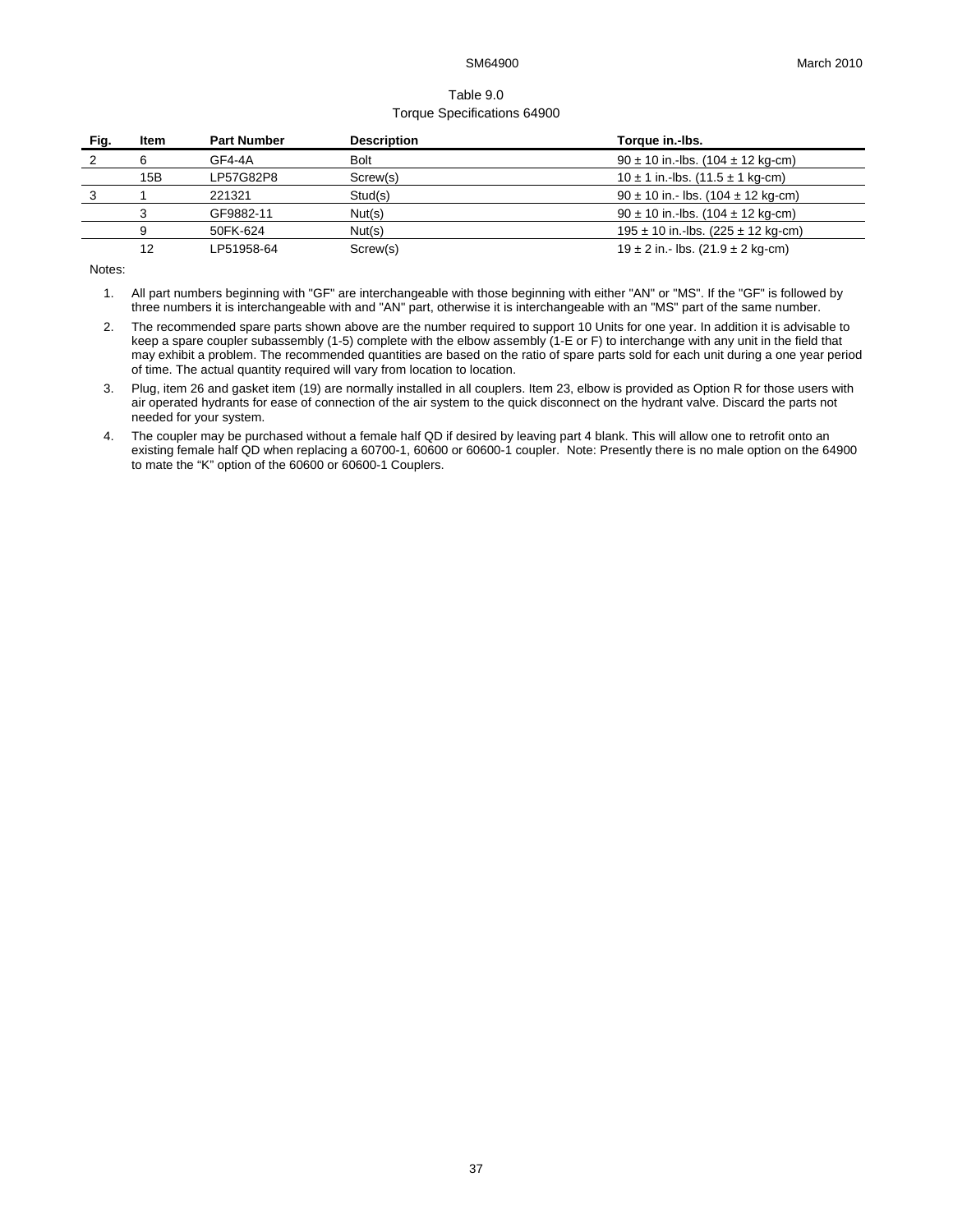

**Figure 1 64900 Hydrant Coupler & Options**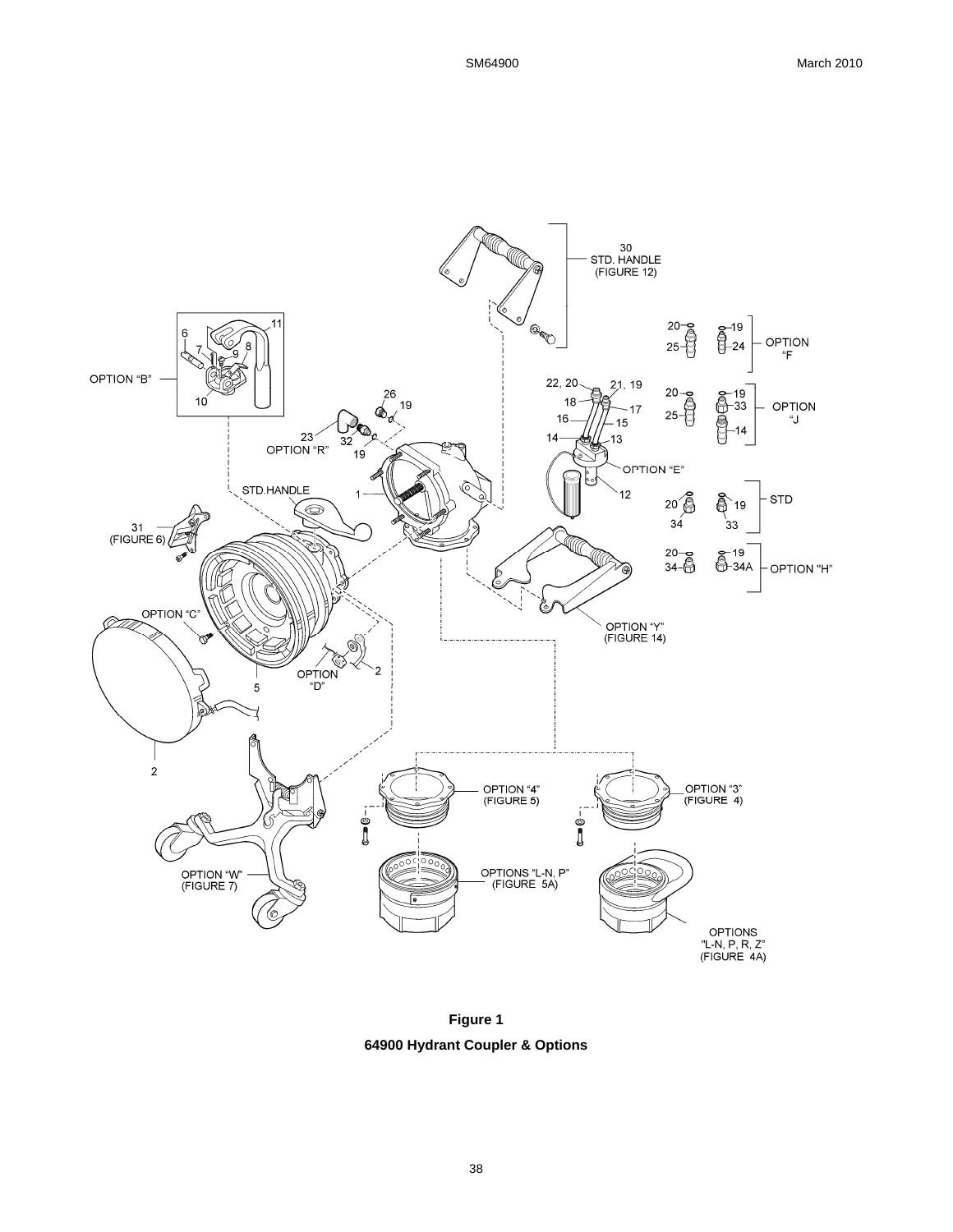

**Figure 2 64900 Lower Coupler Half Assembly Note: Item 1 is not furnished as a part of spare Lower Half Coupler Assembly, 47245.**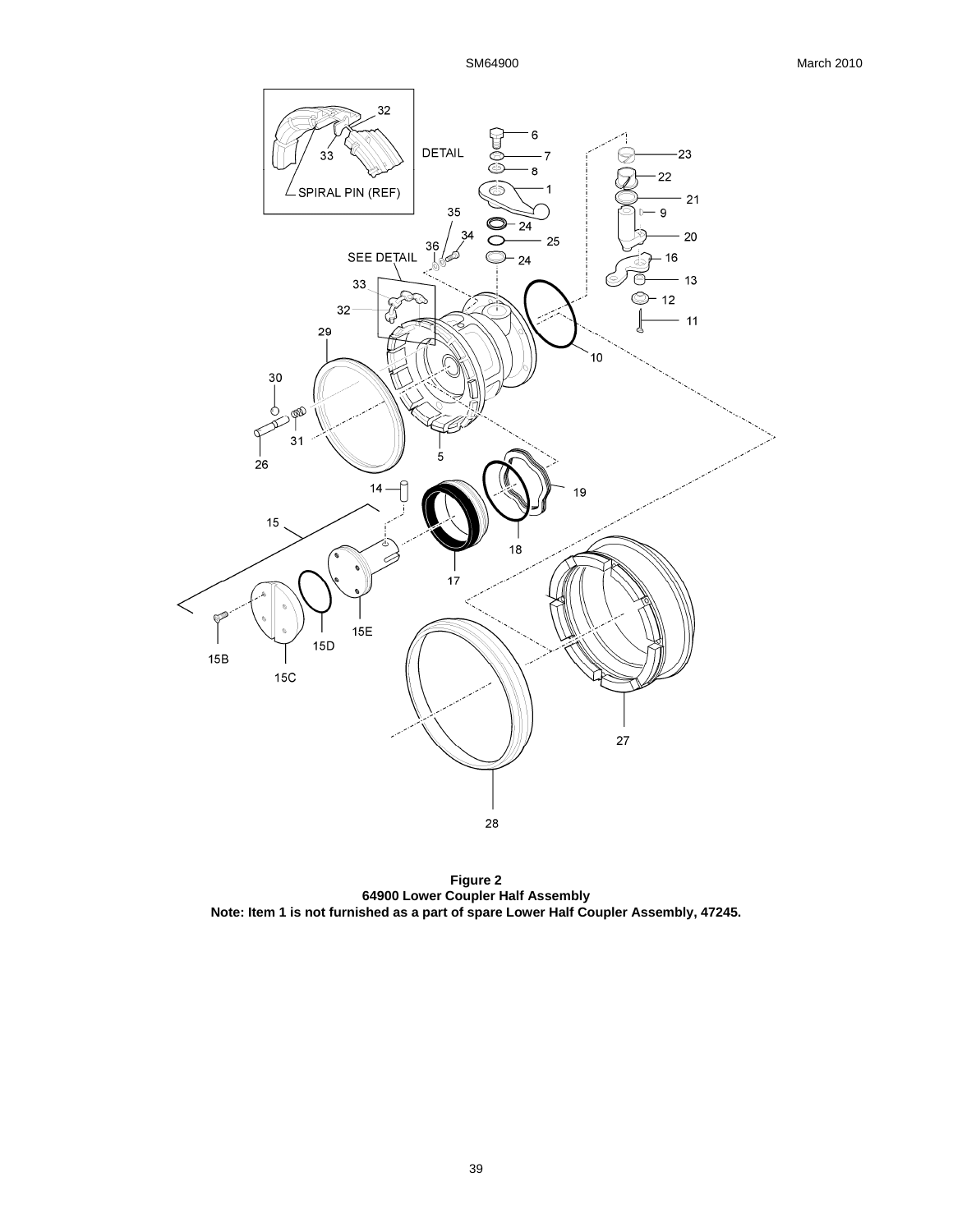

**Figure 3 Pressure Control Elbow Assembly For 64900**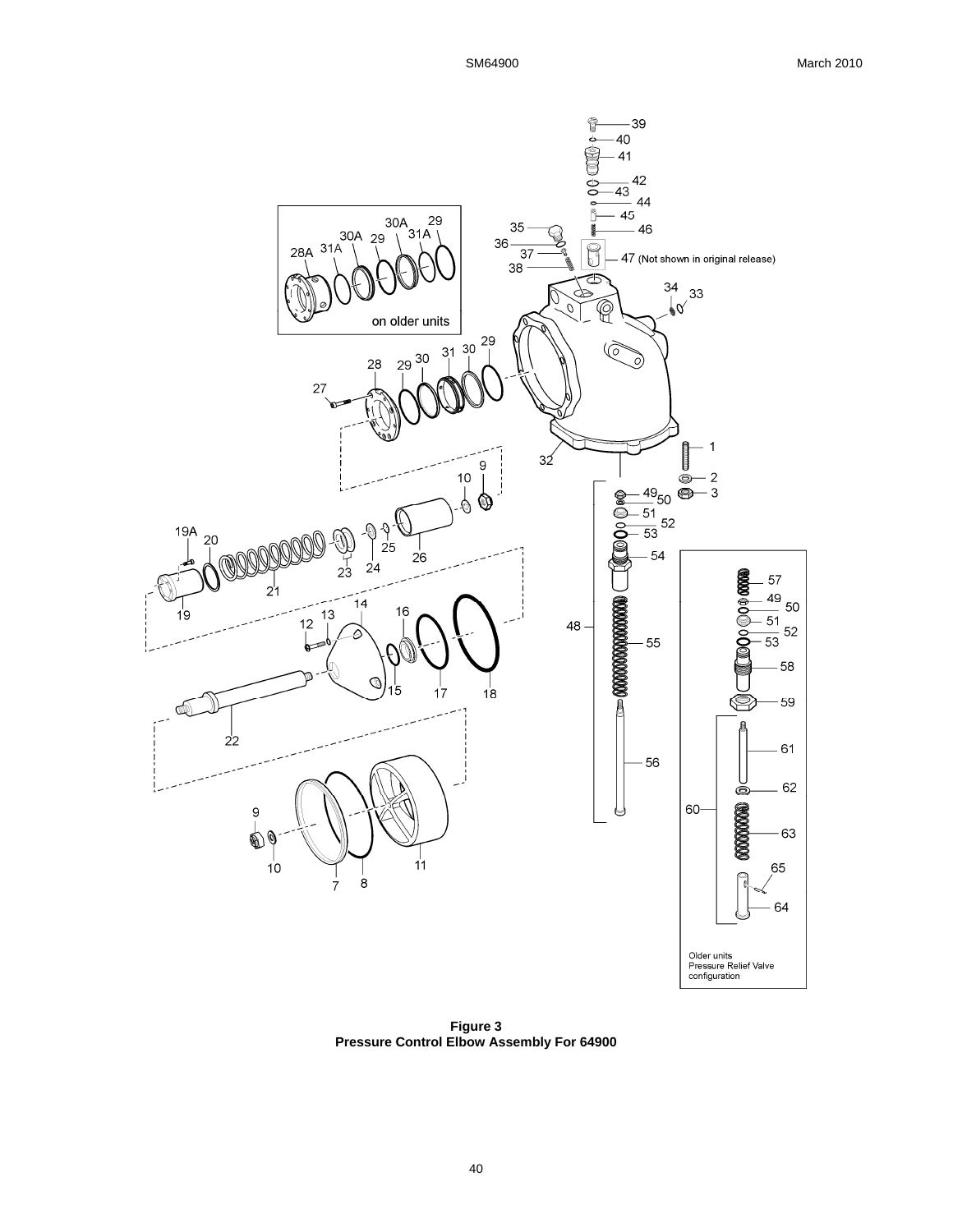

**Figure 4 Option 3 Male Half Quick Disconnect Assembly** 



**Figure 4A Female Half Quick Disconnect Assemblies To Mate Option 3**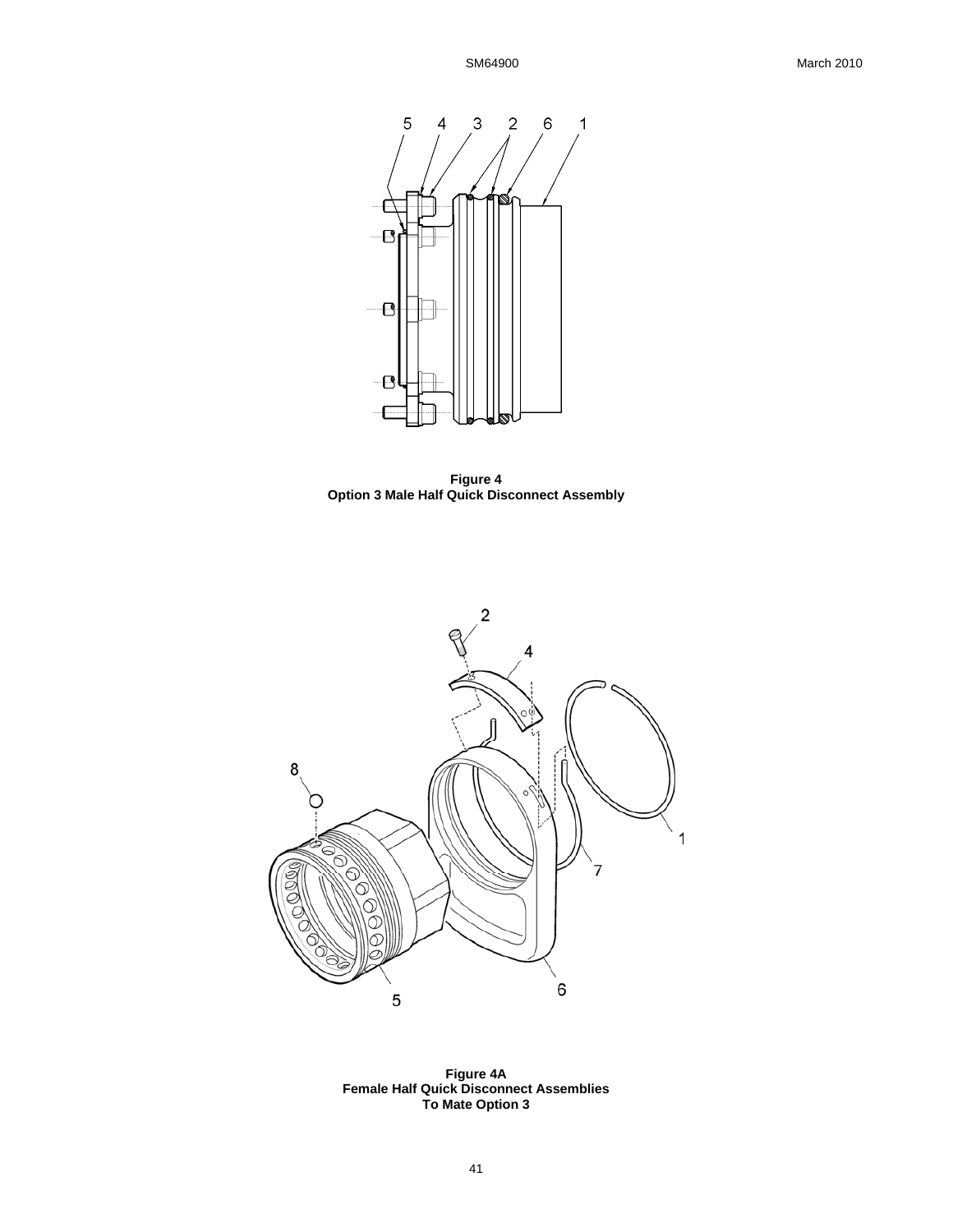

**Figure 5 Option 4 Quick Disconnect Assembly** 



**Figure 5A Female Half Quick Disconnect Assemblies To Mate Option 4**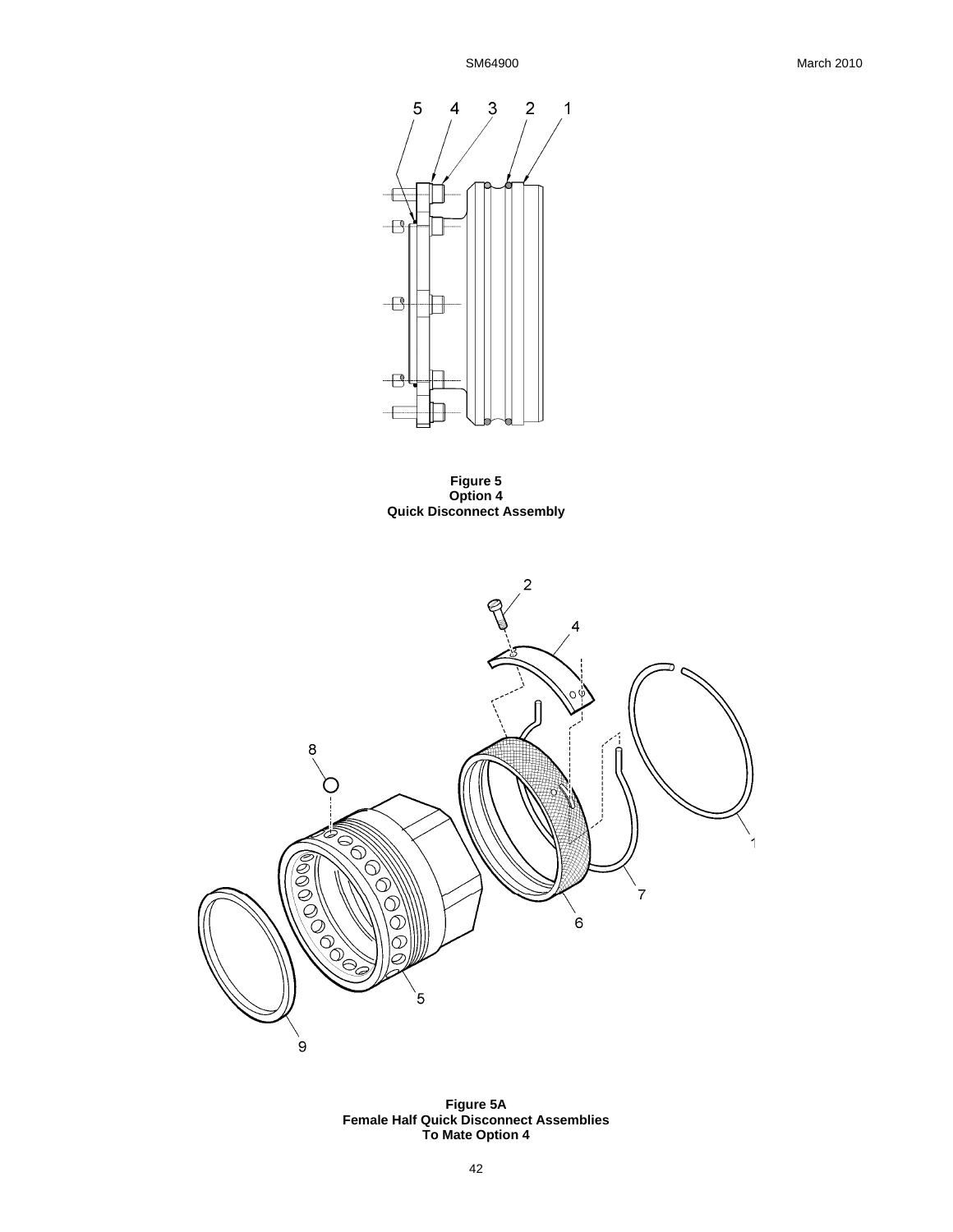

**Figure 6 Collar Stop Lock Assembly** 



**FIGURE 7 60532C CARRIAGE ASSEMBLY OPTION W TO 64900**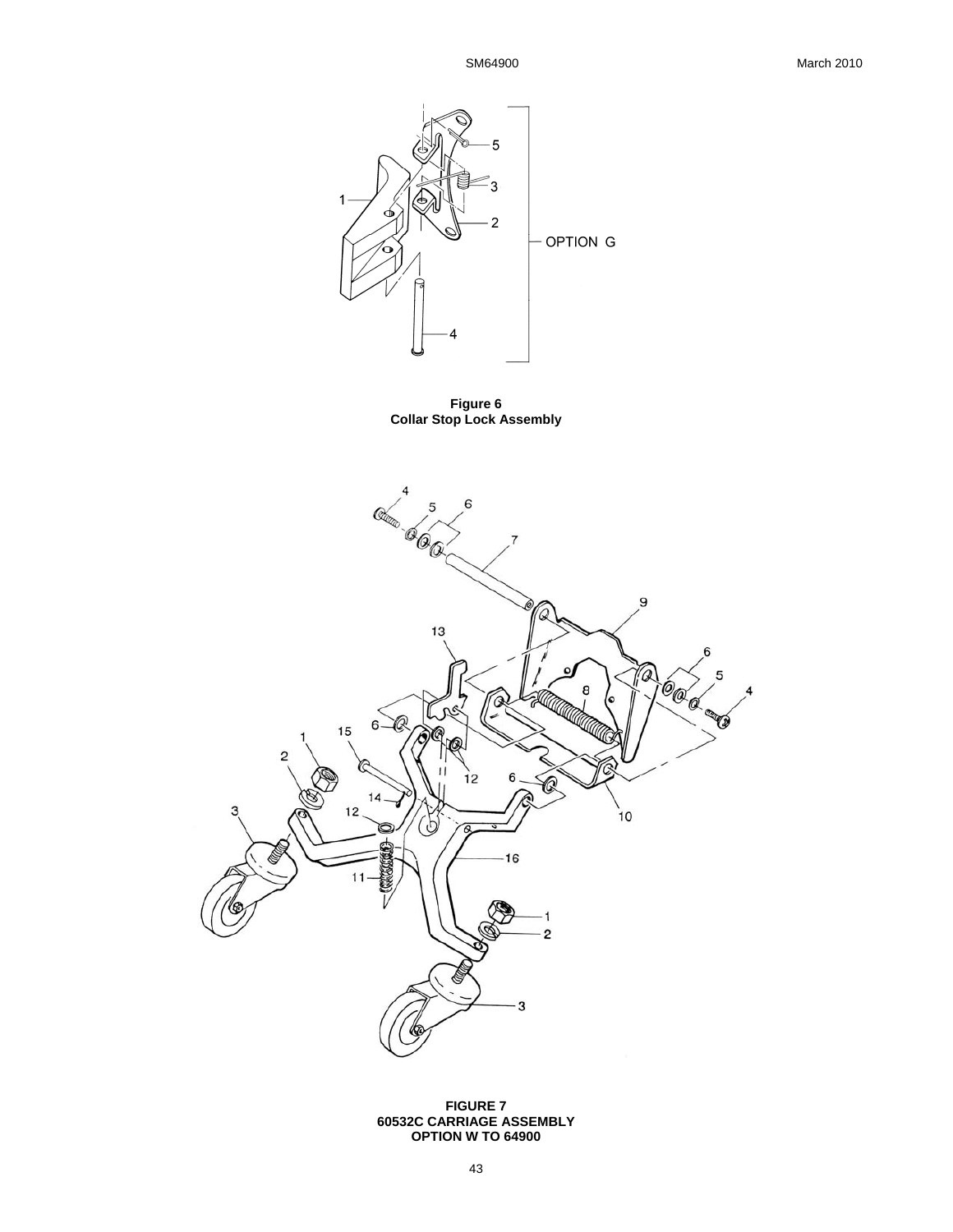

The Collar Lock Assembly is assembled to the coupler in location shown using two of the studs from the elbow assembly and the existing Nuts (3-3) and Washers (3-2).

**Figure 8 Collar Lock Assembly Mounting Instructions**



The carriage is assembled by placing the carriage in place and installing using the existing nuts and washers as noted in paragraph 11.9.D.

. **Figure 9 Carriage Installation Instructions**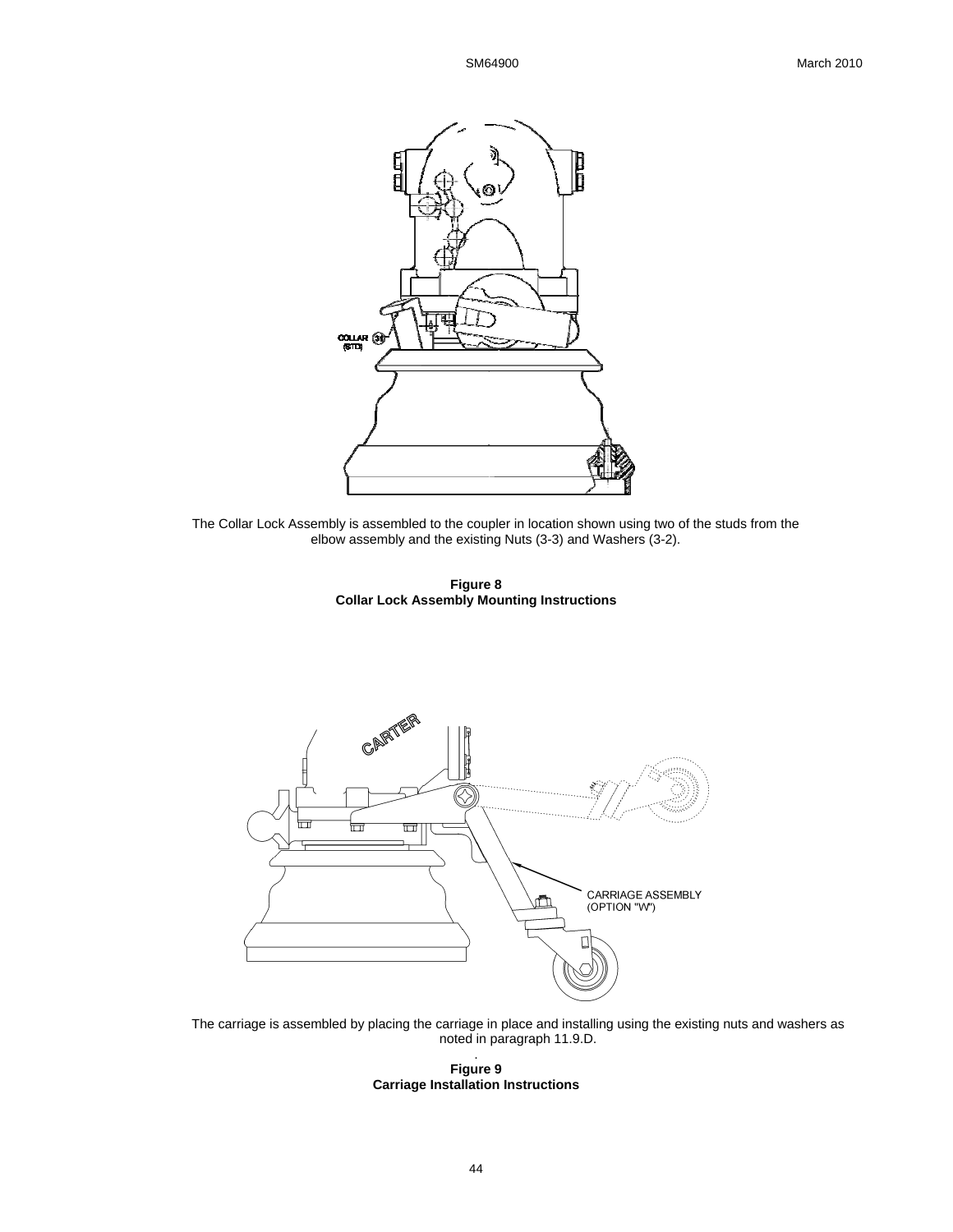|                                                                  | <b>Older Units Seal Configuration</b>                               |                                                         |                                                         |
|------------------------------------------------------------------|---------------------------------------------------------------------|---------------------------------------------------------|---------------------------------------------------------|
| 29<br>30A                                                        | Item Part Number                                                    | Description                                             | /Unit                                                   |
| 31A<br>30A 29<br>28A 31A<br>⊝                                    | 28A 221307<br>29<br>MS29513-134<br>200758<br>30A<br>31A MS29513-129 | Housing, Seal<br>O-Ring<br>Seal, Inner Piston<br>O-Ring | 1<br>$\overline{2}$<br>$\overline{c}$<br>$\overline{2}$ |
| on older units                                                   |                                                                     |                                                         |                                                         |
| (28A)<br>29<br>(30A)(31A)<br>29<br>30A 31A<br>$\varnothing$<br>∞ |                                                                     |                                                         |                                                         |



**Figure 10 Inner Piston Seal Installation**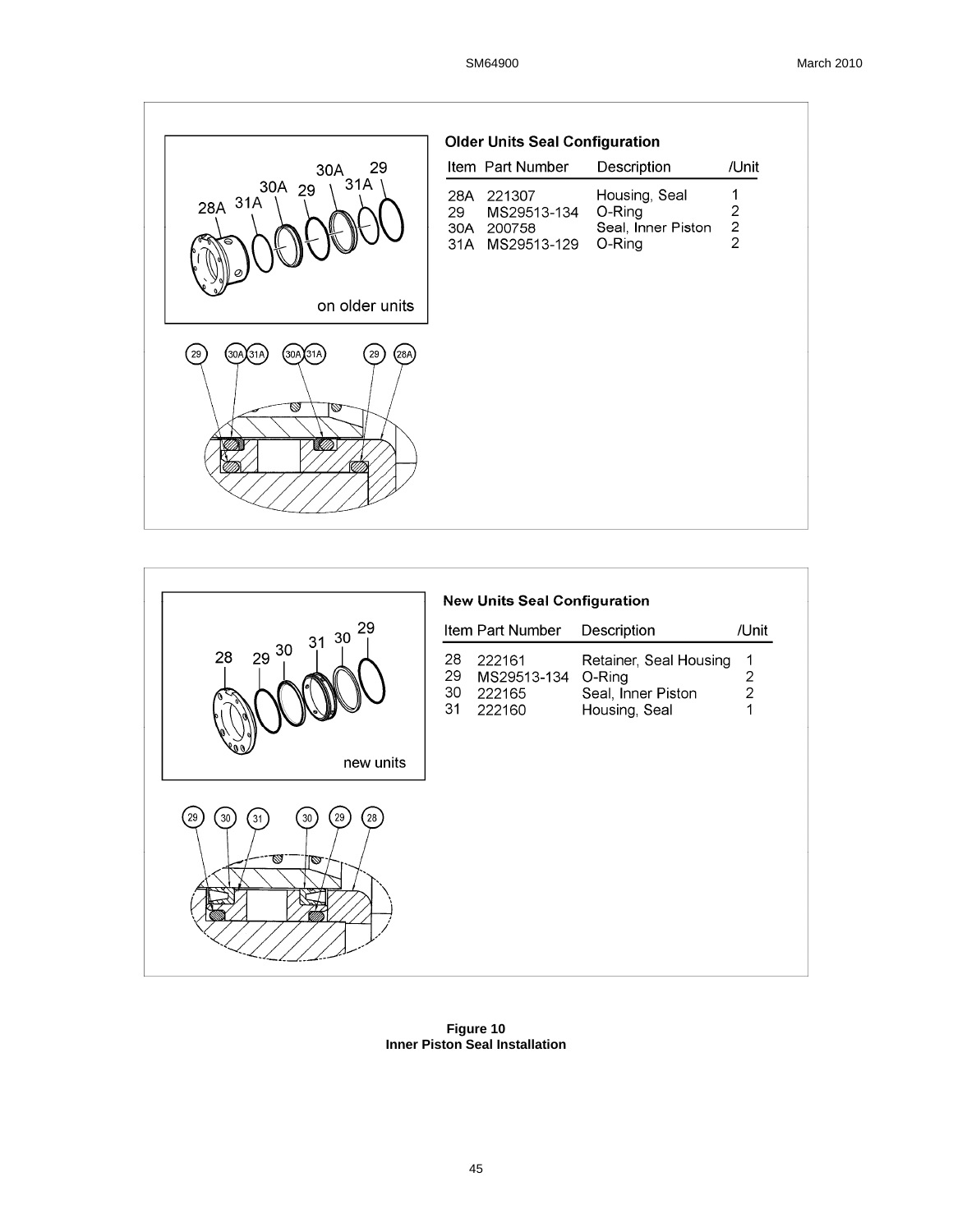

**FIGURE 12 STANDARD TRANSVERSE CARRYING HANDLE**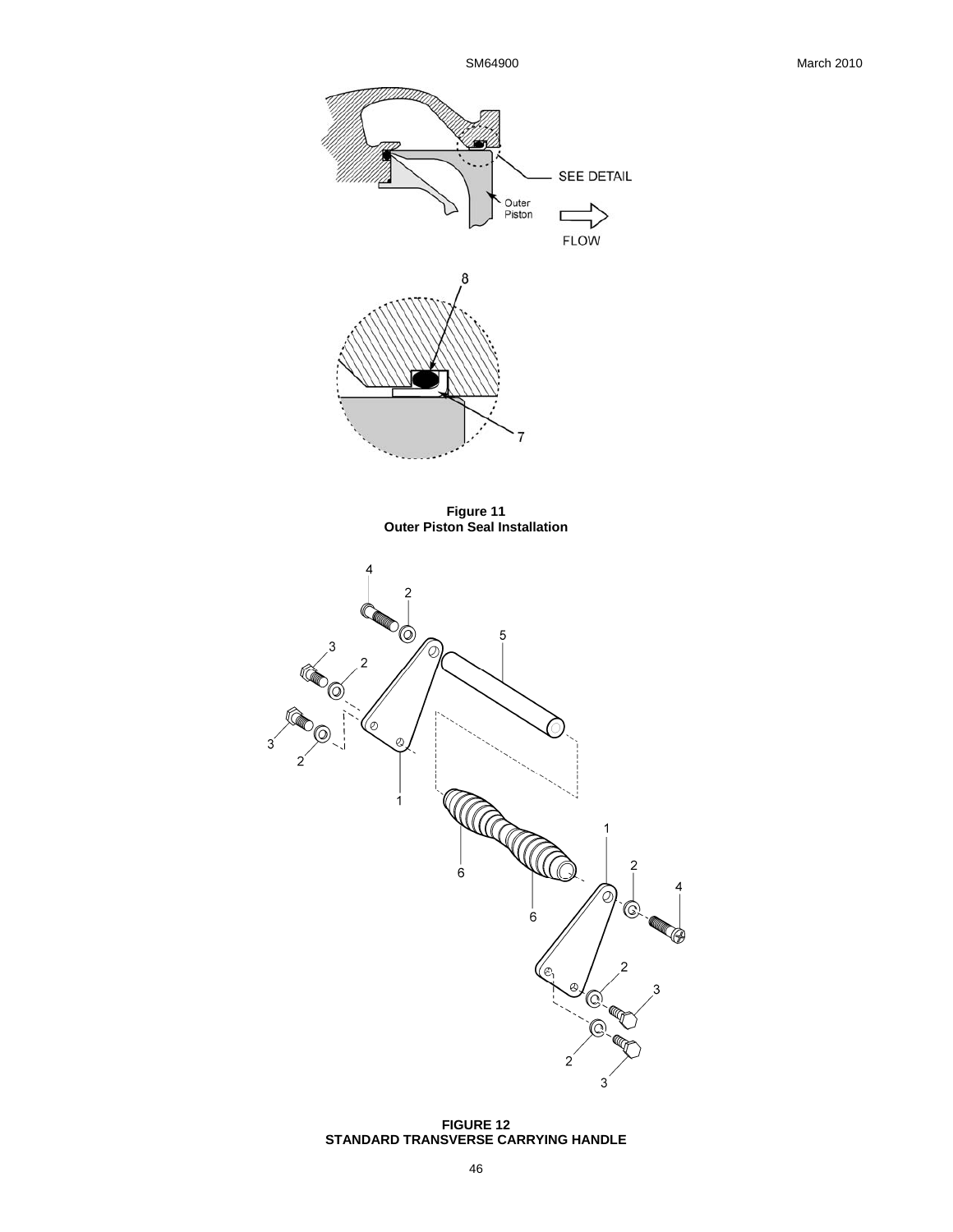

**Figure 13 Option Y Carrying Handle**